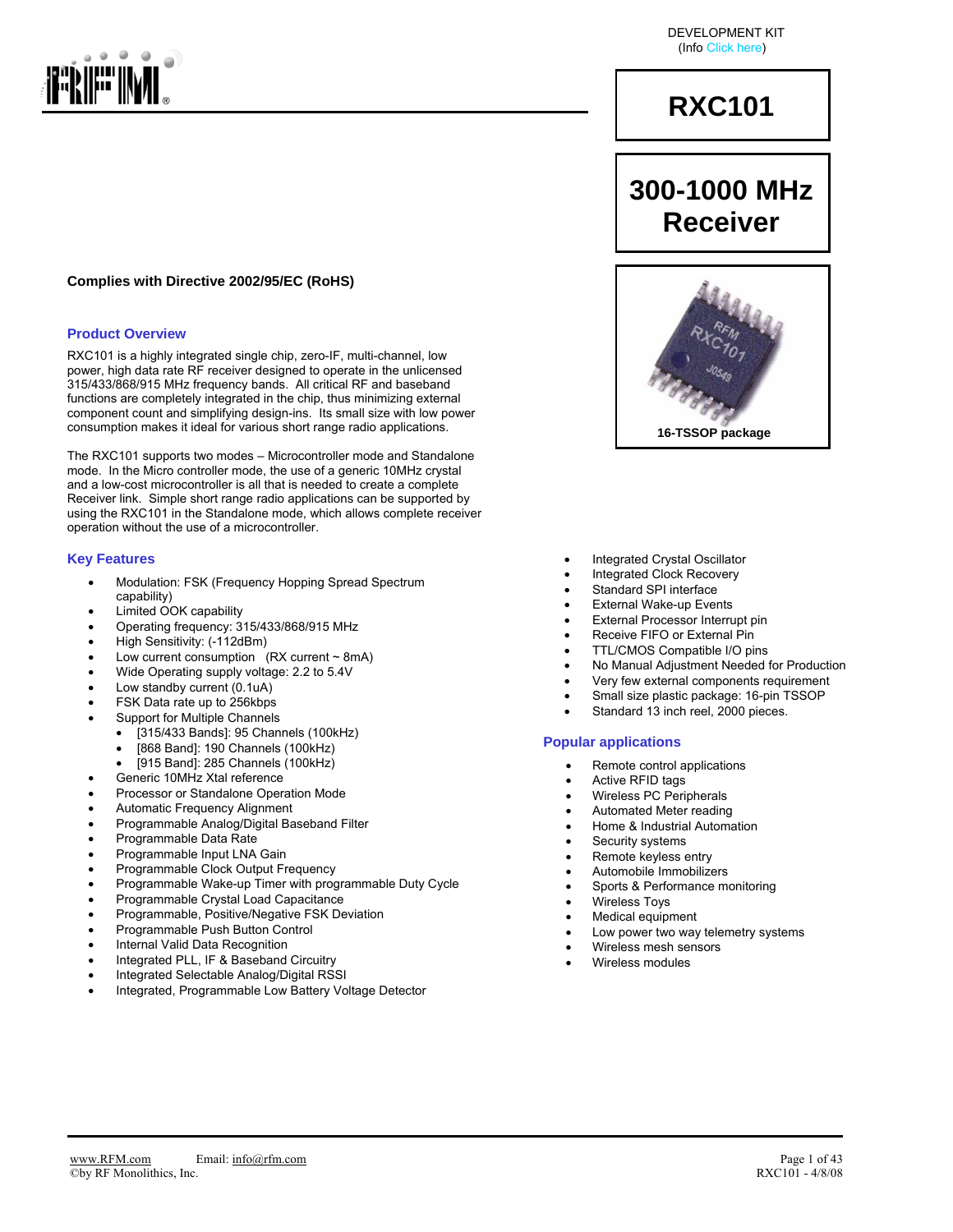## **Table of Contents**

| Battery Detect Threshold and Clock Output Register [POR=C200h] 30 |  |
|-------------------------------------------------------------------|--|
| 5. Maximum Ratings                                                |  |
|                                                                   |  |
|                                                                   |  |
|                                                                   |  |
|                                                                   |  |
|                                                                   |  |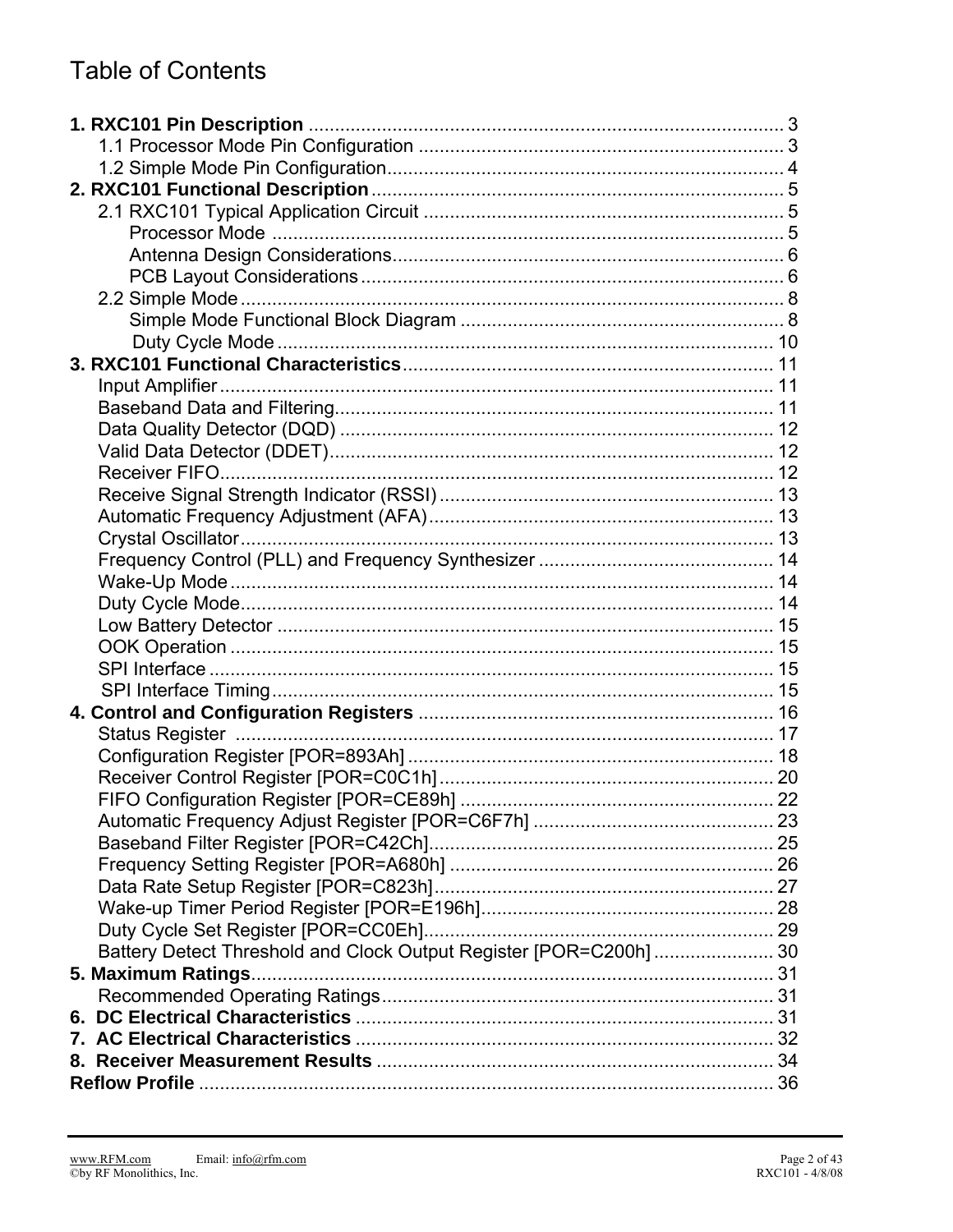|--|--|--|--|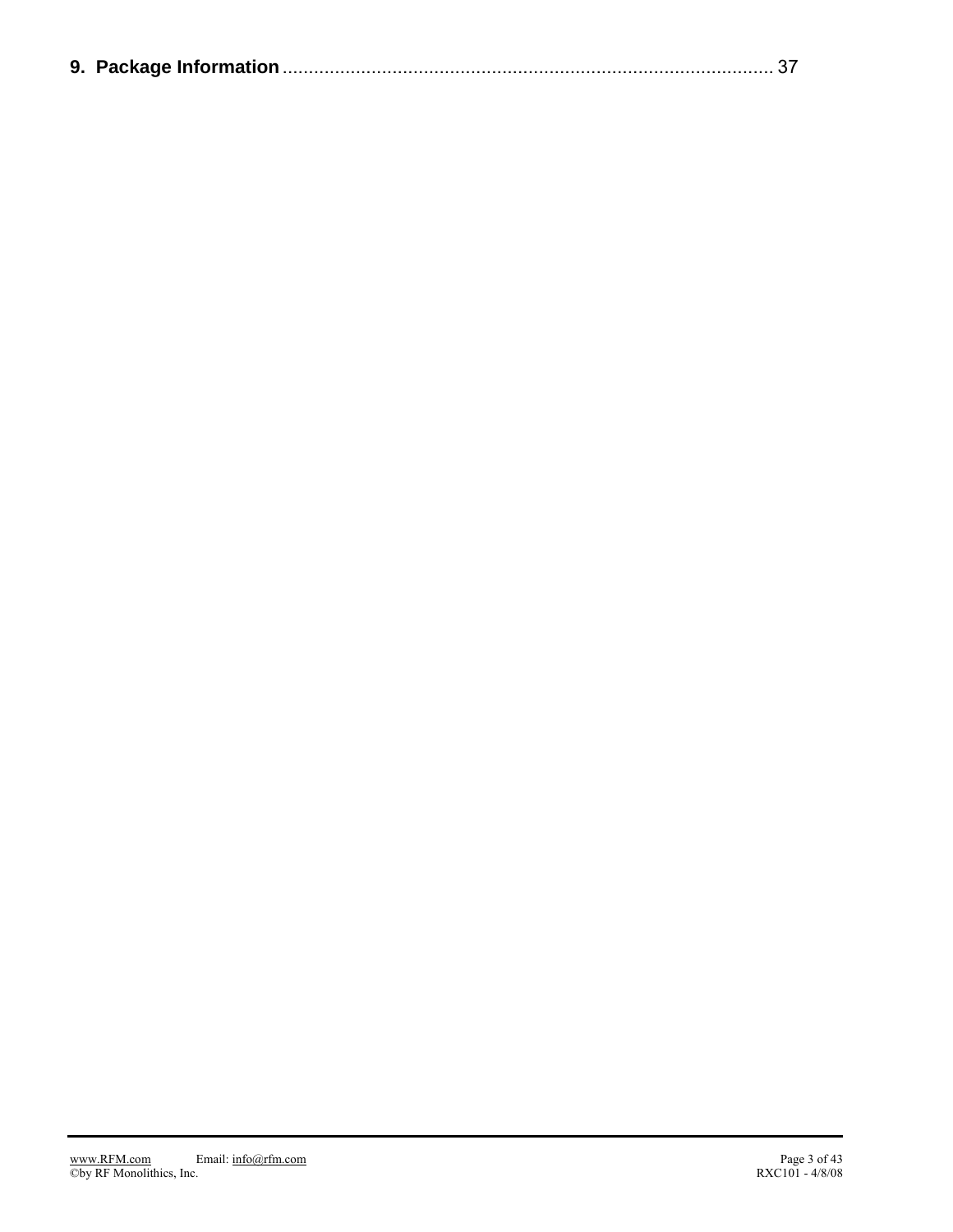## 1. Pin Description

## **Processor Mode**

| Pin             | Name              | <b>Description</b>                                                                                                                                                                         |
|-----------------|-------------------|--------------------------------------------------------------------------------------------------------------------------------------------------------------------------------------------|
| 1               | <b>SDI</b>        | <b>SPI Data In</b>                                                                                                                                                                         |
| $\mathbf{2}$    | <b>SCK</b>        | <b>SPI Data Clock</b>                                                                                                                                                                      |
| 3               | nCS               | Chip Select Input- Selects the chip for an SPI data transaction. The pin must be pulled 'low'                                                                                              |
|                 |                   | for a 16-bit read or write function. See Figure 6 for timing specifications.                                                                                                               |
|                 |                   | FIFO Interrupt Output (active low) - When the internal FIFO is enabled (Configuration                                                                                                      |
| 4               | nFINT/SDO         | Register, Bit [6]), this pin acts as a FIFO Fill interrupt indicating that the FIFO has filled to its                                                                                      |
|                 |                   | pre-programmed limit (FIFO Configuration Register, Bit [74]).                                                                                                                              |
|                 |                   | SPI Serial Data Out - May be used to read out the Status Register contents.                                                                                                                |
|                 |                   | <b>Interrupt Request Output</b> – Any of the following events will generate an external interrupt:                                                                                         |
|                 |                   | -Wake-up timer timeout                                                                                                                                                                     |
|                 |                   | -Low Battery Detect                                                                                                                                                                        |
| 5               | nIRQ              | -FIFO fill                                                                                                                                                                                 |
|                 |                   | -FIFO overflow                                                                                                                                                                             |
|                 |                   | To determine the source of the interrupt, the processor may read the first four bits of the                                                                                                |
|                 |                   | Status Register.                                                                                                                                                                           |
|                 |                   | Data Output - Received data can be taken from this pin when the FIFO is not used.                                                                                                          |
| 6               | <b>DATA/nFSEL</b> | FIFO Select Input - When the FIFO is used this pin selects the FIFO when data is to be read                                                                                                |
|                 |                   | out over the SDO pin.                                                                                                                                                                      |
|                 |                   | Data Recovery Clock Output - Recovered Data clock Output (FIFO not used).                                                                                                                  |
|                 |                   | Filter Capacitor - When the analog filter is used this pin is the connection for the RC                                                                                                    |
| $\overline{7}$  | <b>DCLK/FCAP/</b> | lowpass filter. The corner frequency should be set as close to the data rate as possible to                                                                                                |
|                 | <b>FINT</b>       | retain good sensitivity.                                                                                                                                                                   |
|                 |                   | FIFO Interrupt Output (active high) - Indicates when there are remaining bits in the FIFO to                                                                                               |
|                 |                   | be read. Set the FIFO Fill level to 1 in the FIFO Configuration Register.                                                                                                                  |
| 8               | <b>ClkOut</b>     | Optional host processor Clock Output. Frequency programmable through the Battery Detect                                                                                                    |
|                 |                   | Threshold and Clock Output Register.                                                                                                                                                       |
|                 |                   | Xtal - Connects to a 10MHz series crystal or an external oscillator reference. The circuit                                                                                                 |
|                 |                   | contains an integrated load capacitor (See Configuration Register) in order to minimize the<br>external component count. The crystal is used as the reference for the PLL, which generates |
|                 |                   | the local oscillator frequency. The accuracy requirements for production tolerance,                                                                                                        |
| 9               | Xtal/Ref          | temperature drift and aging can be determined from the maximum allowable local oscillator                                                                                                  |
|                 |                   | frequency error. Whenever a low frequency error is essential for the application, it is possible                                                                                           |
|                 |                   | to "pull" the crystal to the accurate frequency by changing the load capacitor value.                                                                                                      |
|                 |                   | Ext Ref - An external reference, such as an oscillator, may be connected as a reference                                                                                                    |
|                 |                   | source. Connect through a .01uF capacitor.                                                                                                                                                 |
| 10              | <b>nRST</b>       | <b>Reset Output (active Low)</b>                                                                                                                                                           |
| 11              | <b>GND</b>        | <b>System Ground</b>                                                                                                                                                                       |
| $\overline{12}$ | $RF$ $P$          | RF Diff I/O                                                                                                                                                                                |
| 13              | RF_N              | RF Diff I/O                                                                                                                                                                                |
| $\overline{14}$ | <b>VDD</b>        | Supply Voltage                                                                                                                                                                             |
|                 |                   | Analog RSSI Output - This pin may be used as an input to an A/D for signal strength or may                                                                                                 |
| 15              | <b>RSSIA</b>      | be used as a baseband data output for OOK signaling. See Baseband Filter Register to                                                                                                       |
|                 |                   | calculate the appropriate filter capacitor value.                                                                                                                                          |
| 16              | <b>DDET</b>       | Valid Data Detector Output - (See Receiver Control Register for output definition)                                                                                                         |
|                 |                   |                                                                                                                                                                                            |

## **1.1 Processor Mode Pin Configuration**

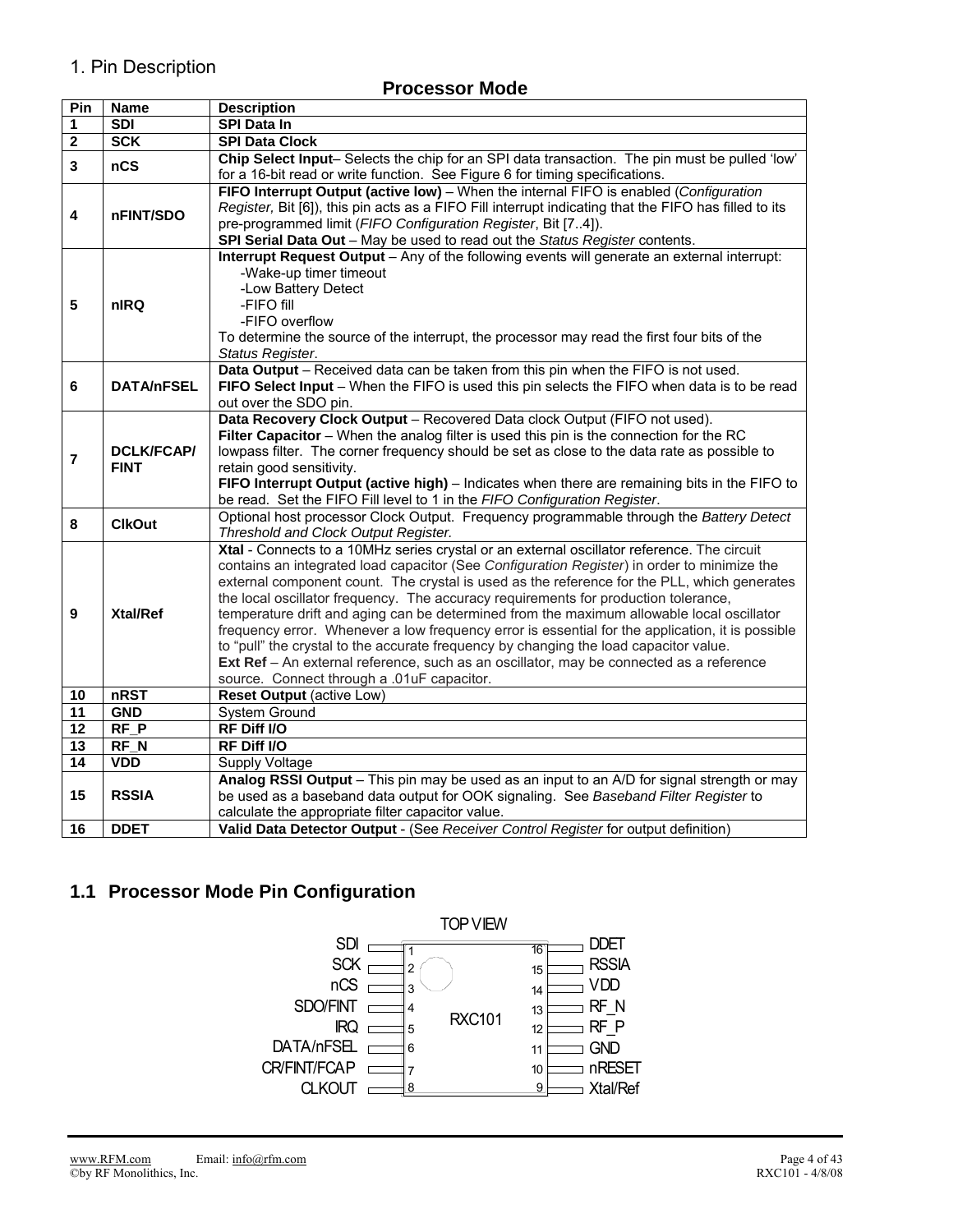|                         | <b>Simple Mode</b>   |                                                                                                                                                                                                                                                                                                                                                                                                                                                                                                                                                                                                                                                       |  |  |  |  |  |  |  |  |  |  |  |
|-------------------------|----------------------|-------------------------------------------------------------------------------------------------------------------------------------------------------------------------------------------------------------------------------------------------------------------------------------------------------------------------------------------------------------------------------------------------------------------------------------------------------------------------------------------------------------------------------------------------------------------------------------------------------------------------------------------------------|--|--|--|--|--|--|--|--|--|--|--|
| <b>Pin</b>              | <b>Name</b>          | <b>Description</b>                                                                                                                                                                                                                                                                                                                                                                                                                                                                                                                                                                                                                                    |  |  |  |  |  |  |  |  |  |  |  |
| 1                       | FS <sub>0</sub>      | <b>Frequency Select Bit 0</b>                                                                                                                                                                                                                                                                                                                                                                                                                                                                                                                                                                                                                         |  |  |  |  |  |  |  |  |  |  |  |
| $\mathbf{2}$            | <b>BS0</b>           | <b>Band Select Bit 0</b>                                                                                                                                                                                                                                                                                                                                                                                                                                                                                                                                                                                                                              |  |  |  |  |  |  |  |  |  |  |  |
| $\overline{\mathbf{3}}$ | <b>BS1</b>           | <b>Band Select Bit 1</b>                                                                                                                                                                                                                                                                                                                                                                                                                                                                                                                                                                                                                              |  |  |  |  |  |  |  |  |  |  |  |
| 4                       | DO <sub>1</sub>      | <b>Digital Output 1</b> – May be connected to an LED or other device.                                                                                                                                                                                                                                                                                                                                                                                                                                                                                                                                                                                 |  |  |  |  |  |  |  |  |  |  |  |
| $5\phantom{.0}$         | DO <sub>2</sub>      | Digital Output 2 – May be connected to an LED or other device.                                                                                                                                                                                                                                                                                                                                                                                                                                                                                                                                                                                        |  |  |  |  |  |  |  |  |  |  |  |
| 6                       | DO <sub>3</sub>      | Digital Output 3 - May be connected to an LED or other device.                                                                                                                                                                                                                                                                                                                                                                                                                                                                                                                                                                                        |  |  |  |  |  |  |  |  |  |  |  |
| $\overline{7}$          | DO <sub>4</sub>      | Digital Output 4 - May be connected to an LED or other device.                                                                                                                                                                                                                                                                                                                                                                                                                                                                                                                                                                                        |  |  |  |  |  |  |  |  |  |  |  |
| 8<br>9                  | Mode/DCM<br>Xtal/Ref | Mode Select – Sets the device in Processor or Simple Mode. When the chip powers on it<br>checks the state of this pin and determines what mode to select. When this pin is<br>connected to VDD or GND, the chip enters Simple Mode. Leaving this pin unconnected<br>powers up the chip in Microprocessor Mode.<br>(Low Power) Duty Cycle Mode – After power-up pulling this pin high puts the chip into the<br>predefined duty cycle mode (see page 10 for description).<br>Xtal - Connects to a 10MHz series crystal or an external oscillator reference.<br>Ext Ref - An external reference, such as an oscillator, may be connected as a reference |  |  |  |  |  |  |  |  |  |  |  |
|                         |                      | source. Connect through a .01uF capacitor.                                                                                                                                                                                                                                                                                                                                                                                                                                                                                                                                                                                                            |  |  |  |  |  |  |  |  |  |  |  |
| 10                      | FS <sub>1</sub>      | <b>Frequency Select Bit 1</b>                                                                                                                                                                                                                                                                                                                                                                                                                                                                                                                                                                                                                         |  |  |  |  |  |  |  |  |  |  |  |
| 11                      | <b>GND</b>           | System Ground                                                                                                                                                                                                                                                                                                                                                                                                                                                                                                                                                                                                                                         |  |  |  |  |  |  |  |  |  |  |  |
| 12                      | $RF_P$               | <b>RF Signal Input</b>                                                                                                                                                                                                                                                                                                                                                                                                                                                                                                                                                                                                                                |  |  |  |  |  |  |  |  |  |  |  |
| 13                      | RF N                 | <b>RF Signal Input</b>                                                                                                                                                                                                                                                                                                                                                                                                                                                                                                                                                                                                                                |  |  |  |  |  |  |  |  |  |  |  |
| 14                      | <b>VDD</b>           | Supply Voltage                                                                                                                                                                                                                                                                                                                                                                                                                                                                                                                                                                                                                                        |  |  |  |  |  |  |  |  |  |  |  |
| 15                      | FS <sub>2</sub>      | <b>Frequency Select Bit 2</b>                                                                                                                                                                                                                                                                                                                                                                                                                                                                                                                                                                                                                         |  |  |  |  |  |  |  |  |  |  |  |
| 16                      | FS <sub>3</sub>      | <b>Frequency Select Bit 3</b>                                                                                                                                                                                                                                                                                                                                                                                                                                                                                                                                                                                                                         |  |  |  |  |  |  |  |  |  |  |  |

## **1.2 Simple Mode Pin Configuration**

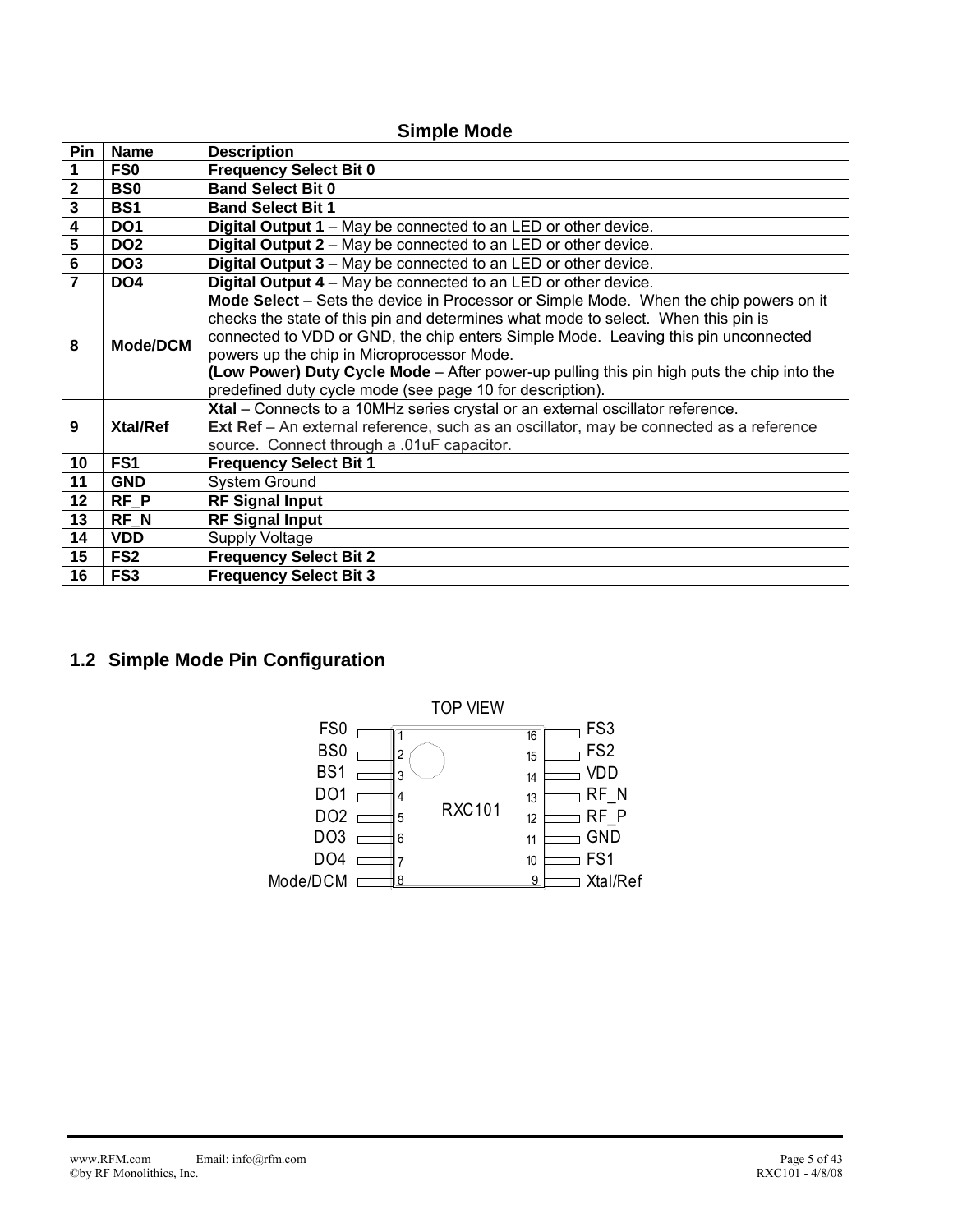## **2. Functional Description**

The RXC101 is a low power, frequency agile, zero-IF, multi-channel FSK receiver for use in the 315, 433, 868, and 916 MHz bands. All RF and baseband functions are completely integrated requiring only a single 10MHz crystal as a reference source and an external low-cost processor. Functions include:

- PLL synthesizer
- LNA, programmable gain
- I/Q Mixers
- I/Q Demodulators
- **Baseband Filters**
- Baseband Amplifiers
- **RSSI**
- Low Battery Detector
- Wake-up Timer/Duty Cycle Mode
- Valid Data Detection/Data Quality

The RXC101 is ideal for Frequency Hopping Spread Spectrum (FHSS) applications requiring frequency agility to meet FCC requirements. The RXC101 supports use of a low-cost microcontroller, or may operate as a single chip solution for simple applications. The RXC101 also incorporates different sleep modes to reduce overall current consumption and extend battery life. It is ideal for applications operating from typical lithium coin cells.

## **2.1 RXC101 Typical Application Circuit**



**Figure 1. Typical Processor Mode Application Circuit** 

### **Processor Mode (Application Circuit)**

The RF pins are high impedance and differential. The optimum differential load for the RF port is 250 Ohms. Antennas ideally suited for this would be a Dipole, Folded Dipole, and Loop. A single ended 50 Ohm connection may also be used with the matching circuit given in Figure 1. Matching component values for each band are given in Table 16.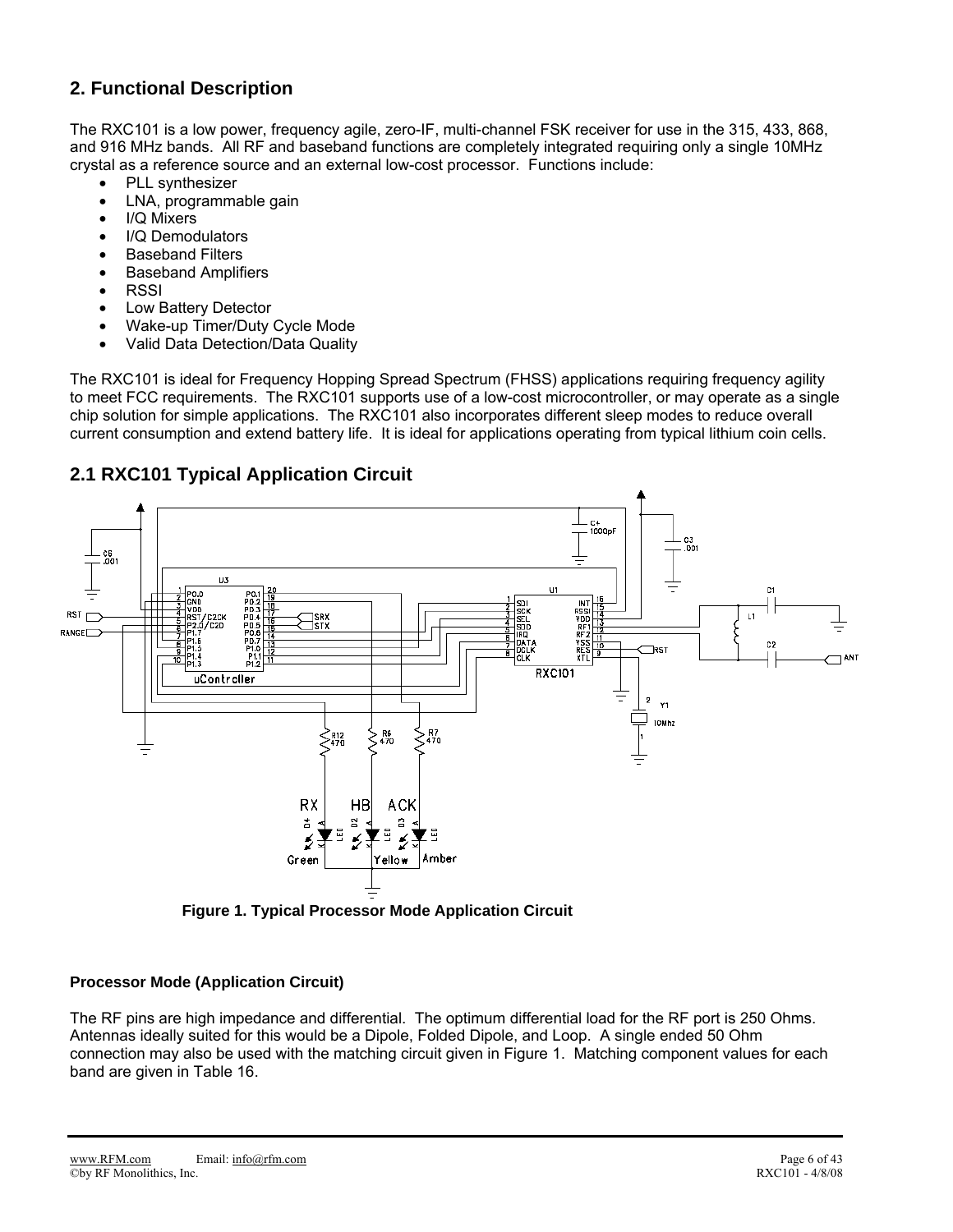The matching component values for each band are given in Table 1.

| Table 1.    |                  |           |
|-------------|------------------|-----------|
| <b>Band</b> | L1               | $C1 = C2$ |
| 315         | 56 nH            | 9 pF      |
| 433         | 36 nH            | 7 pF      |
| 868         | 15 <sub>nh</sub> | 3 pF      |
| 916         | 15 <sub>nh</sub> | 3 pF      |

### **Antenna Design Considerations**

The RXC101 was designed to drive a differential output such as a Dipole antenna or a Loop. Most compact applications use the loop since it can be made small. The dipole is typically not an attractive option for compact designs based on the fact of its inherent size at resonance and distance needed away from a ground plane to be an efficient antenna. A monopole is possible with addition of a balun or using the matching circuit in Figure 1.

### **PCB Layout Considerations**

PCB layout is the most critical. For optimal receive performance, the trace lengths at the RF pins must be kept as short as possible. Using small, surface mount components, like 0402, will yield the best performance as well as keep the RF port compact. Make all RF connections short and direct. A good rule of thumb to adhere to is for every 0.1" of trace length add 1nH of series inductance to the path.

The crystal oscillator is also affected by additional trace length in that it adds parasitic capacitance to the overall load of the crystal. To minimize this effect place the crystal as close as possible to the chip and make all connections short and direct. This will minimize the effects of "frequency pulling" that stray capacitance may introduce and allow the internal load capacitance of the chip to be more effective in properly loading the crystal oscillator circuit.

If using an external processor, the RXC101 provides an on-chip clock for that purpose. Even though this is an integrated function, long runs of the clock signal may radiate and cause interference, especially if there is no ground plane run directly under the trace. This can degrade receiver performance. Keep clock connections as short as possible and surround the clock trace with an adjacent ground plane pour where needed. This will help in reducing any radiation or crosstalk due to long runs of the clock signal.

Good power supply bypassing is also essential. Large decoupling capacitors should be placed at the point where power is applied to the PCB. Smaller value decoupling capacitors should then be placed at each power point of the chip as well as bias nodes for the RF port. Poor bypassing lends itself to conducted interference which can cause noise and spurious signals to couple into the RF sections, significantly reducing performance.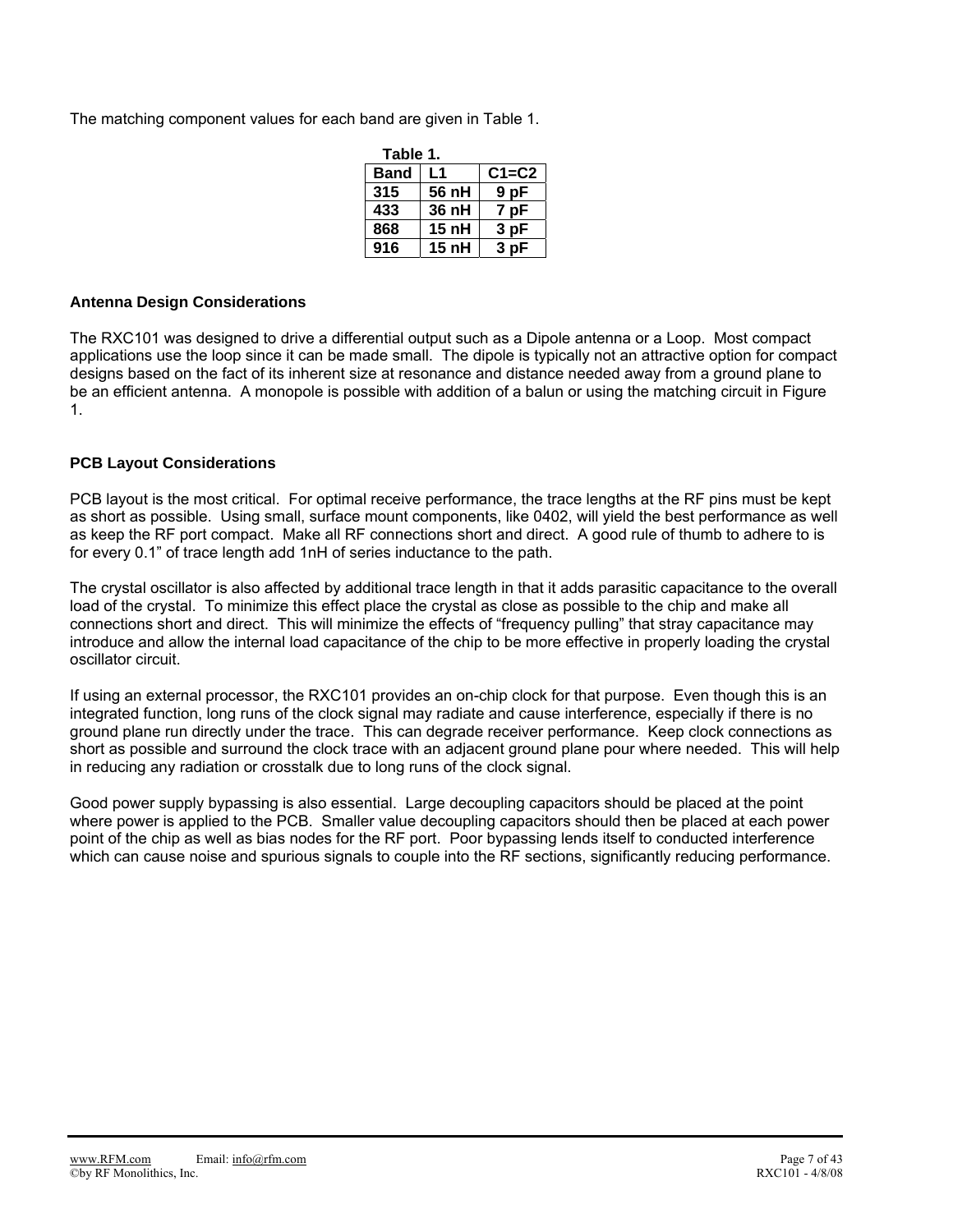

Assembly View



Top Side



Bottom Side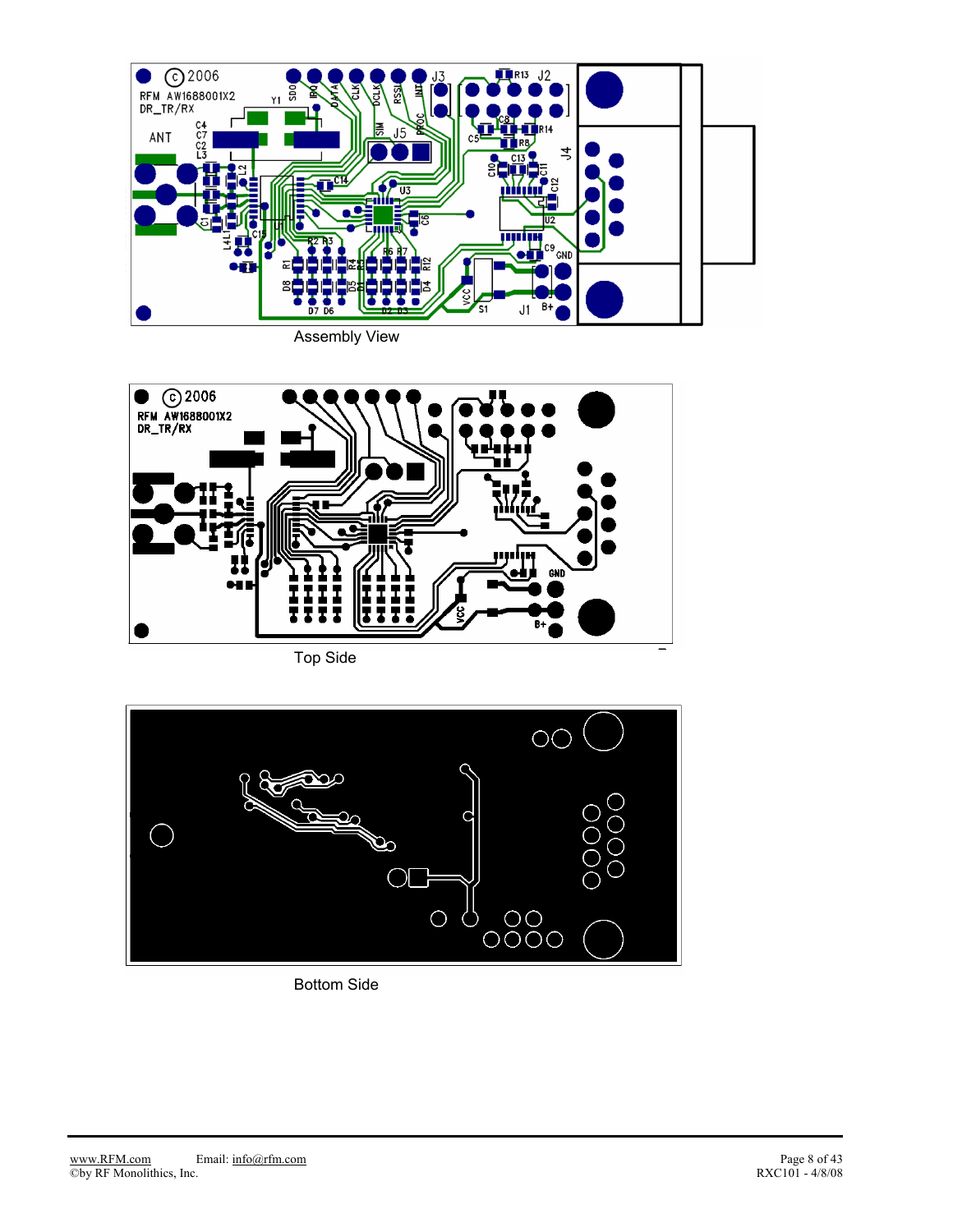

Silkscreen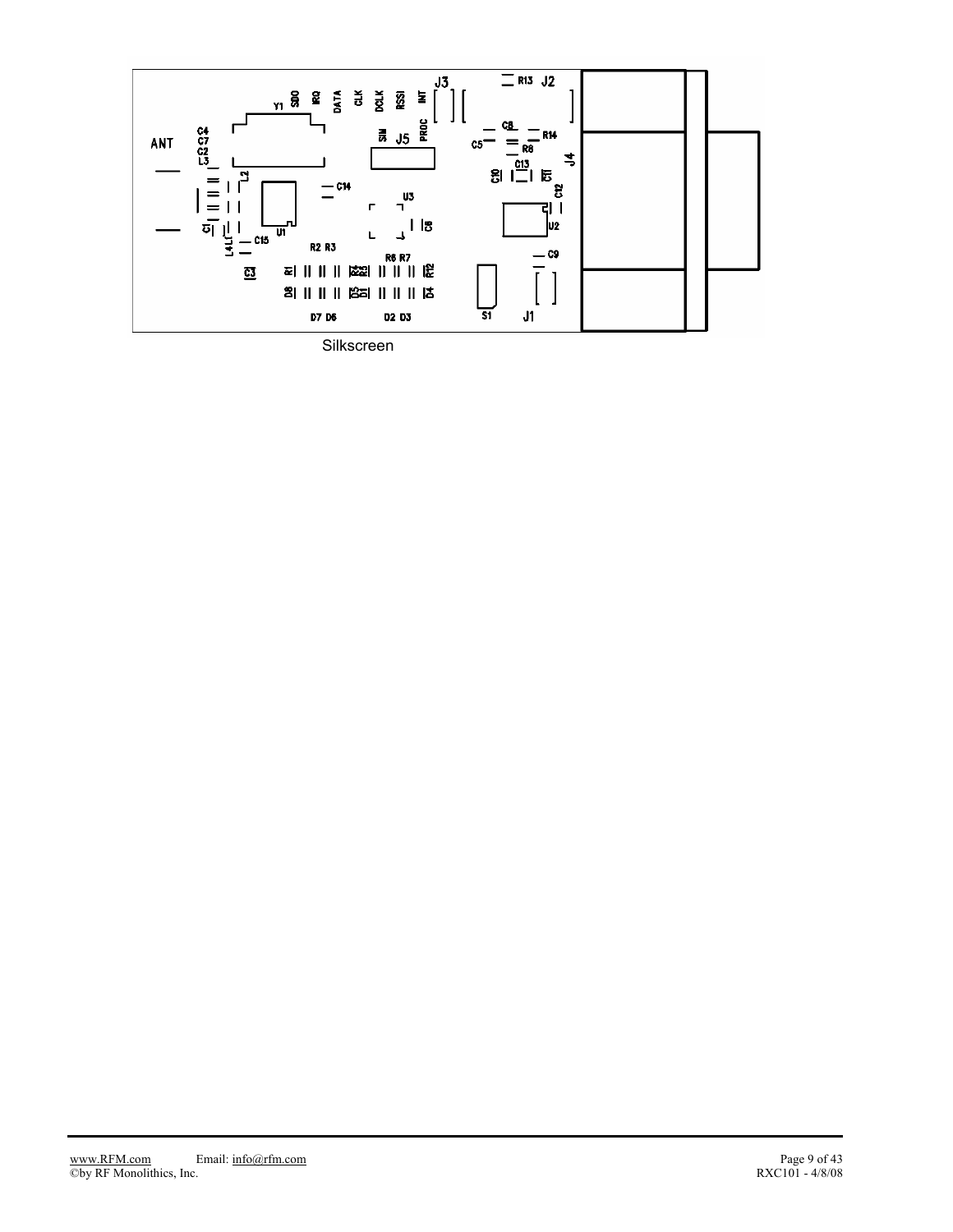## **2.2 Simple Mode**

The RXC101 can be configured for Simple Mode which does not require the use of a processor. All values on for internal registers are the default values assumed during POR. Even though the device is in this mode, the SPI bus, pins 1, 2 and 3, are still available to change internal configurations yet remain in simple mode operation.



**Figure 2. Typical Simple Mode Application Circuit** 



**Figure 3. Simple Mode Functional Block Diagram**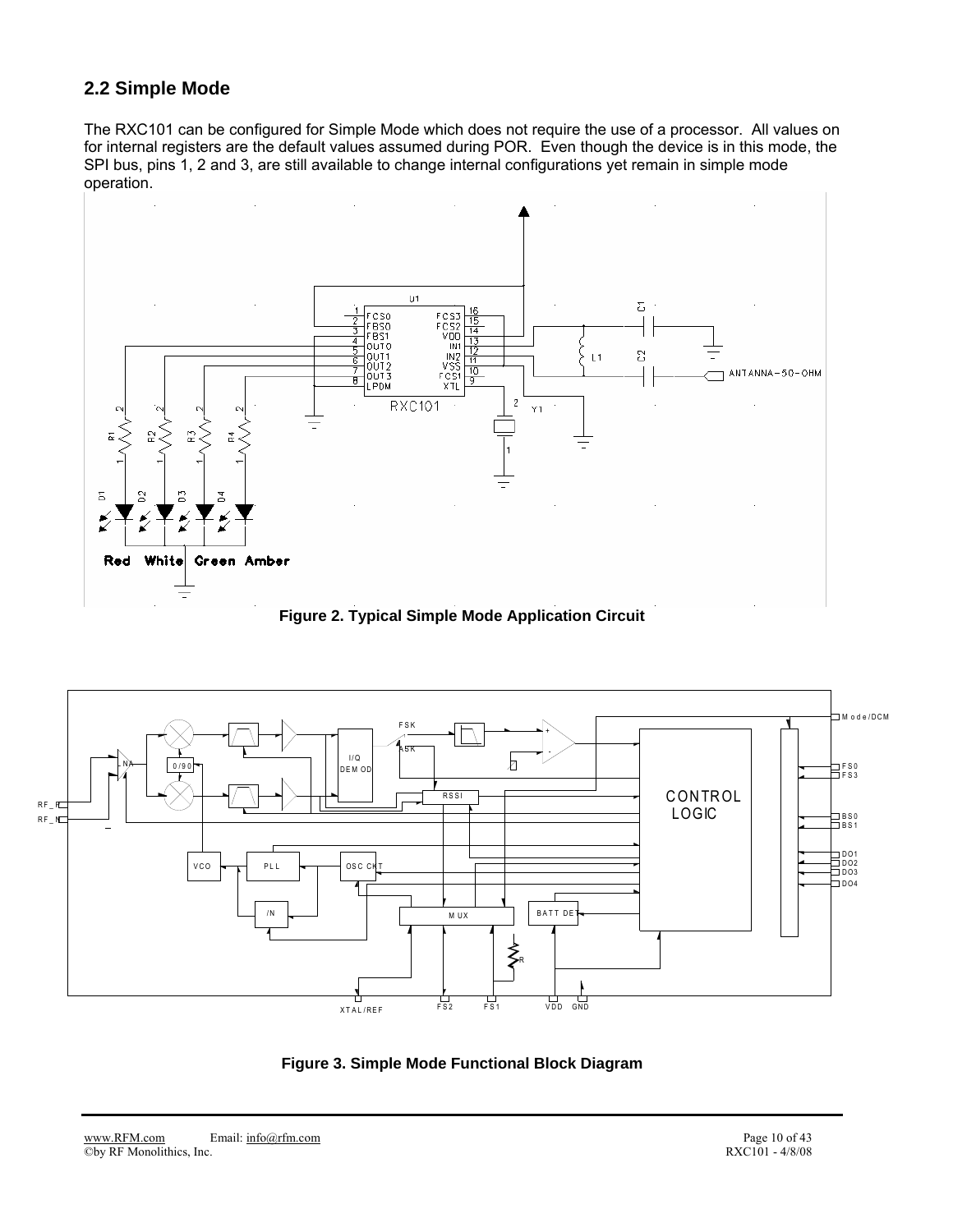At power-up the chip samples the state of pin 8. If the pin is logic '1' on power-up then it enters simple mode. If pin 8 is left unconnected it enters processor mode. In simple mode, 6 pins select the band and frequency within that band of operation. A seventh pin is available to operate the chip in duty cycle mode. Table 2 shows the 6-pin setup configuration.

|                      |                      | Table 2.             |                      |                  |                 |                 |                 |                 |
|----------------------|----------------------|----------------------|----------------------|------------------|-----------------|-----------------|-----------------|-----------------|
| 315MHz<br>BS[1,0]=00 | 433MHz<br>BS[1,0]=01 | 868MHz<br>BS[1,0]=10 | 916MHz<br>BS[1,0]=11 | Address          | FS <sub>3</sub> | FS <sub>2</sub> | FS <sub>1</sub> | FS <sub>0</sub> |
| 310.320              | 4330360              | *867.680             | *900.960             | D4h              | 0               | 0               | 0               | 0               |
| 310.960              | 433.440              | *867.840             | 902.880              | D <sub>2</sub> h | 0               | 0               | 0               | 1               |
| 311.600              | 433.520              | *868.000             | 904.800              | B4h              | 0               | 0               | 1               | 0               |
| 312.240              | 433.600              | 868.160              | 906.720              | B <sub>2</sub> h | 0               | 0               | 1               | 1               |
| 312.880              | 433.680              | 868.320              | 908.640              | D4h              | 0               | 1               | $\Omega$        | 0               |
| 313.520              | 433.760              | 868.480              | 910.560              | D <sub>2</sub> h | 0               | 1               | 0               | 1               |
| 314.160              | 433.840              | 868.640              | 912.480              | B4h              | 0               | $\mathbf{1}$    | 1               | 0               |
| 314.800              | 433.920              | 868,800              | 914.400              | B <sub>2</sub> h | 0               | 1               | 1               | 1               |
| 315.440              | 434.000              | 868.960              | 916.320              | D4h              | 1               | 0               | $\Omega$        | 0               |
| 316.080              | 434.080              | 869.120              | 918.240              | D <sub>2</sub> h | 1               | 0               | 0               | 1               |
| 316.720              | 434.160              | 869.280              | 920.160              | B4h              | 1               | $\Omega$        | 1               | 0               |
| 317.360              | 434.240              | 869.440              | 922.080              | B <sub>2</sub> h | 1               | 0               | 1               | 1               |
| 318.000              | 434.320              | 869,600              | 924.000              | D4h              | 1               | 1               | 0               | 0               |
| 318.640              | 434.400              | 869.760              | 925.920              | D <sub>2</sub> h | 1               | 1               | $\Omega$        | 1               |
| 319,280              | 434.480              | 869.920              | 927.840              | B4h              | 1               | 1               | 1               | 0               |
| 319.920              | 434.560              | *870.080             | *929.760             | B <sub>2</sub> h | 1               | 1               | 1               | 1               |

\*Out of Band Frequencies

**NOTE**: Setting FS0='1' will change the DRSSI threshold from -103dBm to -97dBm.

For simple mode a predefined data sequence is defined in order to toggle the four outputs available. The sequence includes a 16-bit preamble, synch word, address, and control bytes. The following is the sequence flow:

| Preamble (AAh)   | Synch Word (2Dh) |                 | Address (D4h, etc) |                 | Output Control Byte |                 | Output Control Byte<br>1's Complement | <b>Output Control Byte</b> |                 |  |  |  |  |
|------------------|------------------|-----------------|--------------------|-----------------|---------------------|-----------------|---------------------------------------|----------------------------|-----------------|--|--|--|--|
|                  |                  |                 |                    |                 |                     |                 |                                       |                            |                 |  |  |  |  |
| (Transmit Order) |                  |                 |                    |                 |                     |                 |                                       |                            |                 |  |  |  |  |
|                  |                  |                 |                    |                 |                     |                 |                                       |                            |                 |  |  |  |  |
| DO <sub>4</sub>  | DO <sub>4</sub>  | DO <sub>3</sub> |                    | DO <sub>3</sub> | DO <sub>2</sub>     | DO <sub>2</sub> |                                       | DO <sub>1</sub>            | DO <sub>1</sub> |  |  |  |  |
| CB(1)            | CB(0)            | CB(1)           |                    | CB(0)           | CB(1)               | CB(0)           |                                       | CB(1)                      | CB(0)           |  |  |  |  |

(Transmit Order)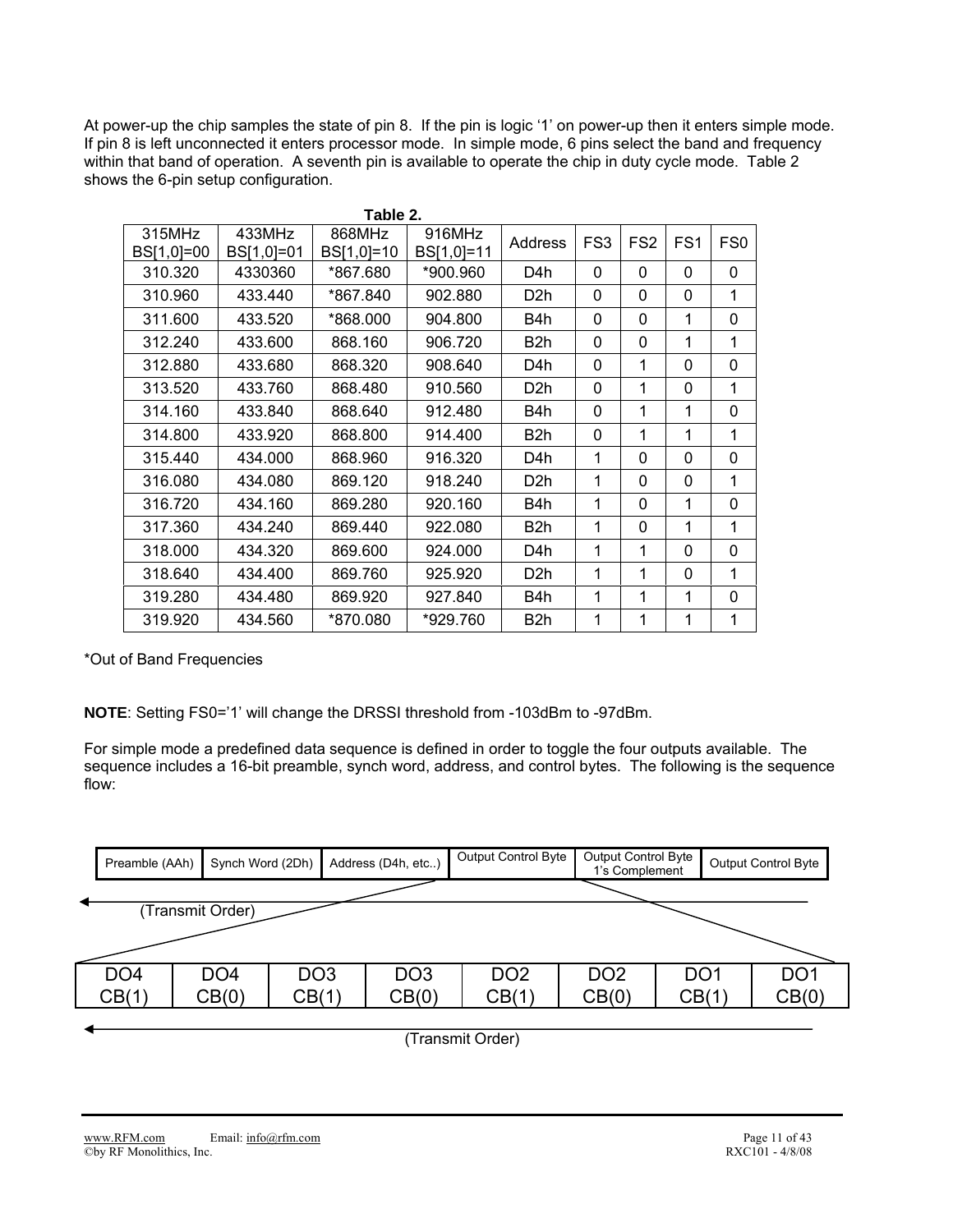The Control Byte function is defined as follows:

| Table 3.                   |                  |       |
|----------------------------|------------------|-------|
| <b>Output Function</b>     | CB <sub>(1</sub> | CB(0) |
| NOP                        |                  |       |
| Set to Logic '0'           |                  |       |
| Toggle                     |                  |       |
| Set to logic '1' for 100ms |                  |       |

The data section of the packet must be sent as indicated. The 1's complement of the data is internally verified against the actual incoming data to ensure it is receiving the correct data and not spurious transmission from noise or a nearby interferer. By sending the data twice, once before and once after the 1's complement, this confirms to the receiver that it is receiving valid data.

It is possible to use the receiver in a "mixed mode". The SPI bus architecture allows access to the SPI bus in simple mode (pins 1, 2, 3) and thereby makes it possible to overwrite the simple mode default POR values of the control registers. In this way the operating parameters of the receiver can be altered retaining the functionality of the standalone mode when receiving the proper data sequence.

### **Duty Cycle Mode**

After power-up, connecting pin 8 to VDD will enable duty cycle mode. In this mode the chip will wake up every 300ms to sample the signal strength of the incoming signal. If there is none detected then it goes back into sleep until the next 300ms window arrives. When operating in Duty Cycle Mode, the chip consumes less than 500uA of average current.

From start to finish, when the wake-up timer expires and the chip comes out of sleep, it switches on the oscillator and waits 2ms for the oscillator to stabilize then it switches on the synthesizer. The receiver then monitors the incoming signal strength for 6ms. If it detects a signal within that 6ms the synthesizer remains on for 30ms and waits for the preamble and the rest of the packet. If it does not detect a strong enough signal within the 6ms, it goes back into sleep mode until the next wake-up time. If it detects a strong signal, but incorrect data, at the end of the 30ms it will re-enter sleep mode until the next wake-up time. It should be noted that when the receiver is checking for signal strength, the state of the FS0 pin will determine the threshold limit. See NOTE after Table 2. Figure 4 shows the timing for Duty Cycle Mode.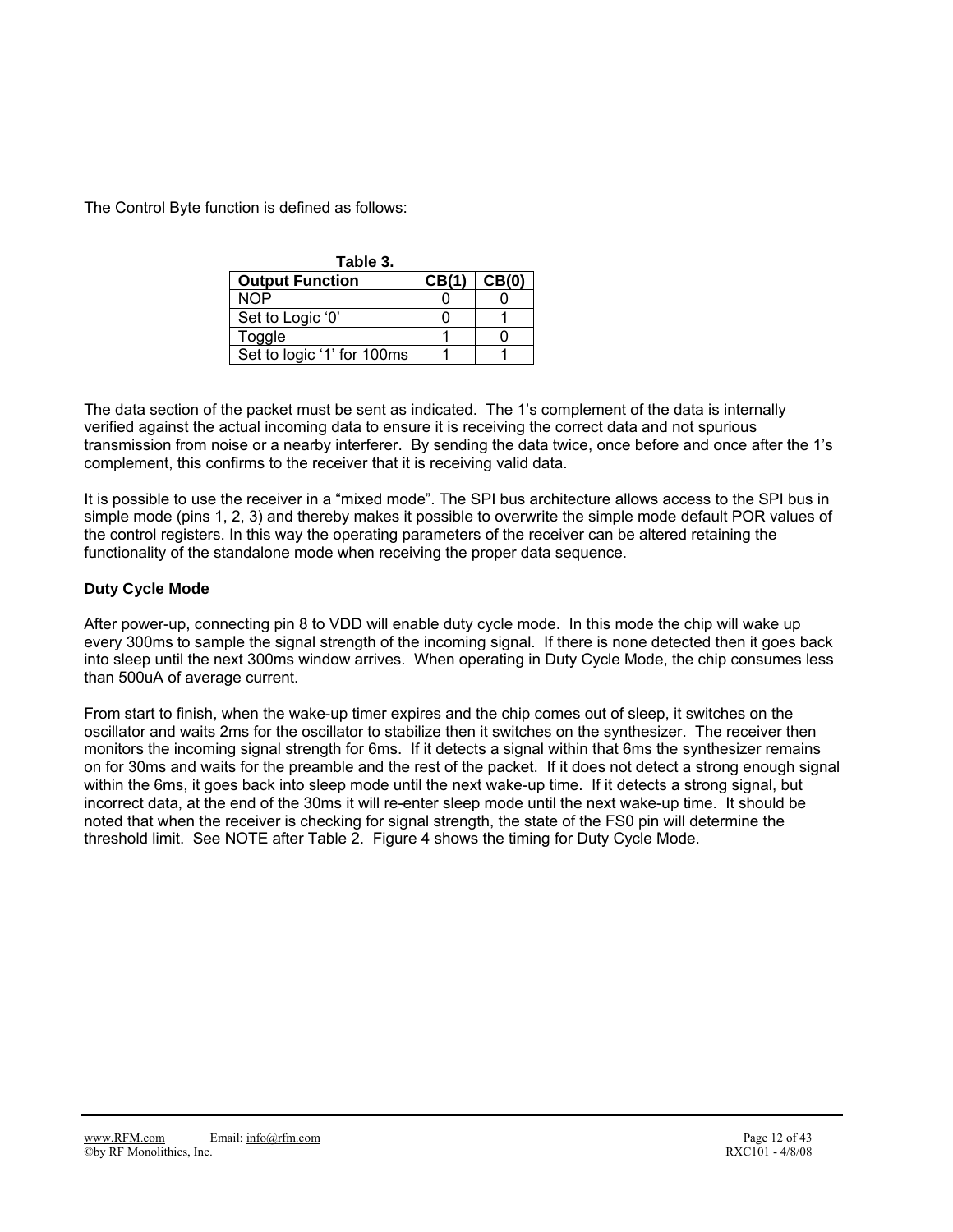

Figure 4. Duty Cycle Mode Wake-up Timing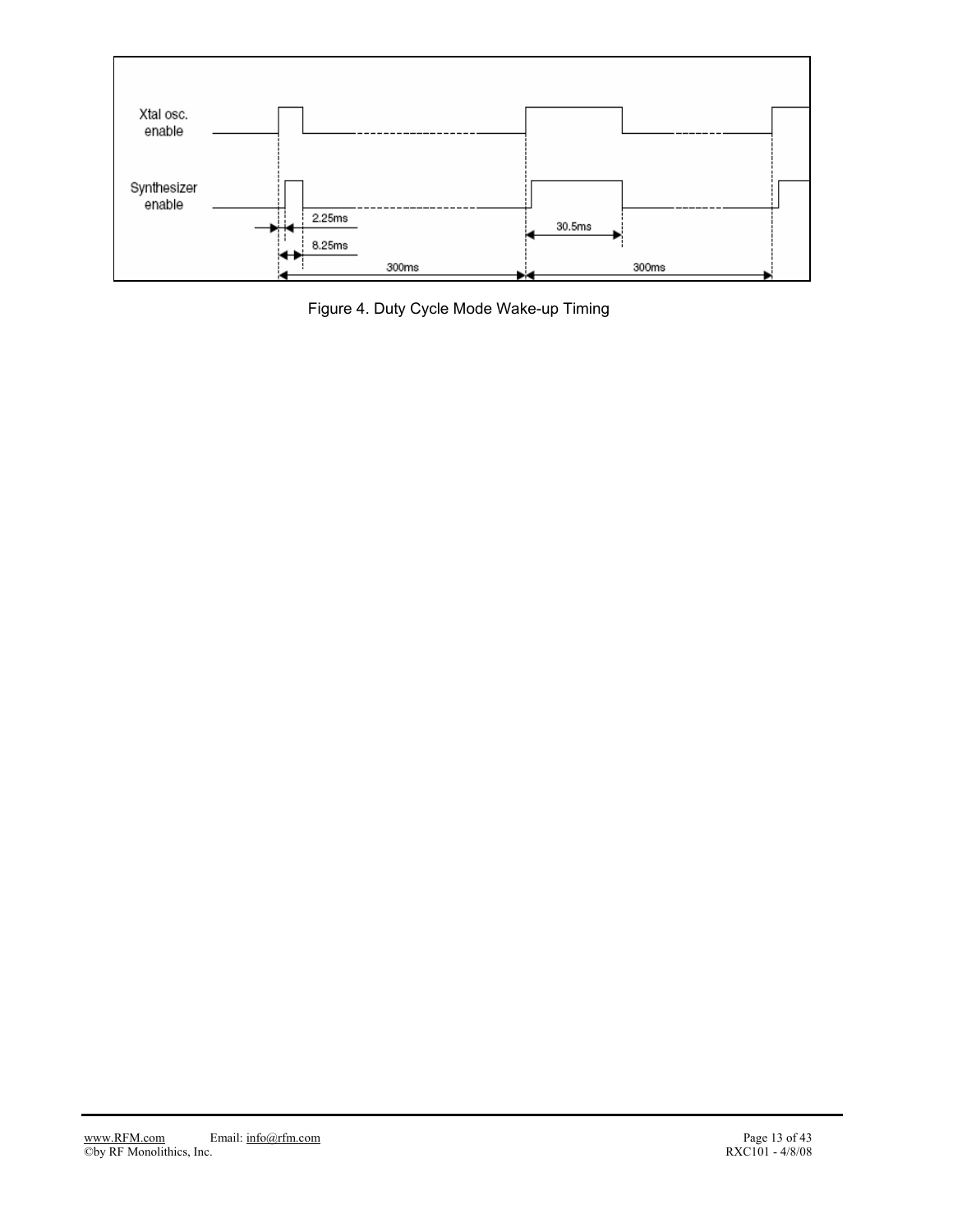## **3. RXC101 Functional Characteristics**



**Figure 5. Functional Block Diagram** 

### **Input Amplifier (LNA)**

The LNA has selectable gain (0dB, -6dB, -14dB, -20dB) which may be useful in an environment with strong interferers. The LNA has a 250ΩOhm differential input impedance (0dB, -14dB) which requires a matching circuit when connected to 50 Ohm devices. Registers common to the LNA are:

• Receiver Control Register

### **Baseband Data and Filtering**

The baseband receiver has several programmable options that optimize the data link for a wide range of applications. The programmable functions include:

- Receive bandwidth
- Receive data rate
- Baseband Analog Filter
- **Baseband Digital Filter**
- Clock Recovery (CR)
- Receive FIFO
- Data Quality Detector

The receive bandwidth is programmable from 67 kHz to 400 kHz to accommodate various FSK modulation deviations as well as fast data rates. If the data rate is known for a given transmitter, the best results are obtained with a bandwidth at least twice the data rate.

The receive data rate is programmable from 337bps to 256kbps. An internal prescaler is used to give better resolution when setting up the receive data rate. The prescaler is optional and may be disabled through the *Data Rate Setup Register.* 

The type of baseband filtering is selectable between an Analog filter and a Digital filter. The analog filter is a simple RC lowpass filter. An external capacitor may be chosen depending on the actual data rate. The chip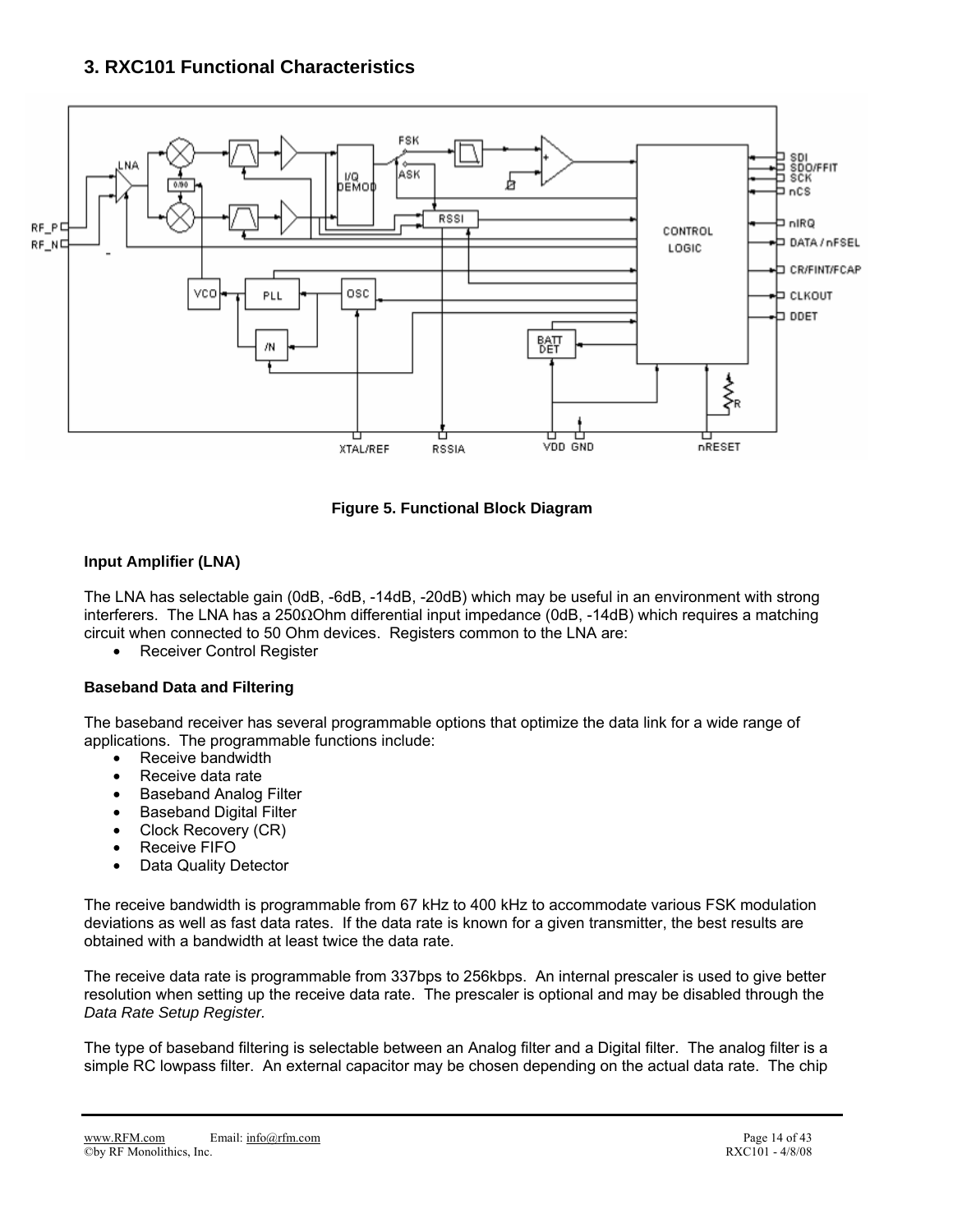has an integrated 10KOhm resistor in series that makes the RC lowpass network. With the analog filter selected, a maximum data rate of 256kbps can be achieved. The digital filter is used with a clock frequency of 29X data rate. In this mode a clock recovery (CR) circuit is used to provide a synchronized clock source to recover the data using an external processor. The CR has three modes of operation: fast, slow, and automatic, all configurable through the *Baseband Filter Register.* The CR circuit works by sampling the preamble on the incoming data. The preamble must contain a series of 1's and 0's in order for the CR circuit to properly extract the data timing. In slow mode the CR circuit requires more sampling (12 to 16 bits) and thus has a longer settling time before locking. In fast mode the CR circuit takes fewer samples (6 to 8 bits) before locking so settling time is not as long and timing accuracy is not critical. In automatic mode the CR circuit begins in fast mode to coarsely acquire the timing period with fewer samples then changes to slow mode after locking. Further details of the CR and data rate clock are provided in the *Baseband Filter Register.* CR is only used with the digital filter and data rate clock. These are not used when configured for the analog filter.

The Data Quality Detector looks at the unfiltered incoming data and counts the "spikes" for a given period. The higher the "spike" count, the lower the data quality. The data quality threshold may be set, restricting when the chip may report "Good Signal Quality".

### **Data Quality Detector (DQD)**

The DQD is a unique function of the TRC101. The DQD circuit looks at the prefiltered incoming and counts the "spikes" of noise for a predetermined period of time to get an idea of the quality of the link. This parameter is programmable through the *Data Filter Command Register*. The DQD count threshold is programmable from 0 to 7 counts. The higher the count the lower the quality of the data link. This means the higher the content of noise spikes in the data stream the more difficult it will be to recover clock information as well as data.

### **Valid Data Detector (DDet)**

The VDI is an extension of the DQD. When incoming data is detected, it uses the DQD signal, the Clock Recovery Lock signal, and the Digital RSSI signal to determine if the incoming data is valid. The VDI signal is valid when using either the internal receive FIFO or an external pin to capture baseband data. The VDI has three modes of operation: slow, medium, fast. Each mode is dependent on what signals it uses to determine valid data as well as the number of incoming preamble bits present at the beginning of the packet.

### **Receiver FIFO**

The receive FIFO is configured as one 16-bit register. The FIFO can be configured to generate an interrupt after a predefined number of bits have been received. This threshold is programmable from 1 to 16 bits (0..15). It is recommended to set the threshold to at least half the length of the register (8 bits) to insure the external host processor has time to set up before performing a FIFO read. The FIFO read clock (SCK) must  $be < f_{\text{XTAL}}/4$  or <2.5 MHz for a 10 MHz reference xtal.

The receive FIFO may also be configured to fill only when valid data has been identified. The RXC101 has a synchronous pattern detector that watches incoming data for a particular pattern. When it sees this pattern it begins to store any data that follows. At the same time, if pin 16 is configured for Valid Data Indicator output (See *Receiver Control Register)*, this pin will go 'high' signaling valid data. This can be used to wake up or prepare a host processor for processing data. The internal synchronous pattern is set to 2DD4h and is not configurable.

The receive packet structure when using the synchronous pattern should be:

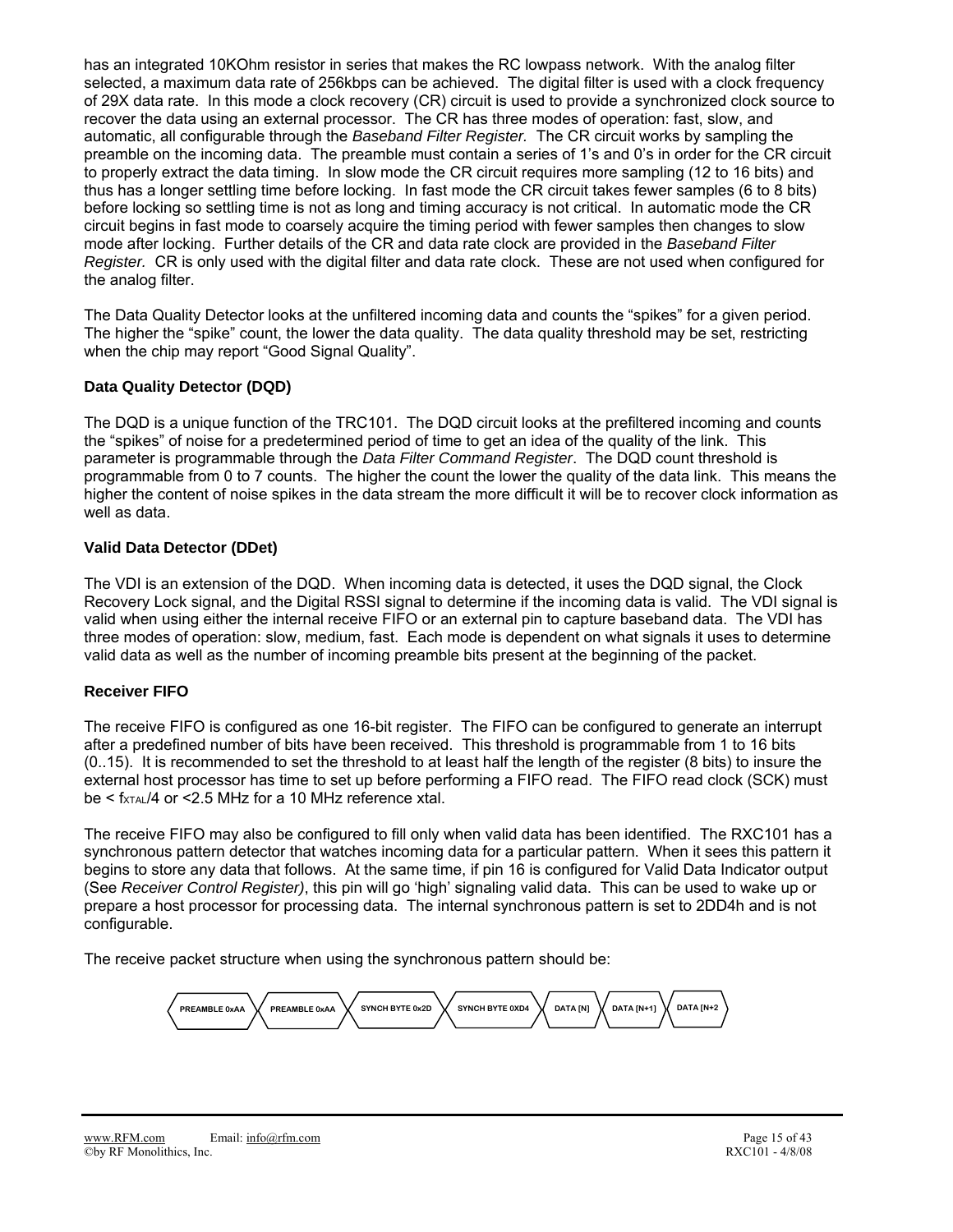Any packet sent, whether using the synchronous pattern or not, should always start with a preamble sequence of alternating 1's and 0's, such as 1-0-1-0-1. This corresponds to sending a 0xAA or 0x55. The preamble may be one byte (Fast CR lock) or two bytes (Slow CR lock). The next two bytes should be the synchronous pattern. In this case, data storage begins immediately following the 2<sup>nd</sup> synch byte. All other following bytes are treated as data.

The FIFO can be read out through the SDO pin only by pulling the nFSEL pin (6) 'Low" which selects the FIFO for read and reading out data on the next SPI clock. The FINT pin (7) will stay active (logic '1') until the last bit has been read out, and it will then go 'low'. This pin may also be polled to watch for valid data. When the number of bits received in the FIFO match the pre-programmed limit, this pin will go active (logic '1') and stay active until the last bit is read out as above. An alternative method of reading the FIFO is through an SPI bus *Status Register* read. The drawback to this is that all interrupt and status bits must be read first before the FIFO bits appear on the bus. This could pose a problem for receiving large amounts of data. The best method is using the SDO pin and the associated FIFO function pins.

### **Receive Signal Strength Indicator (RSSI)**

The RXC101 provides an analog RSSI and a digital RSSI. The digital RSSI threshold is programmable through the *Receiver Control Register* and is readable through the *Status Register* only. When an incoming signal is stronger than the preprogrammed threshold, the digital RSSI bit in the *Status Register* is set.



The analog RSSI is available through and external pin (15). This pin requires an external capacitor which sets the settling time. The analog RSSI may be used to recover OOK modulated data at a low rate on the order of 1-2Kbps. The external capacitor value will control the received OOK data rate allowed so choosing a lower value capacitor enables recovery of faster data at the expense of amplitude. Using pin (15) with a sensitive external comparator will yield better results.

### **Automatic Frequency Adjustment (AFA)**

The PLL has the capability to do fine adjustment of the carrier frequency automatically. In this way, the receiver can minimize the offset between the transmit and receive frequency. This function may be enabled or disabled through the *Automatic Frequency Adjustment Register*. The range of offset can be programmed as well as the offset value calculated and added to the frequency control word within the PLL to incrementally change the carrier frequency. The chip can be programmed to automatically perform an adjustment or may be manually activated by a strobe signal. This function has the advantage of allowing:

- Low cost, lower accuracy crystals to be used
- Increased receiver sensitivity by narrowing the receive bandwidth
- Achieving higher data rates

## **Crystal Oscillator**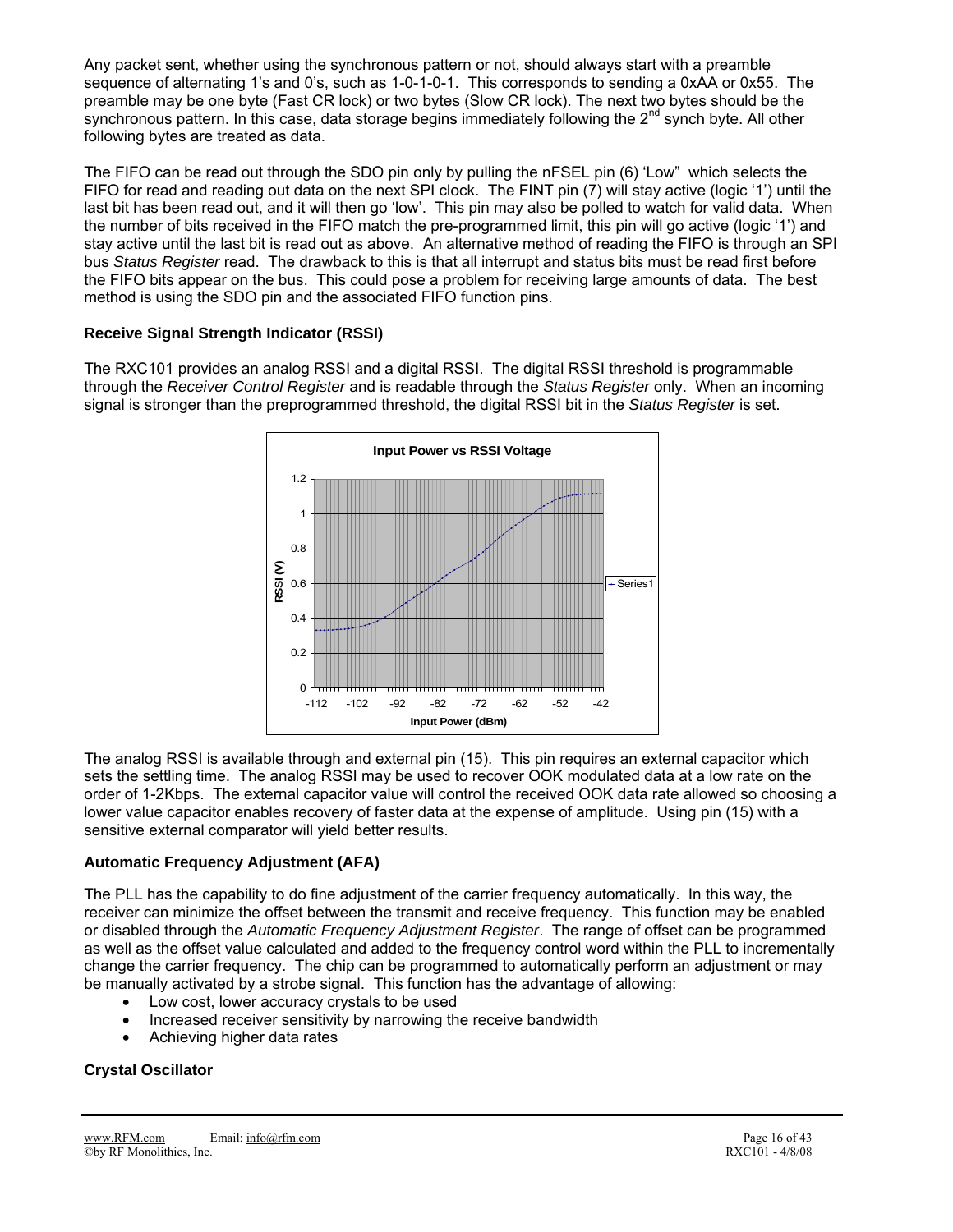The RXC101 incorporates an internal crystal oscillator circuit that provides a 10MHz reference, as well as internal load capacitors. This significantly reduces the component count required. The internal load capacitance is programmable from 8.5pF to 16pF in 0.5pF steps. This has the advantage of accepting a wide range of crystals from many different manufacturers having different load capacitance requirements. Being able to vary the load capacitance also helps with fine tuning the final carrier frequency since the crystal is the PLL reference for the carrier. When the shunt capacitance, Co, is worst case 7pF and the ESR is 300 Ohms max, the oscillator can be expected to meet the start-up times as defined in the AC Characteristics. Crystals with less than 7pF shunt capacitance and lower ESR guarantee much faster start-up times.

An external clock signal is also provided that may be used to run an external processor. This also has the advantage of reducing component count by eliminating an additional crystal for the host processor. The clock frequency is also programmable from eight pre-defined frequencies, each a pre-scaled value of the 10MHz crystal reference. These values are programmable through the *Battery Detect Threshold and Clock Output Register.* The internal clock oscillator may be disabled which also disables the output clock signal to the host processor. When the oscillator is disabled, the chip provides an additional 196 clock cycles before releasing the output, which may be used by the host processor to setup any functions before going to sleep. When putting the device into sleep mode, the clock output must be disabled. If the clock out is not disabled then the crystal oscillator will continue to run causing excessive current consumption.

### **Frequency Control (PLL) and Frequency Synthesizer**

The PLL synthesizer is the heart of the operating frequency. It is programmable and completely integrated, providing all functions required to generate the carriers and tunability for each band. The PLL requires only a single 10MHz crystal reference source. RF stability is controlled by choosing a crystal with the particular specifications to satisfy the application. This gives maximum flexibility in performance.

The PLL is able to perform manual and automatic calibration to compensate for changes in temperature or operating voltage. When changing band frequencies, re-calibration must be performed. This can be done by disabling the synthesizer and re-enabling again through the *Configuration Register*. Registers common to the PLL are:

- Configuration Register
- **Frequency Setting Register**
- Automatic Frequency Adjust Register

### **Wake-Up Mode**

The RXC101 has an internal wake-up timer that has very low current consumption (1.5uA typical) and may be programmed from 1msec to several days. A calibration is performed to the crystal at startup and every 30 sec thereafter, even if in sleep mode. If the oscillator circuit is disabled the calibration circuit will turn it on briefly to perform a calibration to maintain accurate timing and return to sleep.

The RXC101 also incorporates other power saving modes aside from the wake-up timer. Return to active mode may be initiated from several external events:

- Logic '0' applied to nINT pin (16)
- Low Supply Voltage Detect
- FIFO Fill
- SPI request

If any of these wake-up events occur, including the wake-up timer, the RXC101 generates an external interrupt which may be used as a wake-up signal to a host processor. The source of the interrupt may be read out from the *Status Register* over the SPI bus.

### **Duty Cycle Mode**

The duty cycle register may be used in conjunction with the wake-up timer to reduce the average current consumption of the receiver. The duty cycle register may be set up so that when the wake-up timer brings the chip out of sleep mode the receiver is turned on for a short time to sample if a signal is present and then goes back into sleep and the process starts over. See the *Duty Cycle Set Register*. The receiver must be disabled (RXEN bit 0 cleared in *Receiver Control Register*) and the wake-up timer must be enabled (WKUPEN bit 9 set in *Configuration Register*) for operation in this mode. Figure 6 shows the timing for Duty Cycle Mode.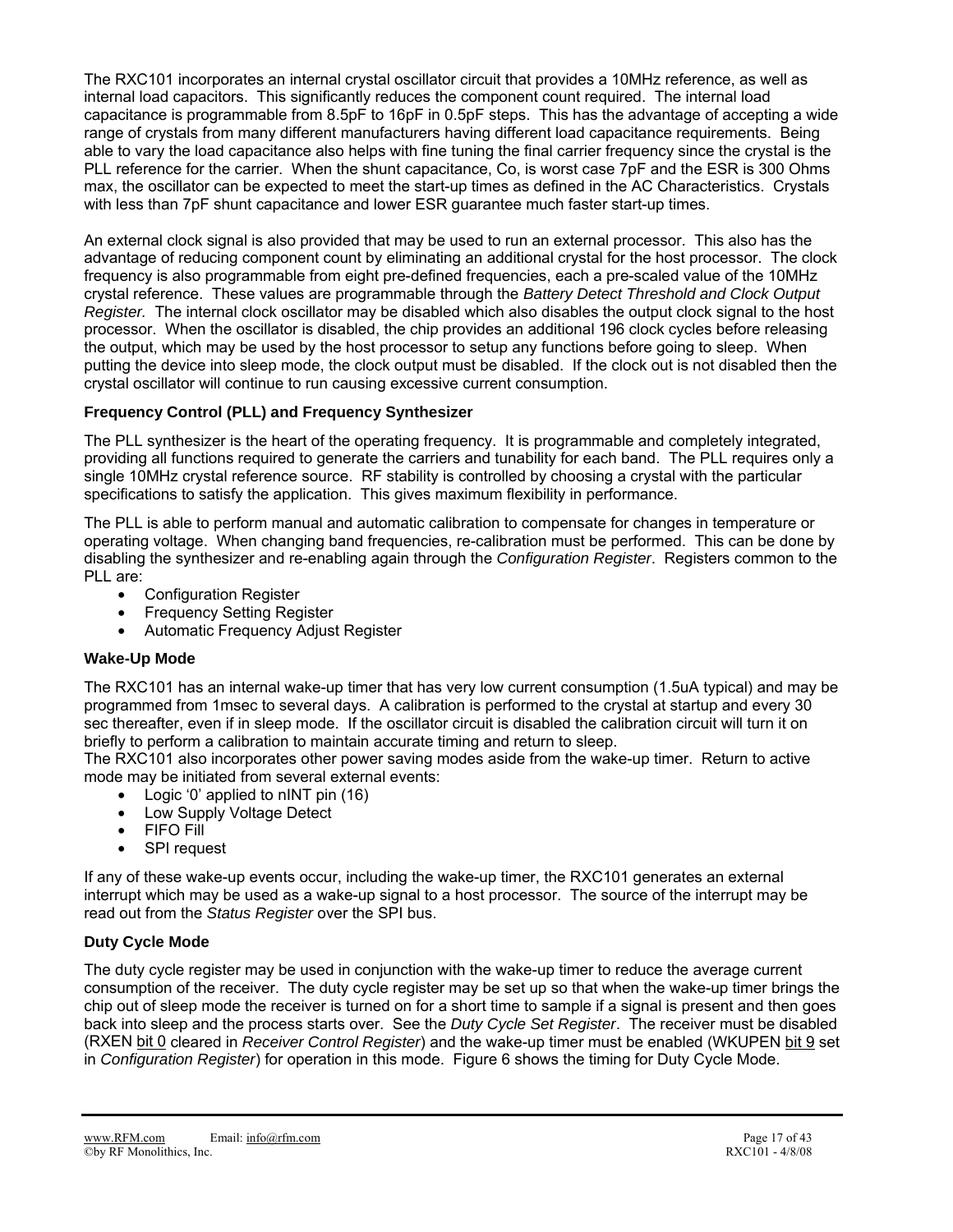

Figure 6. Duty Cycle Mode Timing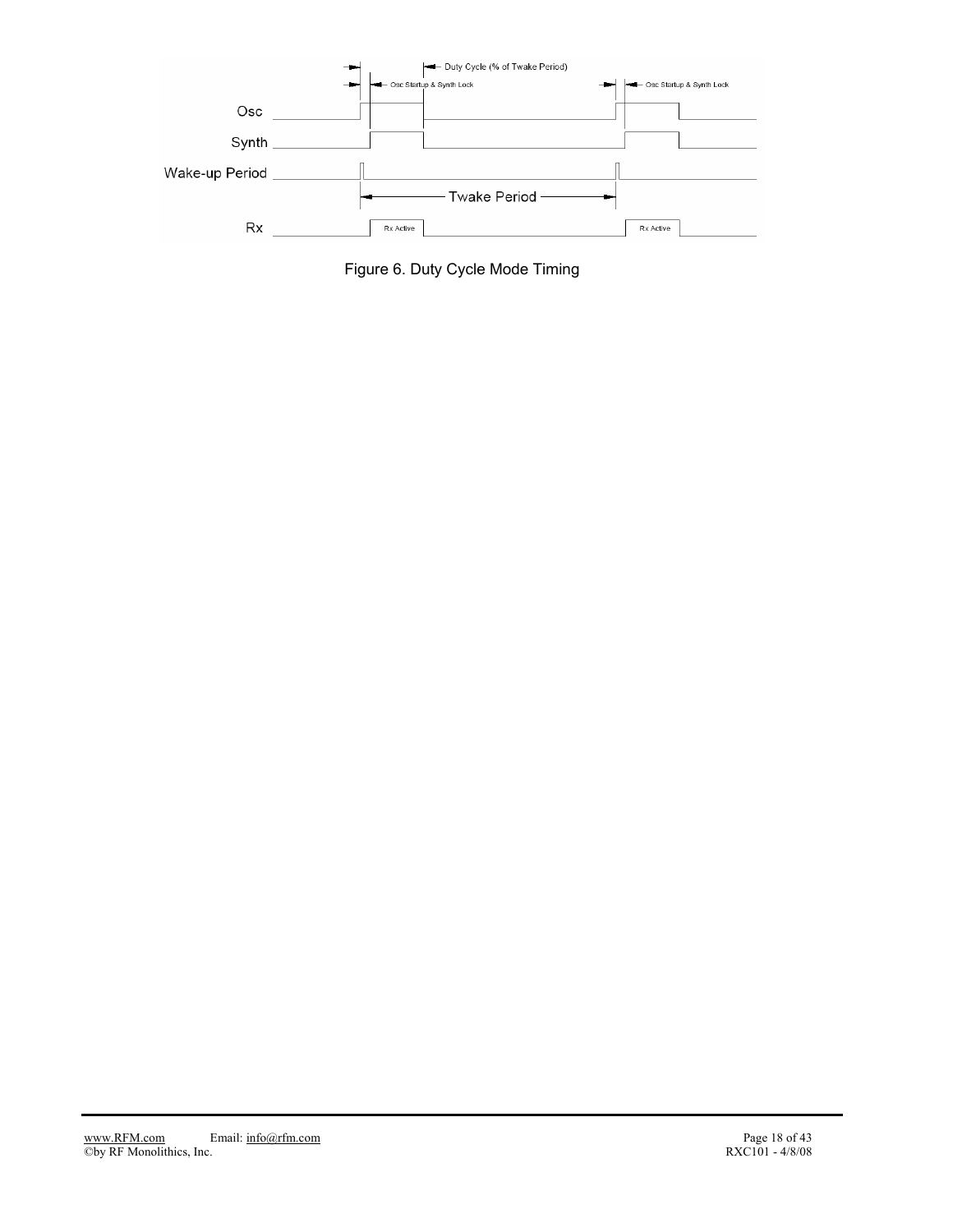### **Low Battery Detect**

The integrated low battery detector monitors the voltage supply against a preprogrammed value and generates an interrupt when the supply voltage falls below the programmed value. The detector circuit has 50mV of hysteresis built in.

### **OOK Operation**

The RXC101 may operate in a limited OOK function. The RSSI is internally connected to a comparator and the output data is then applied to pin 6. The limitations for this mode are due to the fact that the RSSI signal is not internally capacitively coupled to the comparator, which limits the dynamic range of the received signal, and the DRSSI threshold sets the reference point for the internal comparator.

The best approach for optimal received signal dynamic range would be to implement an external comparator circuit and capacitively couple the RSSI signal from pin 15 to the external comparator. This would eliminate the need to adjust the DRSSI threshold and allow for a much smaller signal amplitude to be recovered. The input LNA gain would still need to be adjusted depending on the strength of the signal in order to optimize the dynamic range. Upon power-up or signal reception, the RSSI may be sampled by an A/D for DC level to determine if the RSSI is in saturation and decide whether to increase or decrease LNA gain for best signal recovery.

### **SPI Interface**

The RXC101 is equipped with a standard SPI bus that is compatible to most any SPI device. All functions and status of the chip are accessible through the SPI bus. Typical SPI devices are configured for byte write operations. The TRC101 uses word writes so the nCS pin should be pulled low for 16 bits. The maximum clock for the SPI bus is 20 MHz.

| Symbol          | Parameter                                                | Minimum Value [ns] |
|-----------------|----------------------------------------------------------|--------------------|
| tсн             | Clock high time                                          | 25                 |
| tcL             | Clock low time                                           | 25                 |
| tss             | Select setup time (nSEL falling edge to SCK rising edge) | 10                 |
| tын             | Select hold time (SCK falling edge to nSEL rising edge)  | 10                 |
| tsнı            | Select high time                                         | 25                 |
| t <sub>os</sub> | Data setup time (SDI transition to SCK rising edge)      | 5                  |
| tон             | Data hold time (SCK rising edge to SDI transition)       | 5                  |
| top             | Data delay time                                          | 10                 |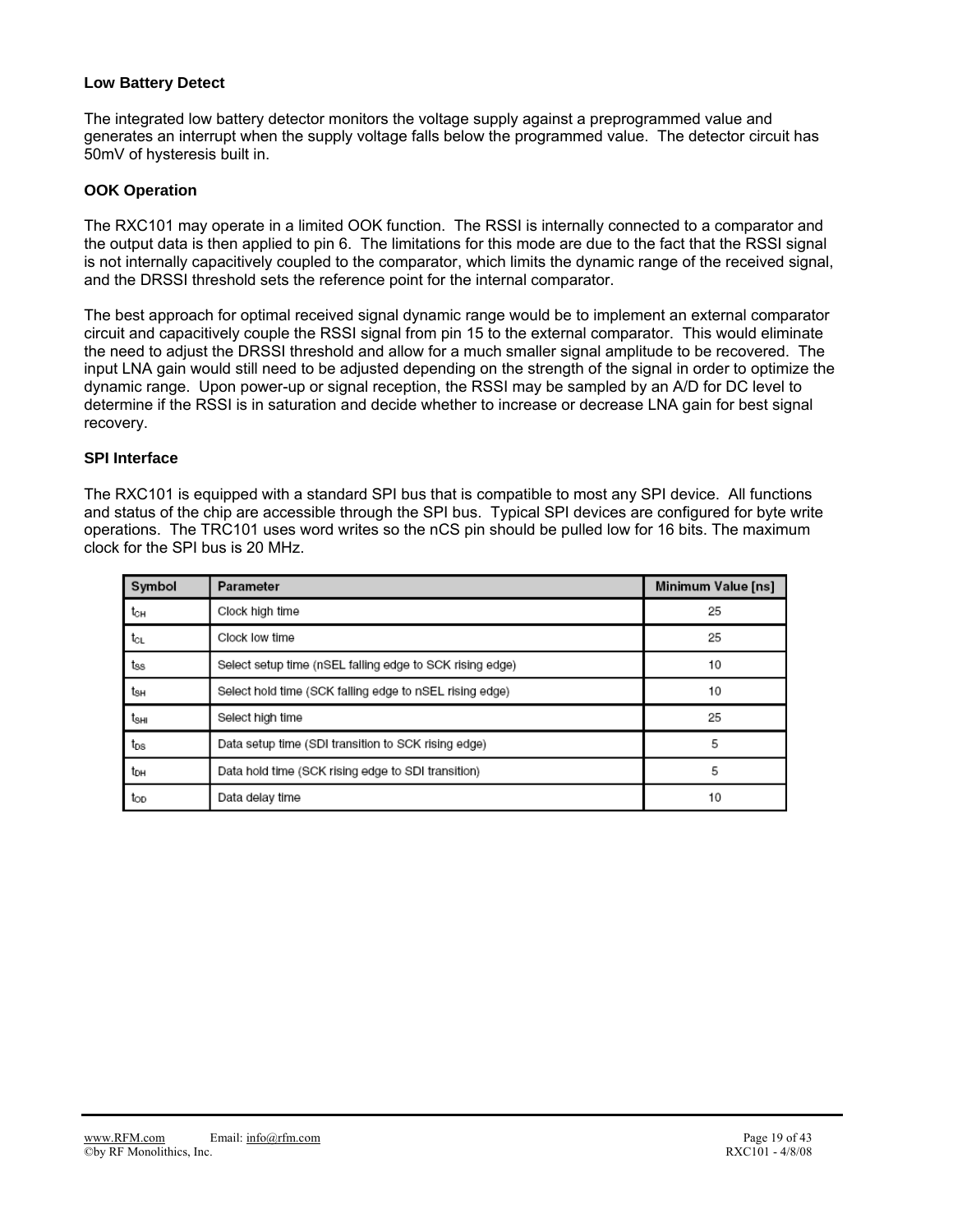## **Timing Diagram**



**Figure 7. SPI Interface Timing**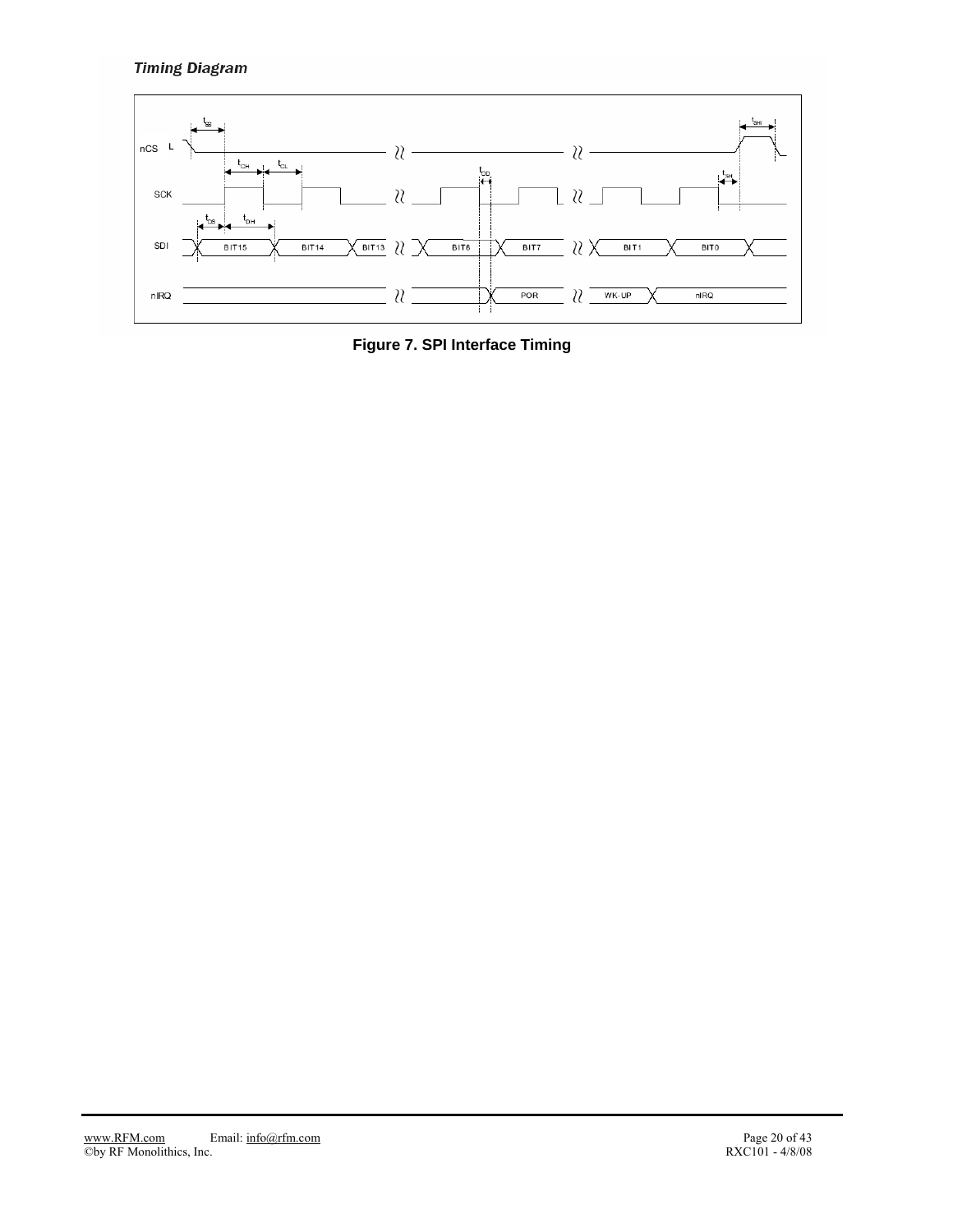## **4. Control and Configuration Registers**

|                                 | Bit           | Bit          | Bit          | Bit               | Bit               | Bit            | Bit           | Bit            | Bit               | Bit               | Bit               | Bit               | Bit               | Bit               | Bit             | Bit               | <b>POR</b><br>Value             |
|---------------------------------|---------------|--------------|--------------|-------------------|-------------------|----------------|---------------|----------------|-------------------|-------------------|-------------------|-------------------|-------------------|-------------------|-----------------|-------------------|---------------------------------|
|                                 | 15            | 14           | 13           | 12                | 11                | 10             | 9             | 8              | $\overline{7}$    | 6                 | 5                 | 4                 | 3                 | 2                 | 1               | 0                 |                                 |
| <b>STATUS</b>                   | <b>FIFOIT</b> | <b>FIFOV</b> | <b>WKINT</b> | LB                | <b>FIFEMP</b>     | <b>RSSI</b>    | GDQD          | <b>CRLCK</b>   | <b>AFATGL</b>     | AFA               | <b>OFFSGN</b>     | OFF4              | OFF <sub>3</sub>  | OFF <sub>2</sub>  | OFF1            | OFF <sub>0</sub>  | $ -$                            |
| <b>CONFIG</b>                   | 1             | 0            | 0            | BAND <sub>1</sub> | BAND <sub>0</sub> | LBDEN          | <b>WKUPEN</b> | <b>OSCEN</b>   | CAP <sub>3</sub>  | CAP <sub>2</sub>  | CAP1              | CAP <sub>0</sub>  | BB <sub>2</sub>   | BB <sub>1</sub>   | BB <sub>0</sub> | <b>CLKEN</b>      | 893Ah                           |
| <b>AFA</b>                      | 1             |              | $\Omega$     | 0                 | 0                 |                | 1             | 0              | AUTO1             | AUTO0             | RNG <sub>1</sub>  | RNG <sub>0</sub>  | <b>STRB</b>       | <b>ACCF</b>       | <b>OFFEN</b>    | <b>AFEN</b>       | C6F7h                           |
| <b>FREQ SET</b>                 | 1             | 0            | 1            | $\Omega$          | Freg11            | Freq10         | Freq9         | Freq8          | Freq7             | Freq6             | Freg <sub>5</sub> | Freq4             | Freq3             | Freq <sub>2</sub> | Freg1           | Freg <sub>0</sub> | A680h                           |
| <b>RECV CTRL</b>                | 1             | 1            | 0            | 0                 | 0                 | 0              | 0             | 0              | VD <sub>11</sub>  | VDI0              | GAIN1             | GAIN0             | RSSI <sub>2</sub> | RSSI1             | RSSI0           | <b>RXEN</b>       | C <sub>0</sub> C <sub>1</sub> h |
| <b>BASEBAND</b>                 | 1             |              | 0            | 0                 | 0                 |                | 0             | 0              | <b>CRLK</b>       | <b>CRLC</b>       | $\overline{1}$    | <b>FILT</b>       |                   | DQLVL2            | DQLVL1          | DQLVL0            | C42Ch                           |
| <b>FIFO CONFIG</b>              | $\mathbf 1$   |              | $\Omega$     | 0                 | 1                 |                |               | 0              | FINT <sub>3</sub> | FINT <sub>2</sub> | FINT <sub>1</sub> | FINT <sub>0</sub> | FIFST1            | <b>FIFST0</b>     | <b>FILLEN</b>   | <b>FIFEN</b>      | CE89h                           |
| <b>DATA RATE</b><br><b>SET</b>  | 1             |              | 0            | 0                 |                   | $\Omega$       | 0             | 0              | PRE               | BITR6             | BITR <sub>5</sub> | BITR4             | BITR3             | BITR2             | BITR1           | BITR0             | C823h                           |
| <b>WAKE-UP</b><br><b>PERIOD</b> | 1             |              | 1            | R <sub>4</sub>    | R <sub>3</sub>    | R <sub>2</sub> | R1            | R <sub>0</sub> | MUL7              | MUL6              | MUL5              | MUL4              | MUL3              | MUL <sub>2</sub>  | MUL1            | <b>MUL0</b>       | E196h                           |
| <b>DUTY CYCLE</b><br><b>SET</b> | 1             |              | 0            | 0                 |                   |                | 0             | 0              | DC <sub>6</sub>   | DC <sub>5</sub>   | DC4               | DC <sub>3</sub>   | DC <sub>2</sub>   | DC <sub>1</sub>   | DC <sub>0</sub> | <b>DCEN</b>       | <b>CC0Eh</b>                    |
| <b>BATT</b><br><b>DETECT</b>    | -1            |              | 0            | 0                 | 0                 | 0              |               | 0              | CLK <sub>2</sub>  | CLK1              | CLK0              | LBD4              | LBD3              | LBD <sub>2</sub>  | LBD1            | LBD <sub>0</sub>  | C200h                           |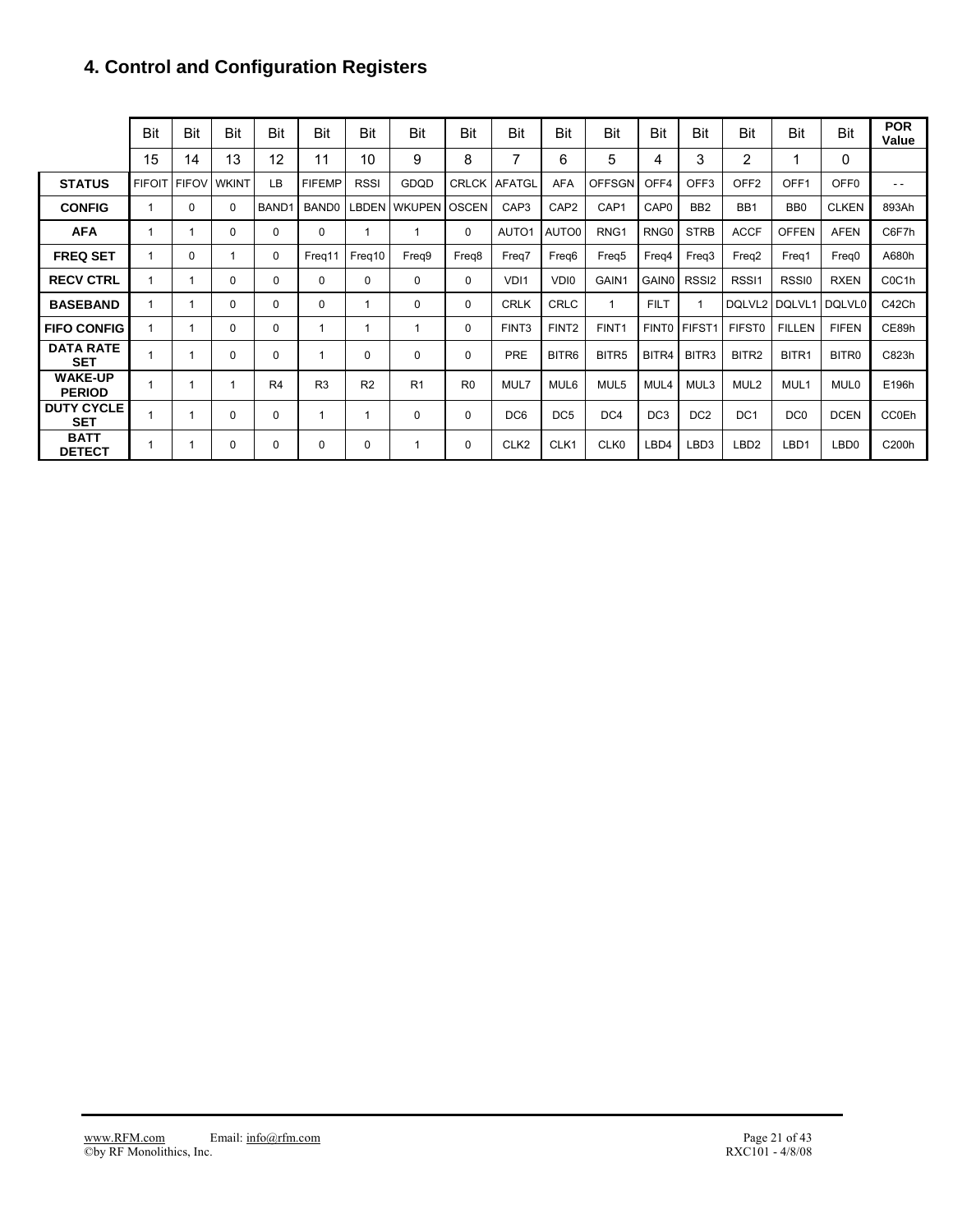| Bit                   | Bit                            | Bit          | Bit           | Bit    | Bit         | Bit  | Bit          | Bit           | Bit        | Bit           | Bit  | Bit  | Bit              | Bit | Bit              |
|-----------------------|--------------------------------|--------------|---------------|--------|-------------|------|--------------|---------------|------------|---------------|------|------|------------------|-----|------------------|
| $\overline{A}$<br>ن ا | $\overline{\phantom{a}}$<br>14 | ∪ו           | $\sim$<br>. . |        | 10          |      |              | -             |            |               |      |      |                  |     |                  |
| <b>FIFOIT</b>         | <b>FIFOV</b>                   | <b>WKINT</b> | LB            | FIFEMP | <b>RSSI</b> | GDQD | <b>CRLCK</b> | <b>AFATGL</b> | <b>AFA</b> | <b>OFFSGN</b> | OFF4 | OFF3 | OFF <sub>2</sub> | OFF | OFF <sub>0</sub> |

The Status Register provides feedback for:

- **FIFO** overwrite
- FIFO fill interrupt
- Low Battery
- Data Quality
- Digital RSSI signal level
- Clock Recovery
- Frequency Offset value and sign
- AFA

**Note:** The Status Register read command begins with a logic '0' where all other register commands begin with a logic '1'.

- Bit [15]:**FIFOIT** When set, indicates that the number of data bits received by the FIFO has reached it programmed limit. See *FIFO Fill Bit Count Bits[7..4]* of the *FIFO Configuration Register.*
- Bit [14]:**FIFOV** When set, indicates receive FIFO overflow. (Cleared after Status Reg read).

Bit [13]:**WKINT** – When set, indicates a Wake-up timer overflow. (Cleared after Status Reg read).

- Bit [12]:**LB** When set, indicates the supply voltage is below the preprogrammed limit. See *Battery Detect Threshold and Clock Output Register.*
- Bit [11]:**FIFEMP** When set, indicates receive FIFO is empty.

Bit [10]:**RSSI** – When set, this bit indicates that the incoming RF signal is above the preprogrammed Digital RSSI limit.

- Bit [9]:**GDQD** When set, indicates good data quality.
- Bit [8]:**CRLCK** When set, indicates Clock Recovery is locked.
- Bit [7]:**AFATGL** For each AFA cycle run, this bit will toggle between logic '1' and logic '0'.
- Bit [6]:**AFA** When set, indicates that the frequency adjust has detected the same offset value for two consecutive measurements and thus the frequency is stabilized.
- Bit [5]:**OFFSGN** Indicates the difference in frequency is higher (logic '1') or lower (logic '0') than the chip frequency.

Bit [4..0]:**OFF[4..0]** – The offset value to be added to the frequency control word (internal PLL). In order to get accurate values the AFA has to be disabled during the read by clearing the "AFEN" bit in the AFA Register (bit 0).

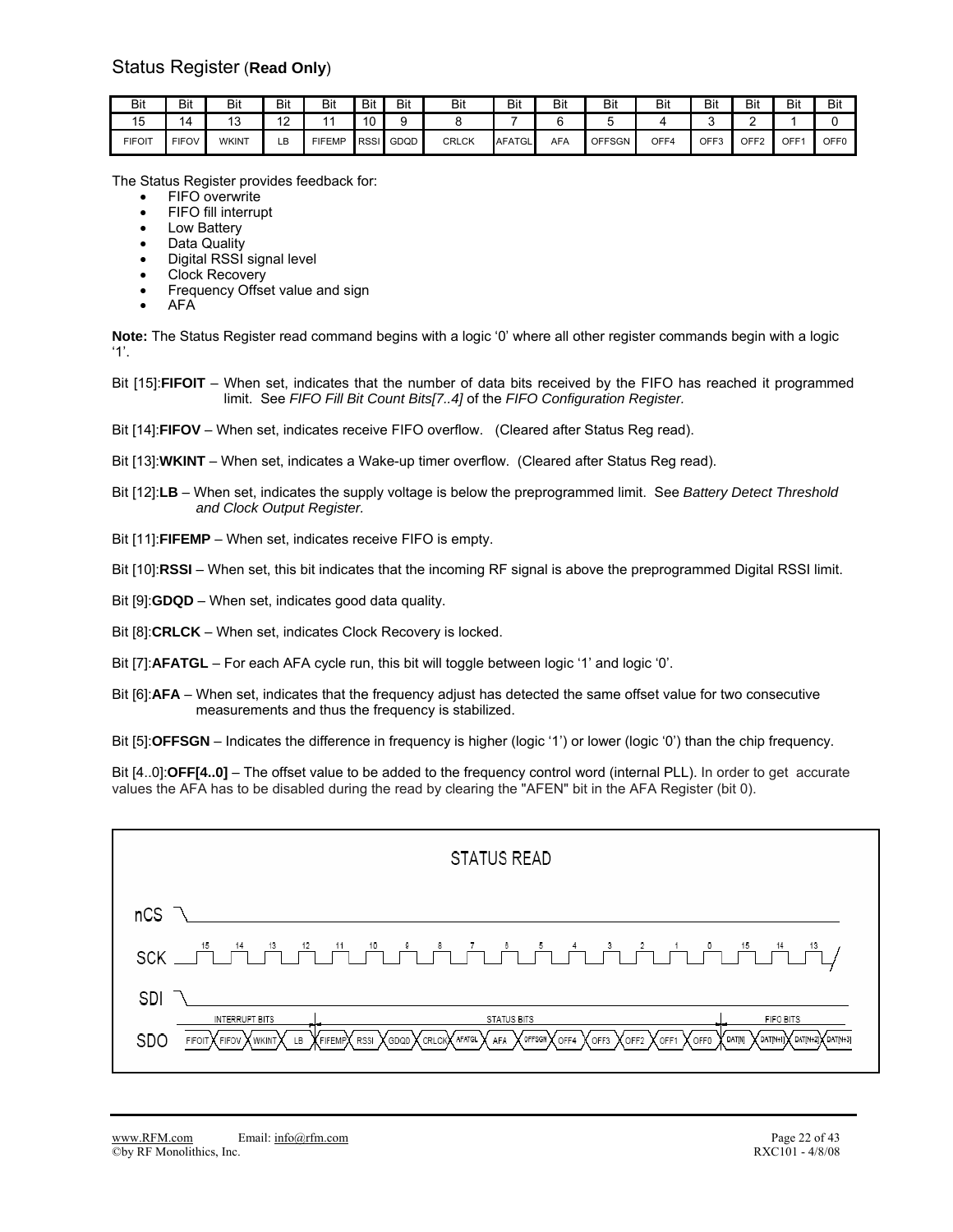## Configuration Register [POR=893Ah]

| Bit | Bit | Bit                  | Bit               | Bit               | Bit   | Bit           | Bit          | Bit              | Bit              | Bit              | Bit              | Bit             | Bit             | Bit             | Bit          |
|-----|-----|----------------------|-------------------|-------------------|-------|---------------|--------------|------------------|------------------|------------------|------------------|-----------------|-----------------|-----------------|--------------|
| 15  | 14  | $\overline{a}$<br>ັບ | $\sqrt{2}$<br>c   |                   | 10    |               |              |                  |                  |                  |                  |                 |                 |                 |              |
|     | ີ   |                      | BAND <sub>1</sub> | BAND <sub>0</sub> | BDEN. | <b>WKUPEN</b> | <b>OSCEN</b> | CAP <sub>3</sub> | CAP <sub>2</sub> | CAP <sub>1</sub> | CAP <sub>0</sub> | B <sub>B2</sub> | BB <sub>1</sub> | B <sub>B0</sub> | <b>CLKEN</b> |

The configuration register sets up the following:

- Internal Data Register
- Internal FIFO
- Frequency Band in use
- Crystal Load capacitance
- Bit [15..13] **Command Code:** These bits are the command code that is sent serially to the processor that identifies the bits to be written to the *Configuration Register*.
- Bit [12..11] **Band Select:** These bits set the frequency band to be used. There are four (4) bands that are supported. See Table 4 for Band configuration.

| TABLE 4.              |                   |                   |  |  |  |  |  |
|-----------------------|-------------------|-------------------|--|--|--|--|--|
| <b>Frequency Band</b> | BAND <sub>1</sub> | BAND <sub>0</sub> |  |  |  |  |  |
| 315                   |                   |                   |  |  |  |  |  |
| 433                   |                   |                   |  |  |  |  |  |
| 868                   |                   |                   |  |  |  |  |  |
| 916                   |                   |                   |  |  |  |  |  |

- Bit [10] **Low Battery Detector:** This bit enables the battery voltage detect circuit when set. The battery detector can be programmed to 32 different threshold levels. See *Battery Detect Threshold and Clock Output Register* section for programming.
- Bit [9] **Wake-up Timer Enable:** This bit enables the wake-up timer when set. See *Wake-up Timer Period Register* section for programming the wake-up timer interval value.
- Bit [8] **Crystal Oscillator:** This bit enables the oscillator circuit when set. The oscillator provides the reference signal for the synthesizer when setting the receive frequency of use.
- Bit [7..4] **Load Capacitance Select:** These bits set the load capacitance for the crystal reference. The internal load capacitance can be varied from 8.5pF to 16pF in .5pF steps to accommodate a wide range of crystal vendors as well as adjust the reference frequency and compensate for stray capacitance that may be introduced due to PCB layout. See Table 5 for load capacitance configuration.

| CAP3 | CAP <sub>2</sub> | CAP1 | CAP <sub>0</sub> | Crystal Load Capacitance |
|------|------------------|------|------------------|--------------------------|
| ŋ    | n                | U    | n                | 8.5                      |
| 0    | ŋ                | O    |                  | 9                        |
| 0    | ი                |      | U                | 9.5                      |
| n    | n                |      |                  | 10                       |
| ŋ    |                  | ŋ    | n                | 10.5                     |
| ŋ    |                  | n    |                  | 11                       |
| 0    |                  |      | n                | 11.5                     |
| n    |                  |      |                  | 12                       |
|      | n                | n    | n                | 12.5                     |
|      | n                | n    |                  | 13                       |
|      | ŋ                |      | n                | 13.5                     |
|      | n                |      |                  | 14                       |

### TABLE 5.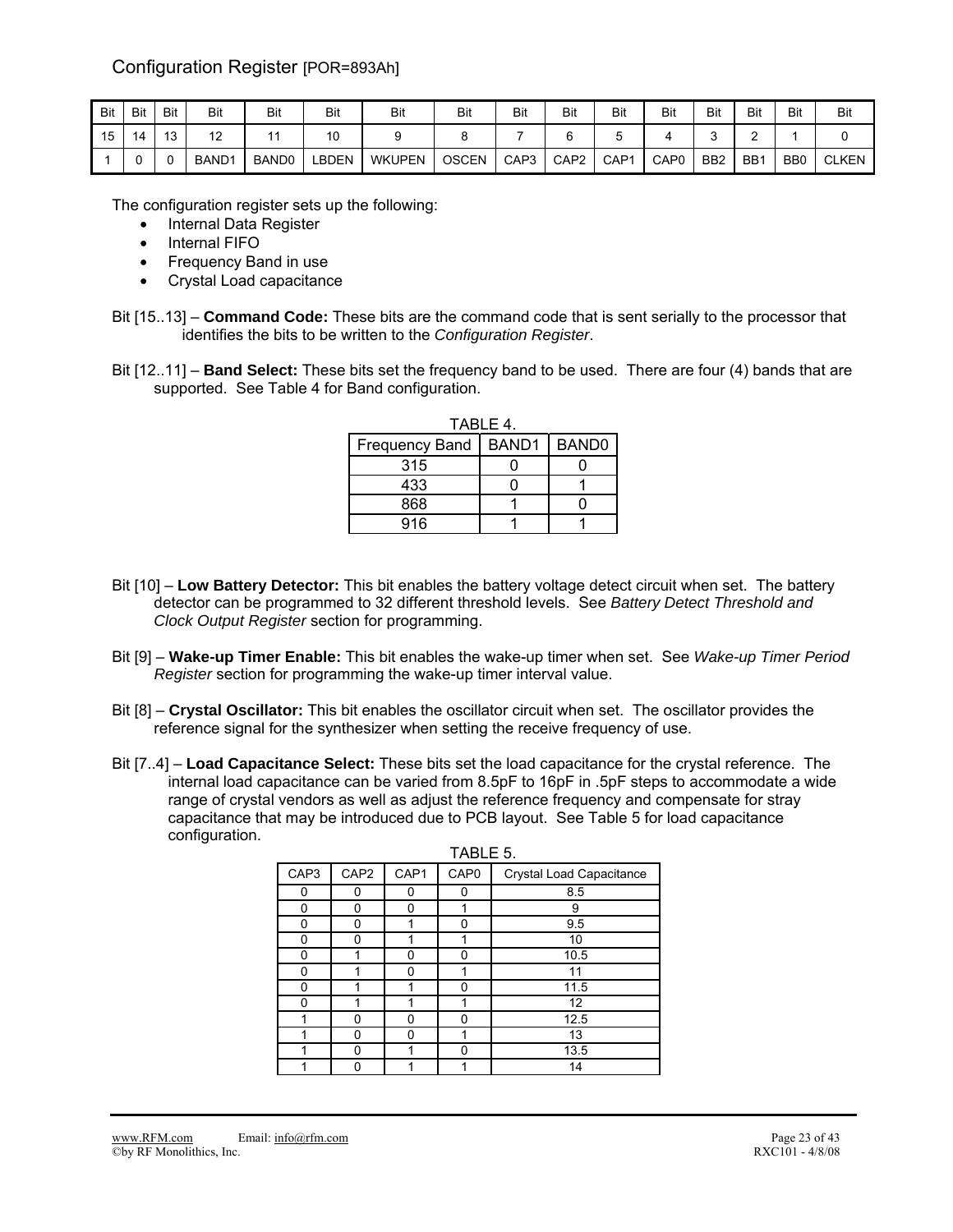|  |  | 14.5 |
|--|--|------|
|  |  |      |
|  |  | 15.5 |
|  |  |      |

Configuration Register (**continued)** 

Bit [3..1] – **Receiver Baseband Bandwidth:** These bits set the baseband bandwidth of the demodulated data. The bandwidth can accommodate different FSK deviations and data rates. See Table 6 for bandwidth configuration.

| Table 6.          |                 |     |                |  |  |  |  |  |
|-------------------|-----------------|-----|----------------|--|--|--|--|--|
| Baseband BW (kHz) | BB <sub>2</sub> | BB1 | B <sub>B</sub> |  |  |  |  |  |
| Resvd             |                 |     |                |  |  |  |  |  |
| 400               |                 | ი   |                |  |  |  |  |  |
| 340               | U               |     | 0              |  |  |  |  |  |
| 270               |                 |     |                |  |  |  |  |  |
| 200               |                 | U   | Ω              |  |  |  |  |  |
| 134               |                 | U   |                |  |  |  |  |  |
| 67                |                 |     |                |  |  |  |  |  |
| Resvd             |                 |     |                |  |  |  |  |  |

Bit [0] – **Clock Output Disable:** This bit disables the oscillator clock output when set. On chip reset or power up, clock output is on so that a processor may begin execution of any special setup sequences as required by the designer. See *Battery Detect Threshold and Clock Output Register* section for programming details.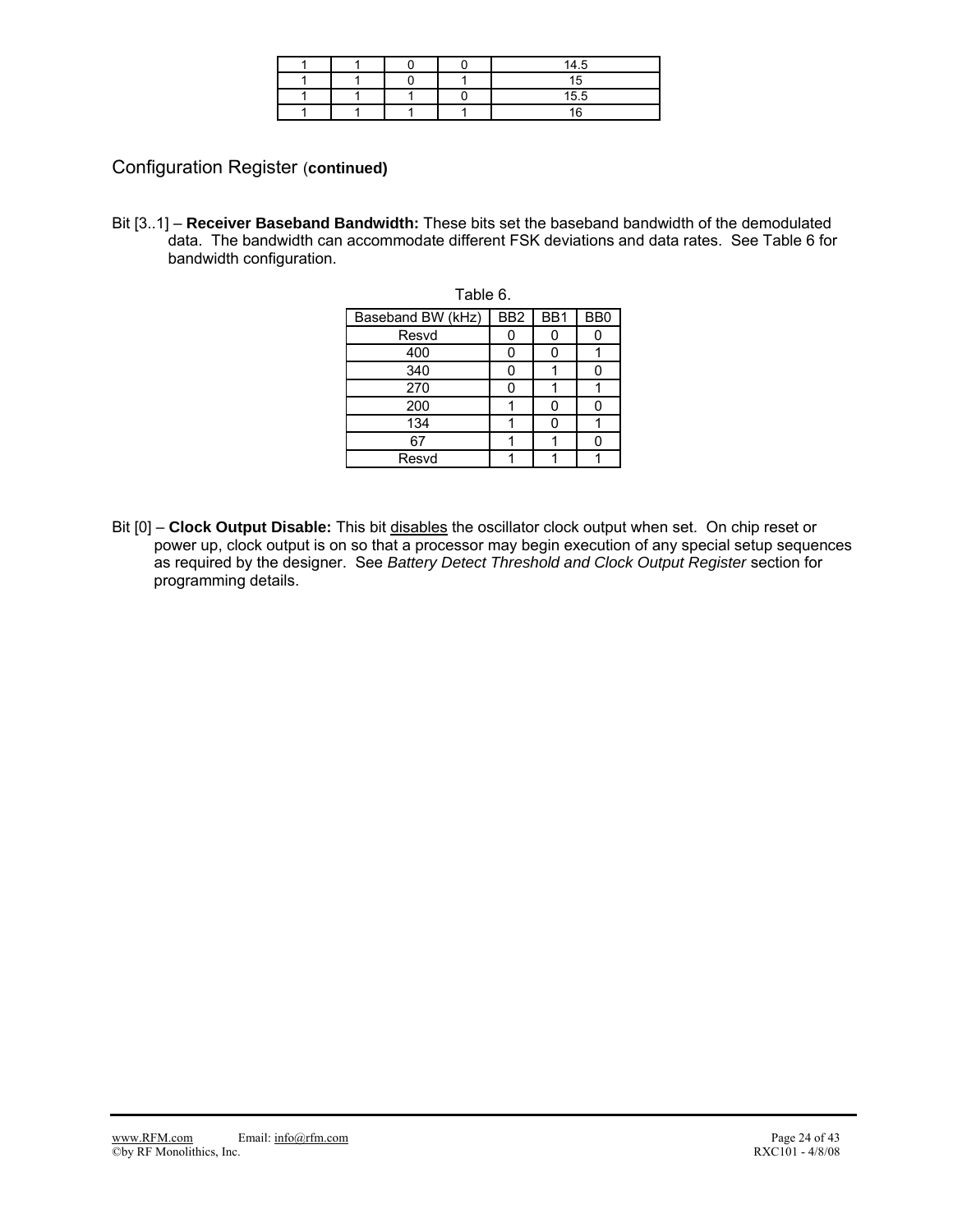## Receiver Control Register [POR=C0C1h]

| Bit | Bit | Bit                    | Bit | Bit | Bit | Bit | Bit    | Bit              | Bit  | Bit   | Bit   | <b>Bit</b>        | Bit   | <b>Bit</b> | Bit         |
|-----|-----|------------------------|-----|-----|-----|-----|--------|------------------|------|-------|-------|-------------------|-------|------------|-------------|
| 15  | 14  | $\overline{10}$<br>ر ا | 12  |     | 10  |     | Ω<br>c |                  |      |       |       |                   |       |            |             |
|     |     |                        | u   |     |     |     |        | VDI <sup>4</sup> | VDI0 | GAIN1 | GAIN0 | RSSI <sub>2</sub> | RSSI1 | RSSI0      | <b>RXEN</b> |

The Receiver Control Register configures the following:

- Receiver LNA gain
- Digital RSSI threshold
- Receive baseband bandwidth
- Valid Data Indicator response time
- Function of pin 16
- Bit [15..8] **Command Code:** These bits are the command code that is sent serially to the processor that identifies the bits to be written to the Receiver Control Register.

Bit [7..6] – **Pin 16 Func:** Selects the function of Pin 16. See Table 7 below.

Table 7.

| Pin 16 Function     | VDI1 | VDI0 |
|---------------------|------|------|
| Digital RSSI Out    |      |      |
| DOD Out             |      |      |
| Clock Recovery Lock |      |      |
| Valid Data Output   |      |      |

Bit [5..4] – **Receiver LNA Gain:** These bits set the receiver LNA gain, which can be changed to accommodate environments with high interferers. The LNA gain also affects the true RSSI value. Refer to Bit [2..0] for RSSI. See Table 8 below for gain configuration.

Table 8.

| LNA GAIN (dB) | GAIN1 | GAIN <sub>0</sub> |
|---------------|-------|-------------------|
|               |       |                   |
| -6            |       |                   |
| -14           |       |                   |
| -20           |       |                   |

Bit [3..1] – **Digital RSSI Threshold:** The digital receive signal strength indicator threshold may be set to indicate that the incoming signal strength is above a preset limit. The result is stored in bit 7 of the status register. There are eight (8) predefined thresholds that can be set. See Table 9 below for settings.

| RSSI Thresh | RSSI2   RSSI1 | RSSI0 |
|-------------|---------------|-------|
| $-103$      |               |       |
| -97         |               |       |
| $-91$       |               |       |
| -85         |               |       |
| $-79$       |               |       |
| $-73$       |               |       |
| Resvd       |               |       |
| Resvd       |               |       |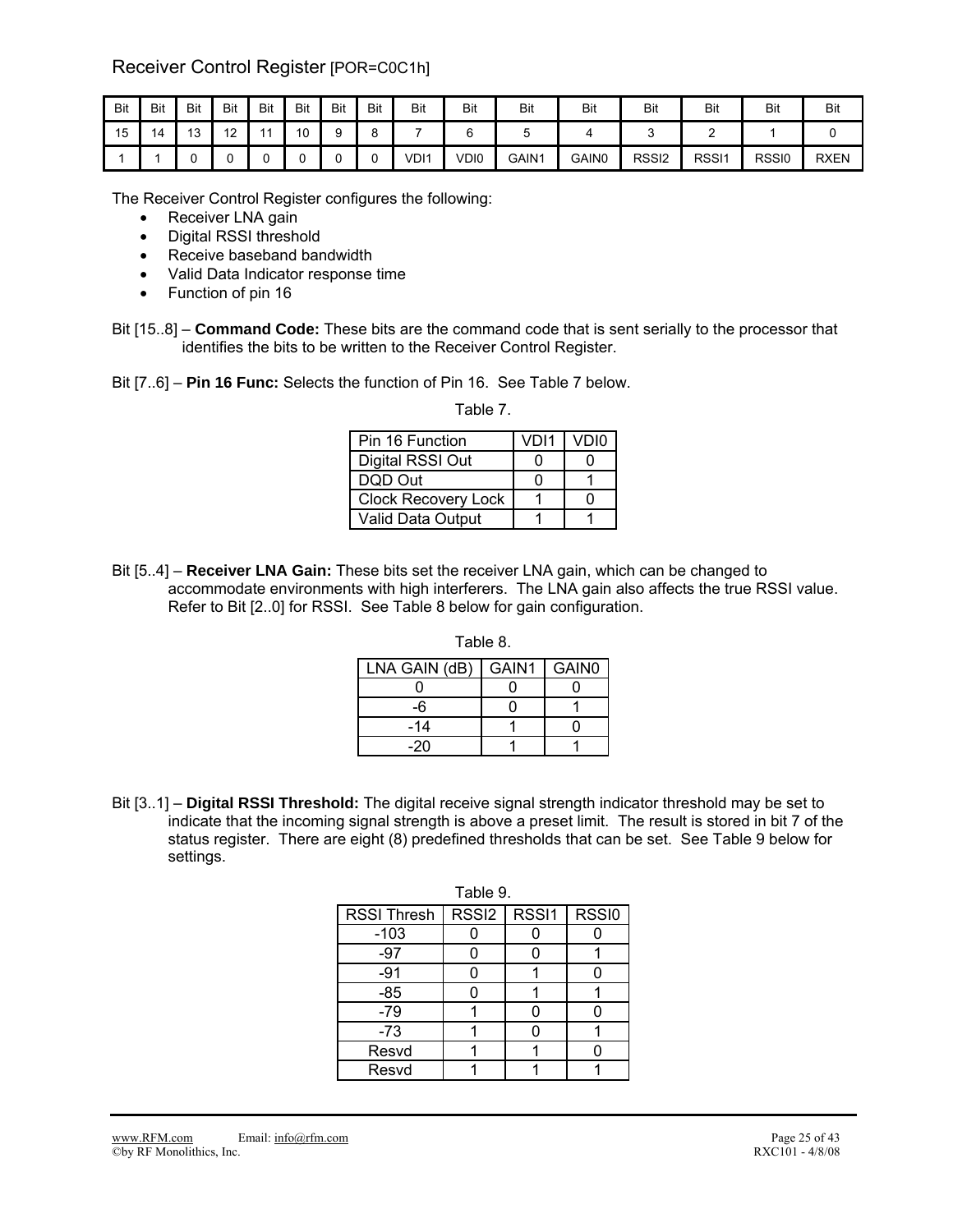## Receiver Control Register **(continued)**

The RSSI threshold is affected by the LNA gain set value. Calculate the true RSSI set threshold when the LNA gain is set to a value other than 0 dB as:

RSSI = RSSIthres + |GainLNA|

Bit [0] – **Receiver Chain Enable:** This bit enables the entire receiver chain when set. The receiver chain comprises the baseband circuit, synthesizer, and crystal oscillator. When using this bit to control the receive chain, the clock pulses produced when the crystal oscillator is shut down is disabled. When this bit is cleared, the clock output signal stops abruptly.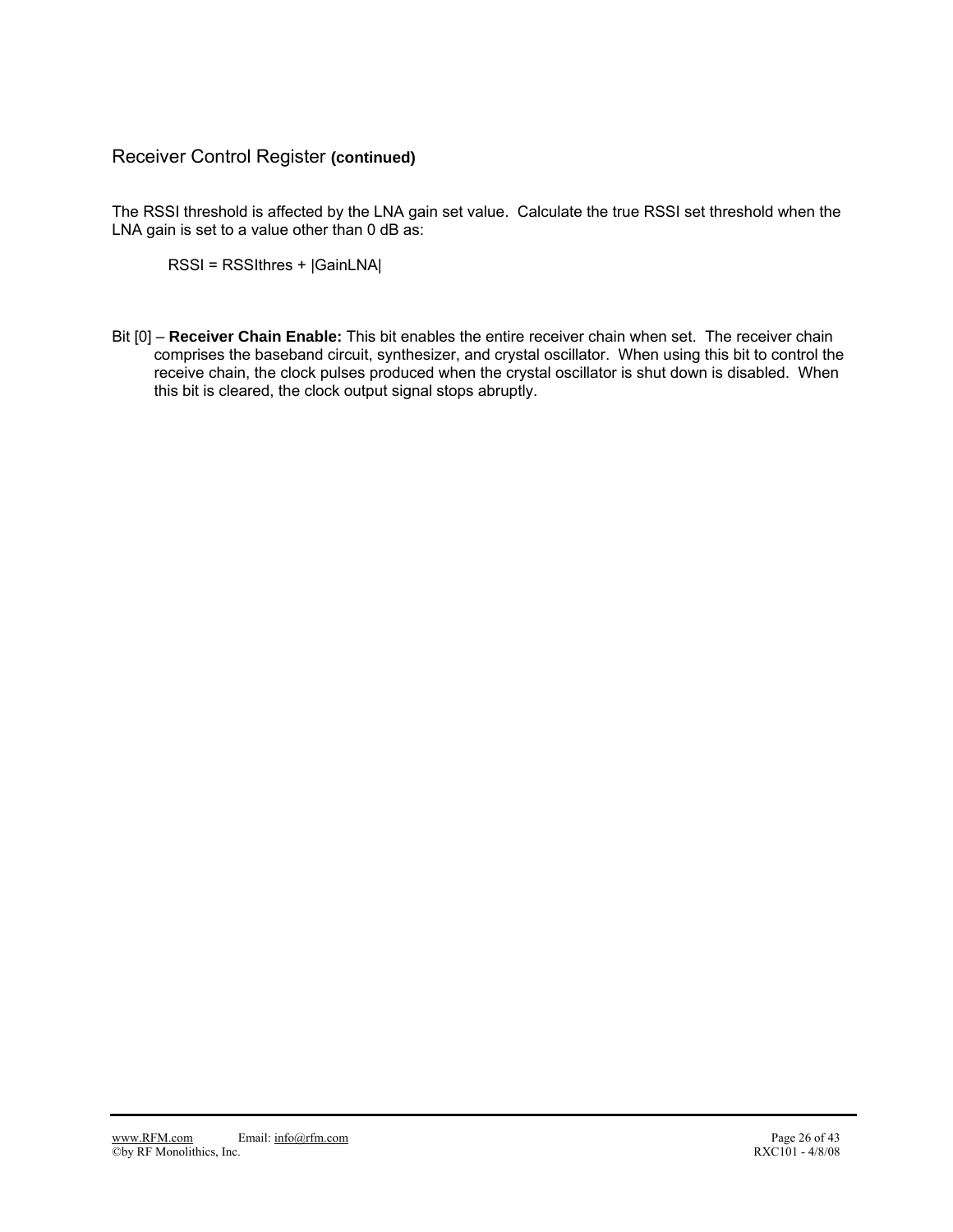## FIFO Configuration Register [POR=CE89h]

| Bit | Bit | Bit       | Bit     | Bit | Bit                  | Bit | Bit | Bit               | Bit               | Bit               | Bit               | Bit    | Bit           | Bit           | Bit          |
|-----|-----|-----------|---------|-----|----------------------|-----|-----|-------------------|-------------------|-------------------|-------------------|--------|---------------|---------------|--------------|
| 15  | 14  | 12<br>ں ا | 12<br>- |     | $\overline{A}$<br>ັບ |     |     |                   |                   |                   |                   |        |               |               |              |
|     |     | ,<br>ີ    |         |     |                      |     |     | FINT <sub>3</sub> | FINT <sub>2</sub> | FINT <sub>1</sub> | FINT <sub>0</sub> | FIFST1 | <b>FIFST0</b> | <b>FILLEN</b> | <b>FIFEN</b> |

The Data FIFO Configuration Register configures:

- FIFO fill interrupt condition
- FIFO fill start condition
- FIFO fill on synchronous pattern
- **FIFO** Enable
- Bit [15..8] **Command Code:** These bits are the command code that is sent serially to the processor that identifies the bits to be written to the Data FIFO Configuration Register.
- Bit [7..4] **FIFO Fill Bit Count:** This sets the number of bits that are received before generating an external interrupt to the host processor that the receive FIFO data is ready to be read out. It is possible to set the maximum fill level to 15 (16-bits), but the designer must account for the processing time it will take to read out the data before a register overrun occurs, at which data will be lost. It is recommended to set the fill value to half of the desired number of bits to be read to ensure enough time for additional processing. See *Status Register* for description of FIFO status bits that may be read and *FIFO Read Register* for polling and interrupt-driven FIFO reads from the SPI bus.
- Bit [3..2] **FIFO Fill Start Condition:** These bits set the condition at which the FIFO begins filling with data. Table 10 describes the start conditions. See Valid Data configuration in *Receiver Control Register*.

| Table 10.                   |                    |                    |  |  |  |  |
|-----------------------------|--------------------|--------------------|--|--|--|--|
| <b>Fill Start Condition</b> | FIFST <sub>1</sub> | FIFST <sub>0</sub> |  |  |  |  |
| Valid Data                  |                    |                    |  |  |  |  |
| Synch Word                  |                    |                    |  |  |  |  |
| Valid Data and Sync Word    |                    |                    |  |  |  |  |
| <b>Continuous Fill</b>      |                    |                    |  |  |  |  |

- Bit [1] **Synchronous Pattern FIFO Fill Enable:** When set, the FIFO will begin filling with data when it detects the FIFO Fill Start Condition as defined in bits[3..2] above. The FIFO fill stops and the FIFO is reset when this bit is cleared. To restart simply clear the bit and set again.
- Bit [0] **FIFO Enable:** This bit enables the internal data FIFO when set. If the data FIFO is enabled, the DATA/nFSEL pin (6) must be pulled "Low". The FIFO is used to store data during receive. If the FIFO is enabled by setting this bit, pin 6 becomes nFSEL and pin 7 becomes FINT.

### **\*Recommended FIFO Read Method**

The Rx FIFO is directly accessible by using the nFSEL select pin (6) and monitoring the FINT interrupt pin (7) for pending data. Each data bit may be clocked in on the rising edge of SCK. See Figure 8 for timing reference.

|       | $nCS$ $\sqrt{2n}$                                                                                   |
|-------|-----------------------------------------------------------------------------------------------------|
|       | SCK ______________________________                                                                  |
|       | SDO $\prec$ D7 $\succ$ O6 $\succ$ D5 $\succ$ D4 $\succ$ D3 $\succ$ D2 $\succ$ D1 $\succ$ D0 $\succ$ |
|       | nFSEL $\bigwedge$                                                                                   |
| nFINT |                                                                                                     |

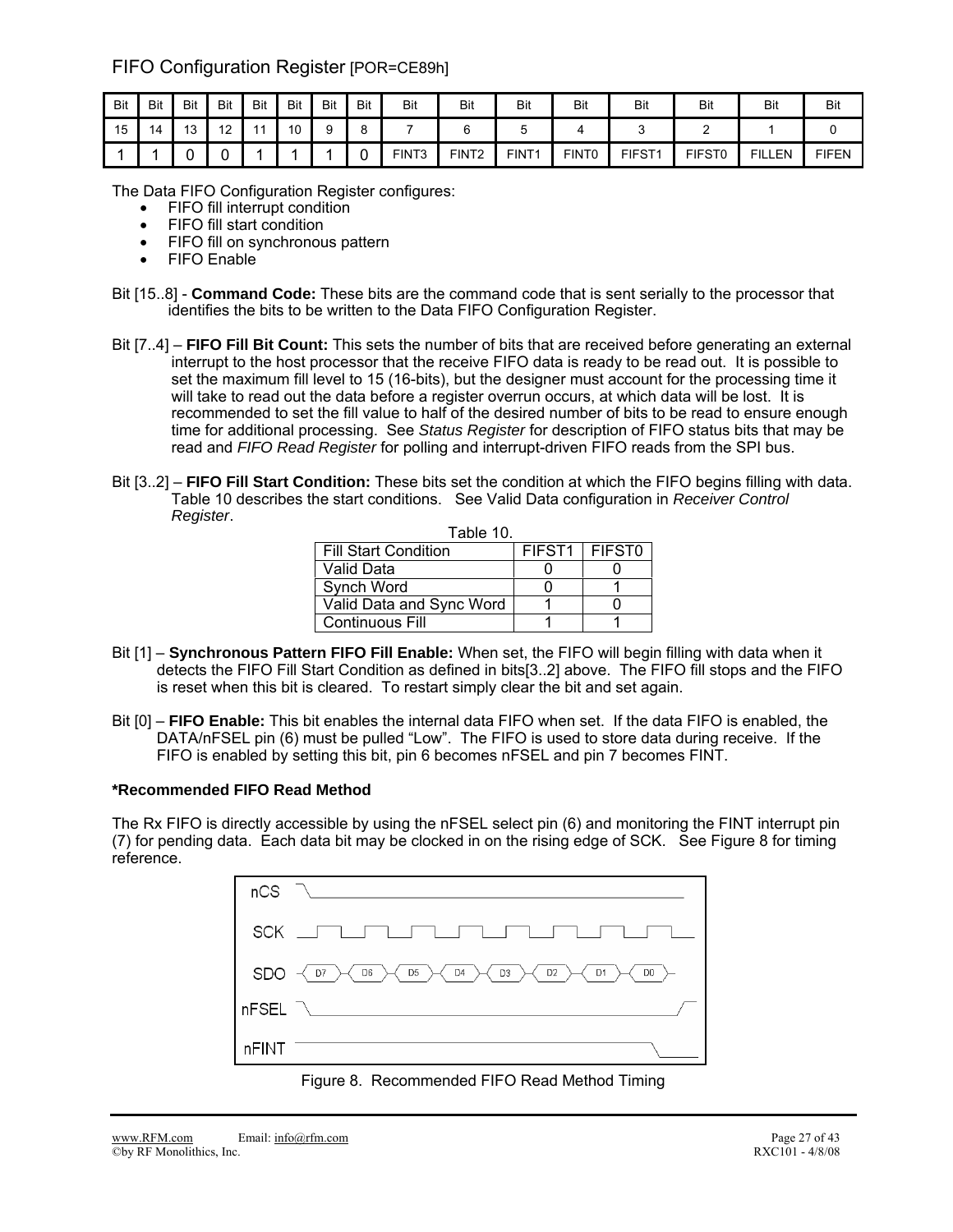**\*NOTE: The internal FIFO cannot be accessed faster than fxTAL/4 when reading the FIFO or data errors will occur. For a 10MHz ref xtal the max SCK <2.5MHz.**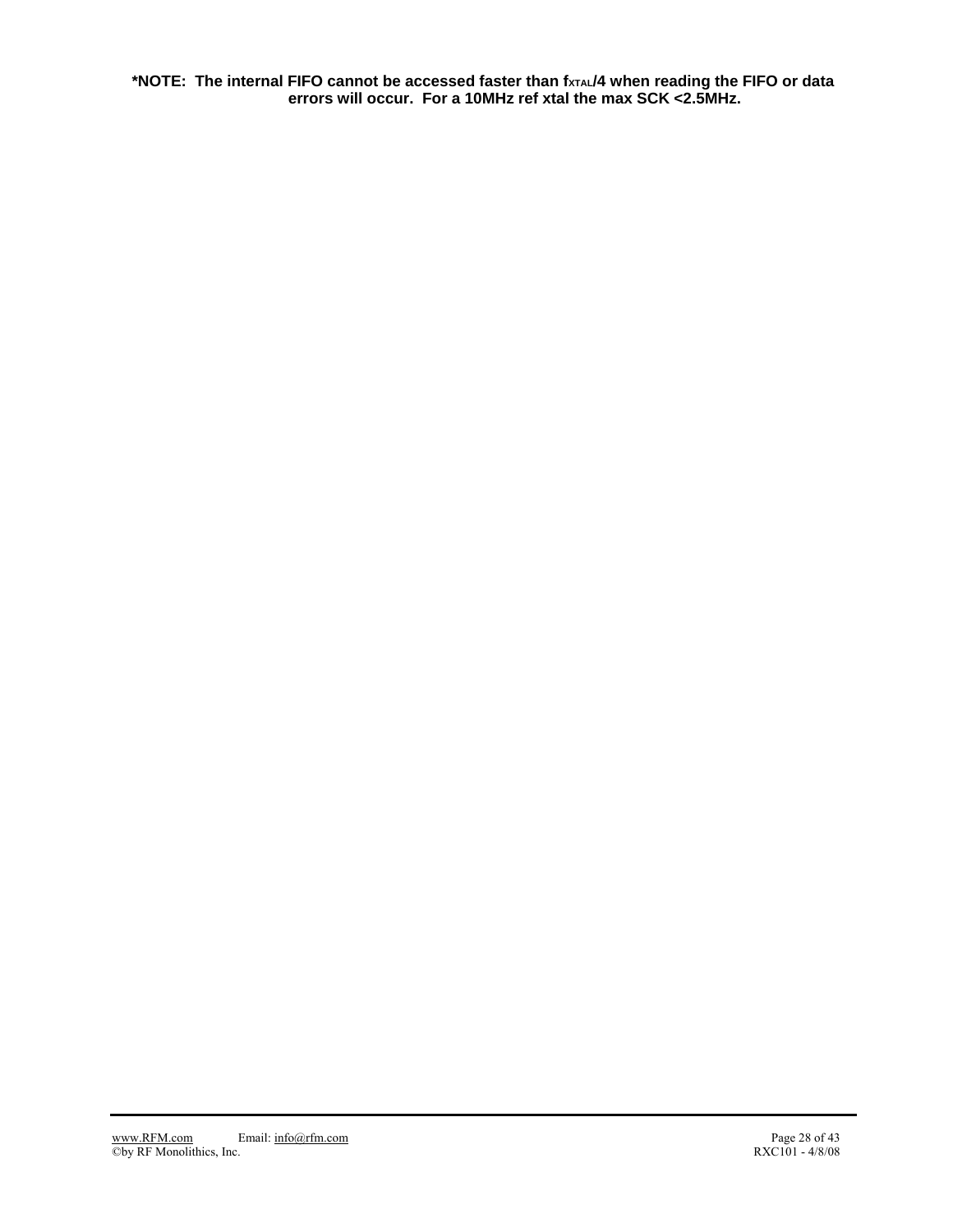## Automatic Frequency Adjust Register [POR=C6F7h]

| Bit | Bit | Bit       | Bit            | Bit | Bit | Bit | Bit | Bit         | Bit   | Bit  | Bit              | Bit         | Bit         | Bit          | Bit         |
|-----|-----|-----------|----------------|-----|-----|-----|-----|-------------|-------|------|------------------|-------------|-------------|--------------|-------------|
| 15  | 14  | 12<br>ر ا | 12<br><u>.</u> |     | 10  |     |     |             |       |      |                  | ັ           |             |              |             |
|     |     |           |                |     |     |     |     | <b>AUTO</b> | AUTO0 | RNG1 | RNG <sub>0</sub> | <b>STRB</b> | <b>ACCF</b> | <b>OFFEN</b> | <b>AFEN</b> |

The AFA (Automatic Frequency Adjust) Register configures:

- Manual or Automatic frequency offset adjustment
- Calculation of the offset value and write to the Status Register
- Fine offset adjustment control

The AFA (Automatic Frequency Adjust) Register controls and configures the frequency adjustment range and mode for keeping the receiver frequency locked, providing for an optimal link. The AFA may be manually controlled by an external processor by asserting a strobe signal to initiate a sample, or may be setup for automatic operation. The AFA also calculates the offset of the transmit and receive frequency. This offset value is included in the status register read and the AFA must be disabled during the status read to ensure reporting good offset accuracy.

- Bit [15..8] **Command Code:** These bits are the command code that is sent serially to the processor that identifies the bits to be written to the Automatic Frequency Adjust Register.
- Bit [7..6] **Mode Selection:** These bits select Automatic or manual operation. When set to Manual operation, the RXC101 will take a sample when a strobe signal (See Bit [3]) is written to the register. There are four modes of operation. See Table 11 below for configuration.

| Automatic fOFFSET Mode         | AUTO1 | AUTO <sub>0</sub> |
|--------------------------------|-------|-------------------|
| Mode Off                       |       |                   |
| Run Once after Pwr-up          |       |                   |
| Keep offset during Rcv ONLY    |       |                   |
| Keep offset indep of VDI state |       |                   |

TABLE 11.

### **Mode Operation**

- **Mode(0,1)** The circuit takes a measurement only once after power-up. This maximizes the distance that can be achieved for a single link.
- **Mode(1,0)** When the Valid Data Indicator (VDI) pin is low, indicating poor receiving conditions, the offset register is automatically cleared. Use this setting when receiving from several different transmitters that are operating very close to the same frequencies.
- **Mode(1,1)** This setting is best used when receiving from a single transmitter. The measured offset value is kept independent of the state of the VDI signal.
- Bit [5..4] **Allowable Frequency Offset:** These bits select the amount of offset allowable between Transmitter and Receiver frequencies. The allowable range can be specified as in Table 12 below.

| TABLE 12.               |             |  |  |  |  |  |  |  |  |  |  |
|-------------------------|-------------|--|--|--|--|--|--|--|--|--|--|
| Freq Offset Range       | RNG1   RNG0 |  |  |  |  |  |  |  |  |  |  |
| No Limit                |             |  |  |  |  |  |  |  |  |  |  |
| $+15$ *fres/-16*fres    |             |  |  |  |  |  |  |  |  |  |  |
| $+7$ *fres /- $8$ *fres |             |  |  |  |  |  |  |  |  |  |  |
| $+3$ *fres /-4*fres     |             |  |  |  |  |  |  |  |  |  |  |

where fres is the tuning resolution for each band as follows: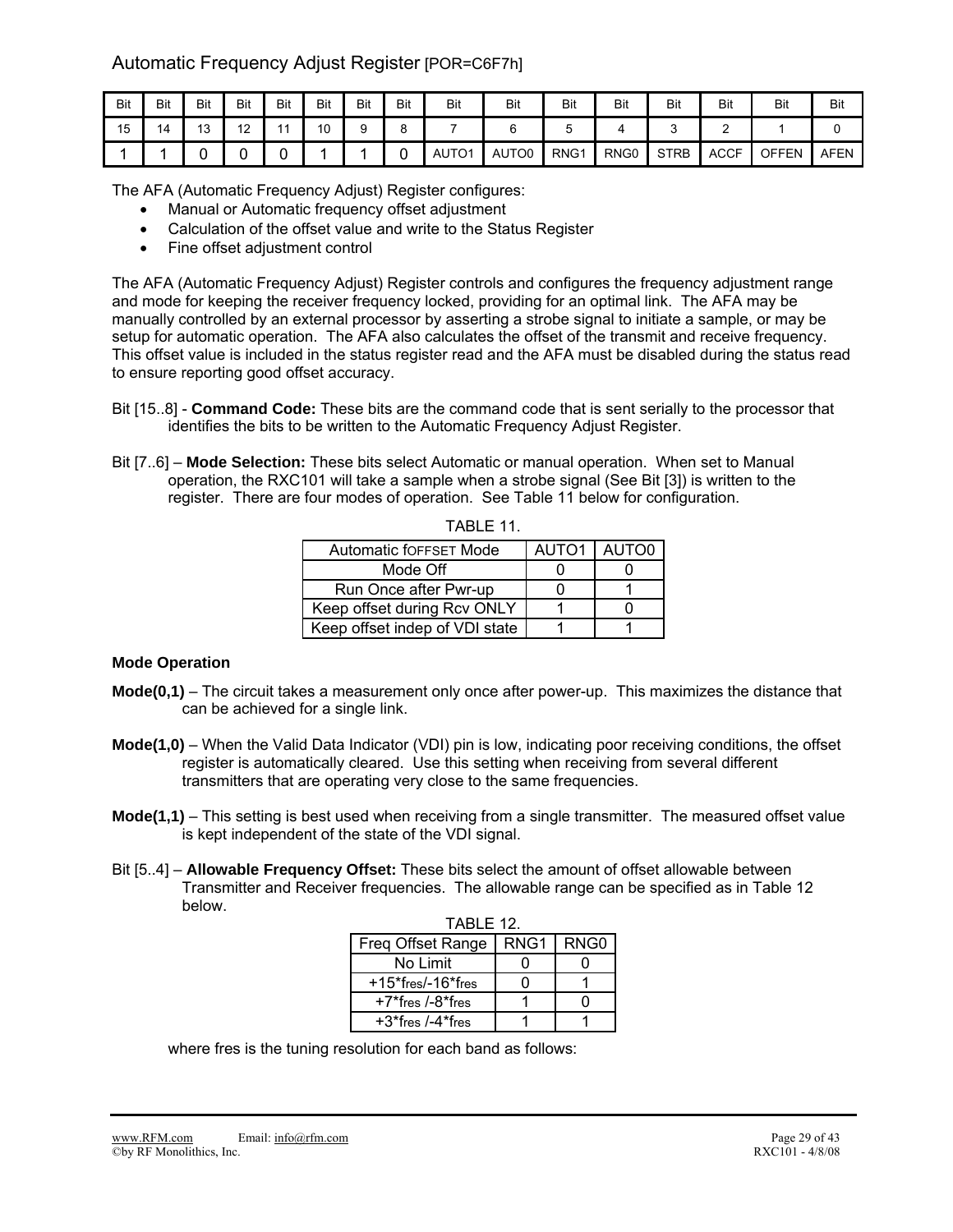fres:  $315 \text{ MHz}$  Band = 2.5kHz 433 MHz Band =  $2.5$ kHz 868 MHz Band = 5kHz 916 MHz Band =  $7.5$ kHz

### Automatic Frequency Adjust Register **(continued)**

- Bit [3] **Manual Frequency Adjustment Strobe:** This bit is the strobe signal that initiates a manual frequency adjustment sample. When set, a sample of the received signal is compared to the Receiver LO signal and an offset is calculated. If enabled, this value is written to the Offset Register (See Bit [1]) and added to the frequency control word of the PLL. This bit **MUST** be reset before initiating another sample.
- Bit [2] **High Accuracy (Fine) Mode:** This bit, when set, switches the frequency adjustment mode to high accuracy. In this mode the processing time is twice the regular mode, but the uncertainty of the measurement is significantly reduced.
- Bit [1] **Frequency Offset Register Enable:** This bit, when set, enables the offset value calculated by the offset sample to be added to the frequency control word of the PLL that tunes the desired carrier frequency.
- Bit [0] **Offset Frequency Enable:** This bit, when set, enables the RXC101 to calculate the offset frequency by the sample taken from the Automatic Frequency Adjustment circuit.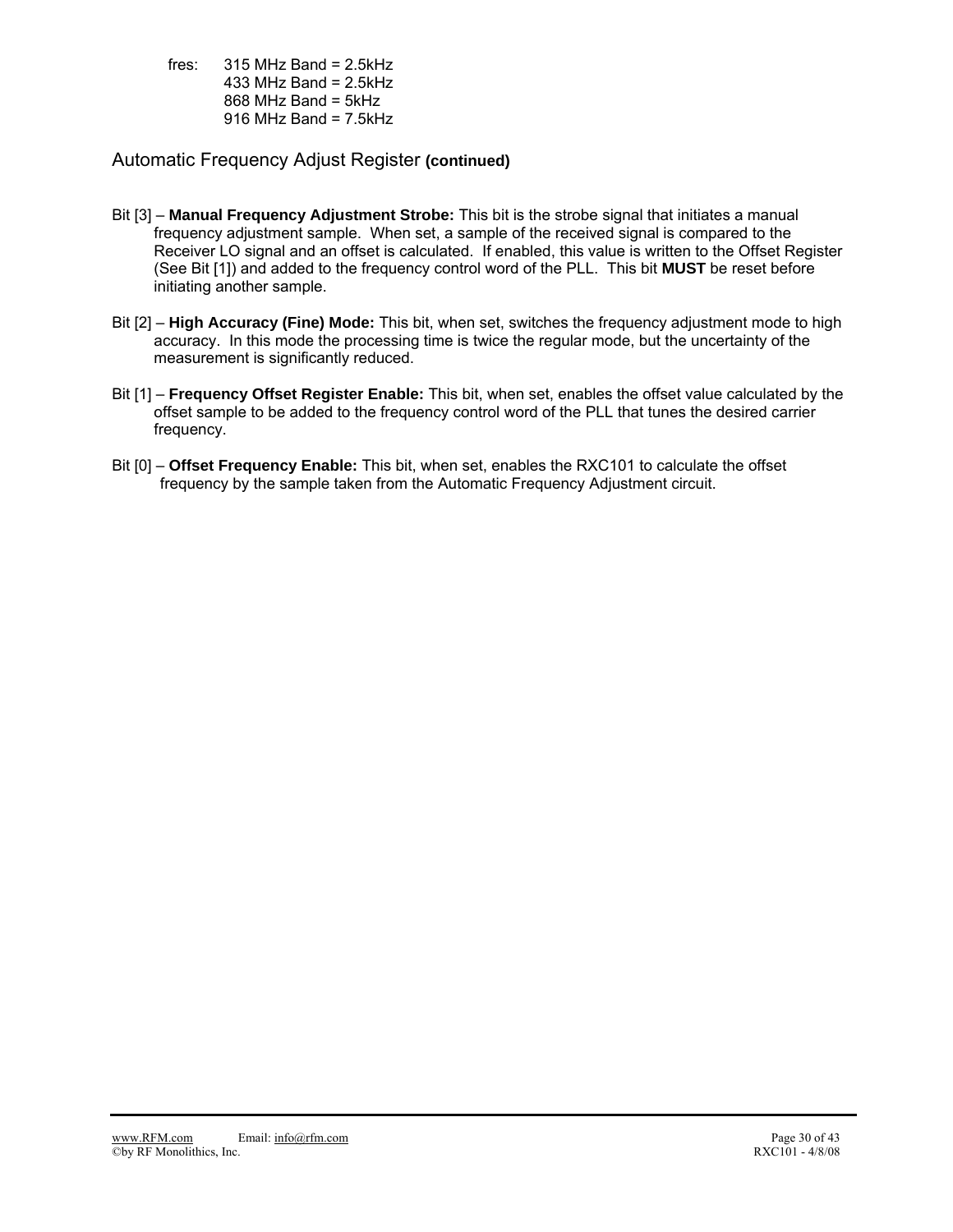## Baseband Filter Register [POR=C42Ch]

| Bit | Bit | <b>Bit</b> | Bit                  | Bit | Bit | Bit | Bit | Bit         | <b>Bit</b>  | Bit | <b>Bit</b>                         | Bit                    | <b>Bit</b> | Bit    | Bit           |
|-----|-----|------------|----------------------|-----|-----|-----|-----|-------------|-------------|-----|------------------------------------|------------------------|------------|--------|---------------|
| 15  | 14  | 12<br>J    | $\overline{10}$<br>- | 44  | 10  |     |     |             |             | ັ   |                                    | ັ                      | -          |        |               |
|     |     |            |                      |     |     |     |     | <b>CRLK</b> | <b>CRLC</b> |     | FIL <sub>L</sub><br>T <sub>1</sub> | FIL.<br>T <sub>0</sub> | DQLVL2     | DQLVL1 | <b>DQLVL0</b> |

The Baseband Filter Register configures:

- Clock Recovery lock control
- Baseband Filter type, Digital or Analog RC
- Data Quality Detect Threshold parameter

Bit [15..8] - **Command Code:** These bits are the command code that is sent serially to the processor that identifies the bits to be written to the Baseband Filter Register.

Bit [7] – **Automatic Clock Recovery Lock:** When set, this bit configures the CR (clock recovery) lock control to automatic. In this setting the clock recovery will startup in "Fast" mode and automatically switch to "Slow" mode after locking. See Bit [6] description for details of "Fast" and "Slow" modes.

Bit [6] – **Manual Clock Recovery Lock Control:** When set, this bit configures the CR lock to "Fast" mode. "Fast" mode requires a preamble of at least 6 to 8 bits to determine the clock rate, then locks. When cleared, this bit configures the CR lock to "Slow" mode. "Slow" mode takes a little longer in that it requires a preamble of at least 12 to 16 bits to determine the clock rate, then locks. Use of the "Slow" mode requires more accurate bit timing. See *Data Rate Setup Register* for the relationship of data rate and CR.

Bit [5] – Not Used. Write a "1".

### Bit [4..3] – **Filter Type:**

| Table 13.       |       |                   |  |  |  |  |  |  |  |  |  |
|-----------------|-------|-------------------|--|--|--|--|--|--|--|--|--|
| Filter          | FILT1 | FILT <sub>0</sub> |  |  |  |  |  |  |  |  |  |
| RSSI for OOK    |       |                   |  |  |  |  |  |  |  |  |  |
| Digital         | n     |                   |  |  |  |  |  |  |  |  |  |
| <b>Not Used</b> |       |                   |  |  |  |  |  |  |  |  |  |
| Analog RC       |       |                   |  |  |  |  |  |  |  |  |  |

RSSI for OOK: The Analog RSSI Output signal is used to receive the incoming data. The Digital RSSI is used for data slicing. Set DRSSI parameter in the *Receiver Control Register.* 

Digital Filter: The Digital filter is a digital version of a simple RC lowpass filter followed by a comparator with hysteresis. The time constant for the Digital filter is automatically calculated internally based on the bit rate as set in the *Data Rate Setup Register.*

Analog RC lowpass filter: The baseband signal is fed to pin 7 thru an internal 10K Ohm resistor. The lowpass cutoff frequency is set by the external capacitor connected from pin 7 to GND. To calculate the baseband capacitor value for a given data rate, use:

### CFILT = 1 / (30,000\*Data Rate)

Bit [2..0] – **Data Quality Detect Threshold:** The threshold parameter should be set less than four (<4) in order for the Data Quality Detector to report good signal quality in the case that the bit rate is close to the deviation. As the data rate << deviation, a higher threshold parameter is permitted and may report good signal quality.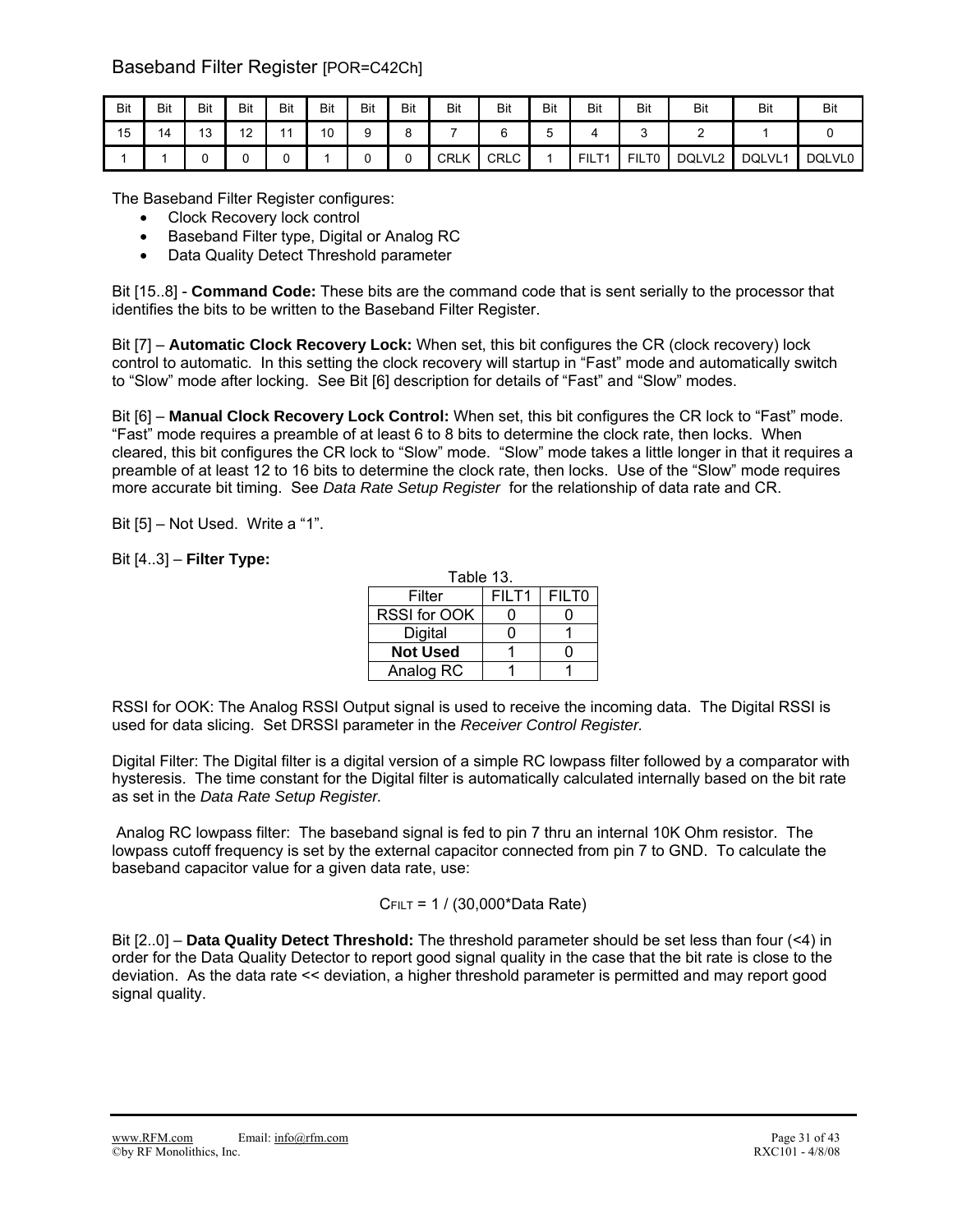Frequency Setting Register [POR=A680h]

| Bit | Bit | Bit                   | <b>Bit</b> | Bit    | Bit    | Bit   | Bit   | <b>Bit</b>        | <b>Bit</b>        | <b>Bit</b> | Bit   | Bit   | Bit   | Bit               | Bit   |
|-----|-----|-----------------------|------------|--------|--------|-------|-------|-------------------|-------------------|------------|-------|-------|-------|-------------------|-------|
| 15  |     | $\overline{A}$<br>د ا | 10<br>' 4  |        | 10     |       |       |                   |                   |            |       |       |       |                   |       |
|     |     |                       |            | Freg11 | Freg10 | Freg9 | Freq8 | Freq <sub>i</sub> | Freg <sub>6</sub> | Freq5      | Freq4 | Freq3 | Freq2 | Frea <sup>-</sup> | Freg0 |

The Frequency Setting Register sets the exact frequency within the selected band for receive. Each band has a range of frequencies available for channelization or frequency hopping. The selectable frequencies for each band are:

| <b>Frequency Band</b> | Min (MHz) | Max (MHz) | <b>Tuning Resolution</b> |
|-----------------------|-----------|-----------|--------------------------|
| 300 MHz               | 310.24    | 319.75    | $2.5$ kHz                |
| 400 MHz               | 430.24    | 439.75    | $2.5$ kHz                |
| 800 MHz               | 860.48    | 879.51    | 5.0 kHz                  |
| 900 MHz               | 900.72    | 929.27    | 7.5 kHz                  |

Bit descriptions are as follows:

- Bit [15..12] **Command Code:** These bits are the command code that is sent serially to the processor that identifies the bits to be written to the Frequency Setting register.
- Bit [11..0] **Frequency Setting:** These bits set the center frequency to be used during receive. The value of bits[11..0] must be in the decimal range of 96 to 3903. Any value outside of this range will cause the previous value to be kept and no frequency change will occur. To calculate the center frequency fc, use Table 3 below and the following equation:

### $f_c = 10 * B1 * (B0 + f<sub>VAL</sub>/4000) MHz$

where  $f_{VAL}$  = decimal value of Freq[11..0] = 96 $\lt f_{VAL}$  < 3903.

Use Table 14 to select the frequency band and substitute into the above equation to calculate the center frequency of the desired band.

|         | TABLE 14. |    |
|---------|-----------|----|
| Range   | B1        | B0 |
| 315 MHz |           | 31 |
| 433 MHz |           | 43 |
| 868 MHz | 2         | 43 |
| 916 MHz | З         | 30 |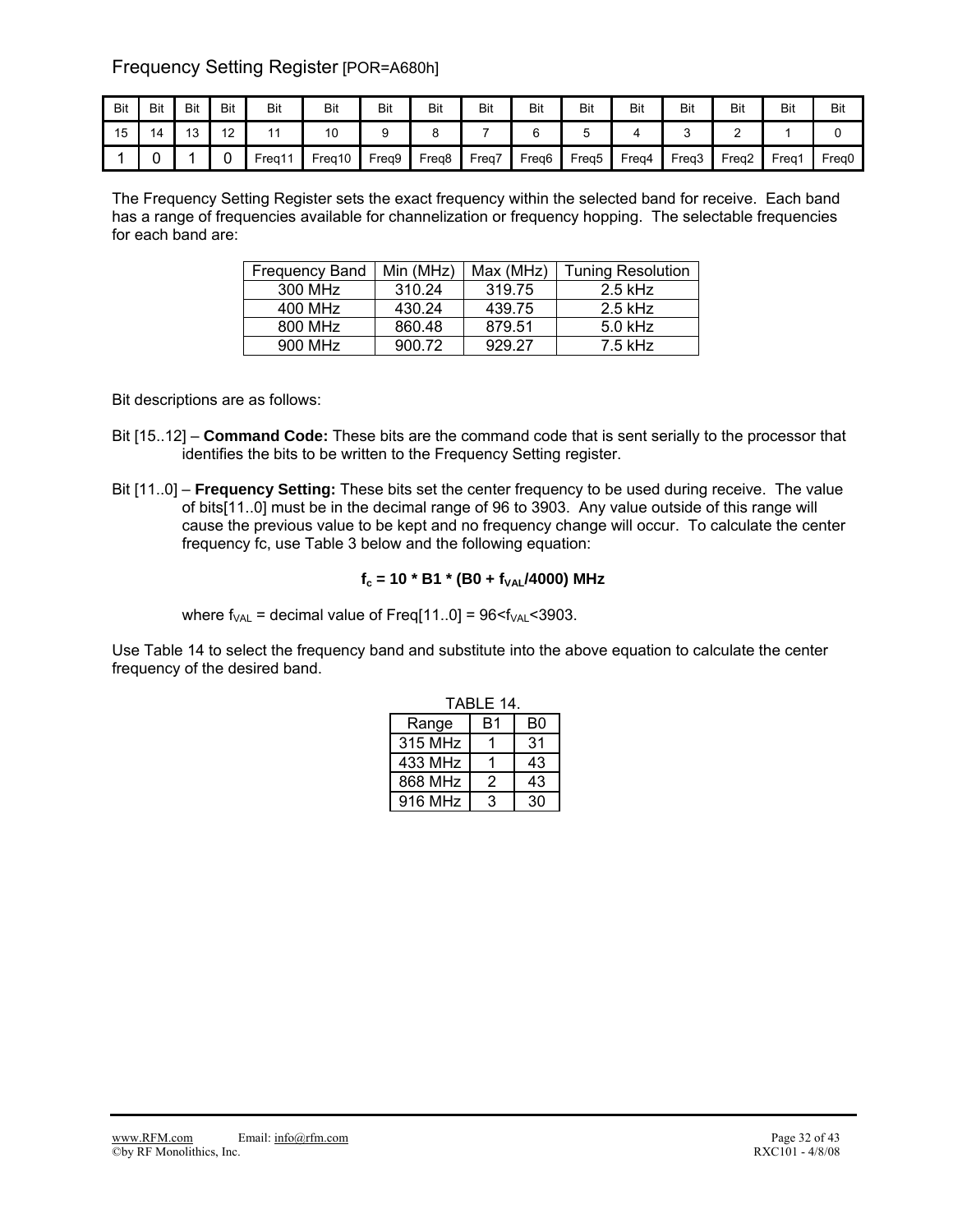## Data Rate Setup Register [POR=C823h]

| Bit | Bit | Bit      | Bit               | Bit | Bit | Bit | Bit | Bit        | Bit               | Bit               | Bit   | Bit   | Bit   | <b>Bit</b> | <b>Bit</b>        |
|-----|-----|----------|-------------------|-----|-----|-----|-----|------------|-------------------|-------------------|-------|-------|-------|------------|-------------------|
| 15  | 14  | 12<br>∪ו | $\sqrt{2}$<br>' - |     | 10  |     |     |            |                   |                   |       |       | -     |            |                   |
|     |     |          |                   |     |     | u   |     | <b>PRE</b> | BITR <sub>6</sub> | BITR <sub>5</sub> | BITR4 | BITR3 | BITR2 | BITR1      | BITR <sub>0</sub> |

The Data Rate Setup Register configures:

- the expected data rate for the receiver
- the prescaler
- the effects of the data rate on clock recovery

- Bit [7] **Prescaler Enable:** When set this bit enables the prescaler to obtain smaller values of expected data rates. The prescaler value is approximately 1/8.
- Bit [6..0] **Data Rate Parameter Value:** These bits represent the decimal value of the 7-bit parameter used to calculate the expected data rate. To calculate the expected data rate, use the following formula:

 $DR_{exp}(kbps) = 10000 / [29 * (BITR[6..0]+1) * (1+PRE*7)]$ 

where BITR[6..0] is the decimal value 0 to 127 and the prescaler (PRE) is '1' (on) or '0' (off).

To calculate the BITR[6..0] decimal value for a given bit rate, use the following formula:

 $BITR[6..0] = 10000 / [29 * (1+PRE*7) * DR<sub>exp</sub>] -1$ 

where DRexp is the expected data rate and PRE is defined above.

Without the prescaler, the definable data rates range from 2.694kpbs to 344.828kbps. With the prescaler enabled, the definable data rates range from 337 bps to 43.103kpbs.

The Slow clock recovery mode requires more accurate bit timing when setting the data rate. To calculate the accuracy of the data rate for both Fast and Slow mode, use the following:

Slow mode Accuracy =  $\triangle$ BR/BR < 1/(29 \* N) Fast mode Accuracy =  $\triangle$ BR/BR < 3/(29 \* N)

where N is the longest number of expected ones or zeros in the data stream, ΔBR is the difference in the actual data rate vs. the set data rate, and BR is the expected data rate as set above using BITR[6..0].

Bit [15..8] - **Command Code:** These bits are the command code that is sent serially to the processor that identifies the bits to be written to the Data Rate Setup Register.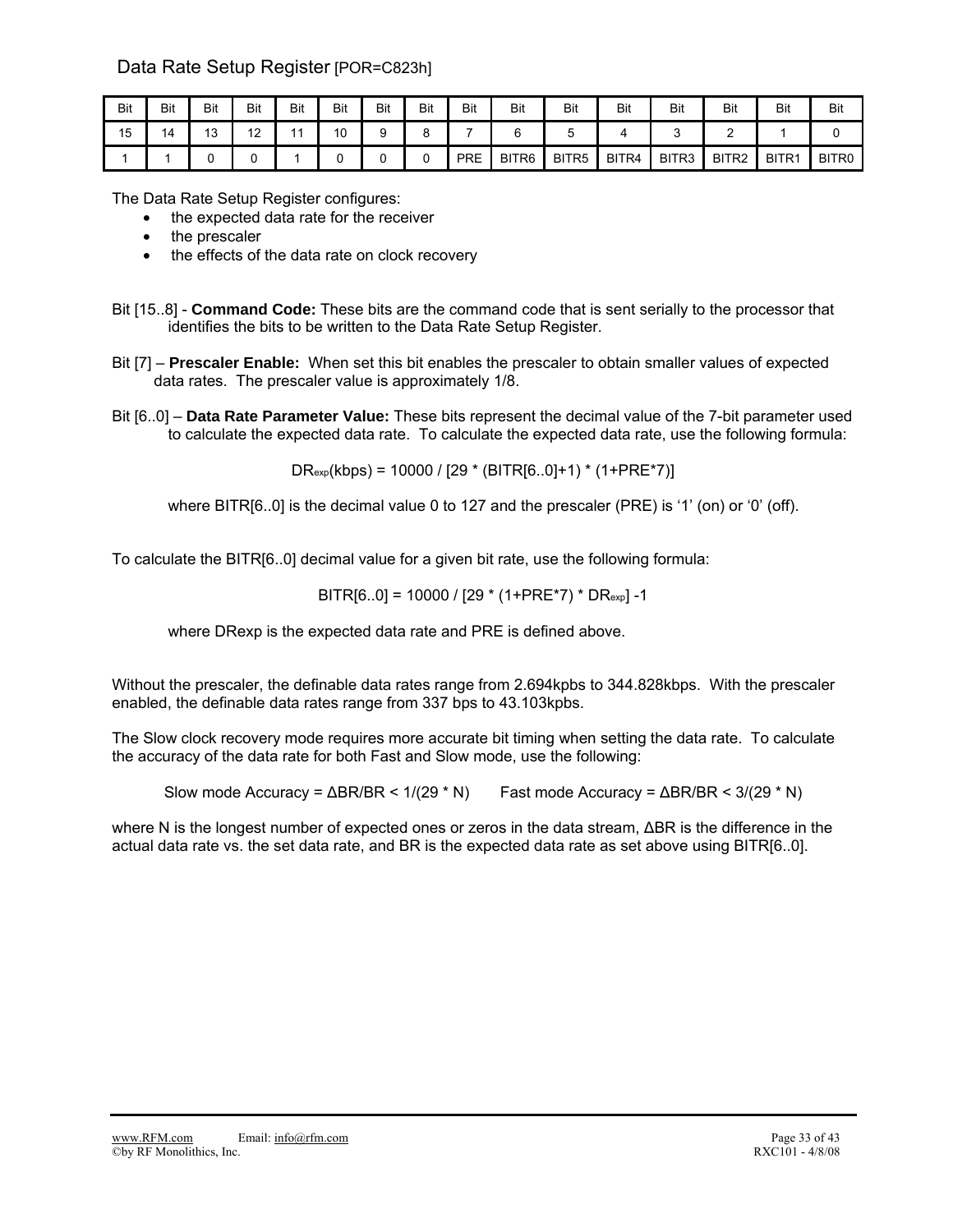## Wake-up Timer Period Register [POR=E196h]

| Bit | Bit | Bit                  | Bit      | <b>Bit</b>     | Bit                   | Bit | Bit            | <b>Bit</b> | Bit            | <b>Bit</b>     | Bit            | Bit            | Bit            | Bit            | <b>Bit</b>     |
|-----|-----|----------------------|----------|----------------|-----------------------|-----|----------------|------------|----------------|----------------|----------------|----------------|----------------|----------------|----------------|
| 15  | 14  | $\overline{ }$<br>∪ו | 12<br>ı∠ | A A            | $\overline{10}$<br>טו |     | ັ              |            |                | ັ              |                |                | -              |                |                |
|     |     |                      | R4       | R <sub>3</sub> | R <sub>2</sub>        | R1  | R <sub>0</sub> | M7         | M <sub>6</sub> | M <sub>5</sub> | M <sub>4</sub> | M <sub>3</sub> | M <sub>2</sub> | M <sub>1</sub> | M <sub>0</sub> |

The Wake-up Timer Period register sets the wake-up interval for the RXC101. After setting the wake-up interval, the WKUPEN (bit 9 of *Configuration Register*) should be cleared and set at the end of every wakeup cycle. To calculate the wake-up interval desired, use the following:

TWAKE =  $M[7..0]$  \* 2<sup>R[4..0]</sup>

where  $M[7..0]$  = decimal value 0 to 255 and R[4..0] = decimal value 0 to 31.

- Bit [15..13] **Command Code:** These bits are the command code that is sent serially to the processor that identifies the bits to be written to the Wake-up Timer Period register.
- Bit [12..8] **Exponential:** These bits define the exponential value as used in the above equation. The value used must be the decimal equivalent between 0 and 31.

Bit [7..0] – **Multiplier:** These bits define the multiplier value as used in the above equation. The value used must be the decimal equivalent between 0 and 255.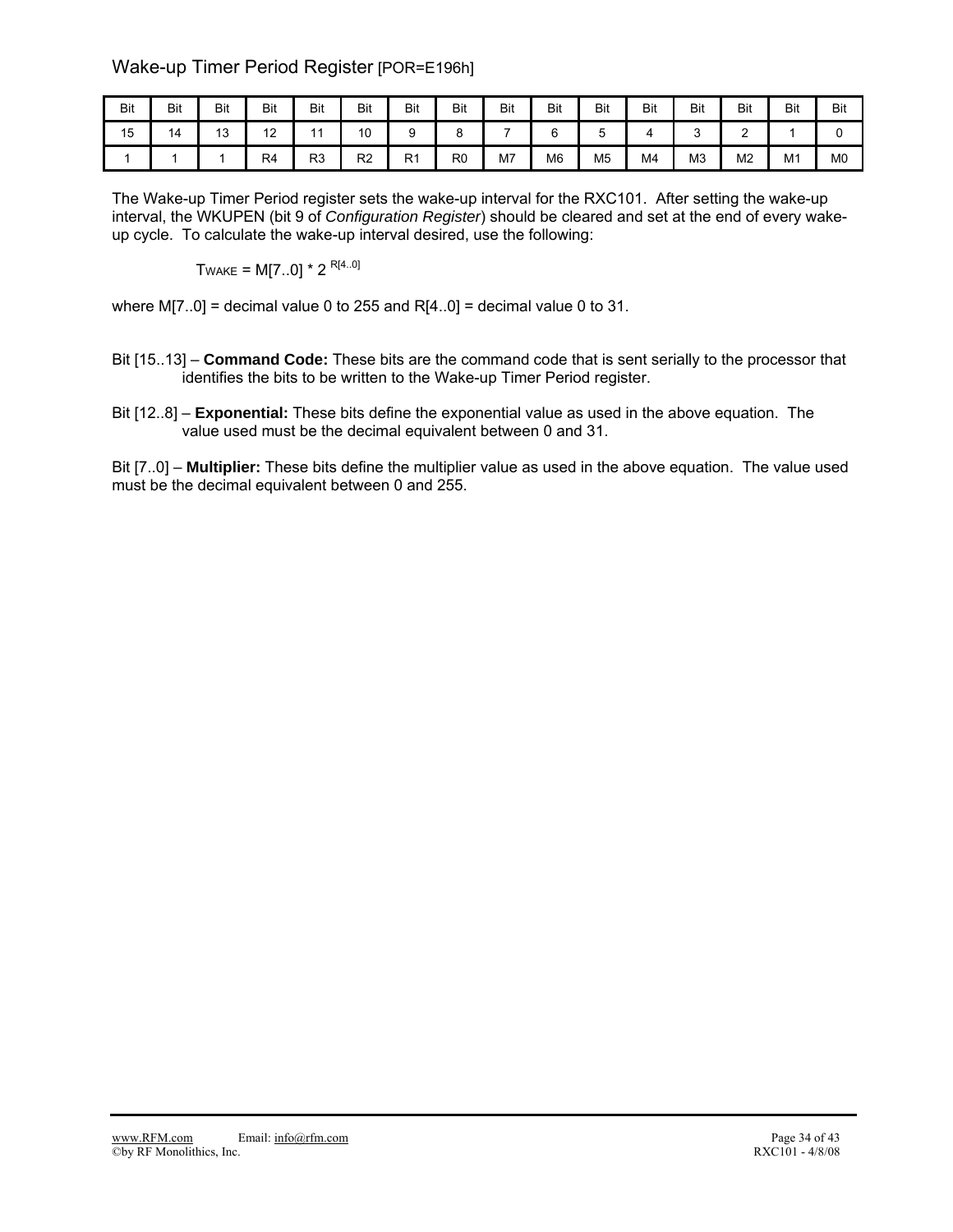Duty Cycle Set Register [POR=CC0Eh]

| Bit | Bit | Bit       | Bit | Bit            | Bit | Bit | Bit | <b>Bit</b>      | Bit             | <b>Bit</b> | Bit             | Bit             | Bit             | <b>Bit</b>      | Bit         |
|-----|-----|-----------|-----|----------------|-----|-----|-----|-----------------|-----------------|------------|-----------------|-----------------|-----------------|-----------------|-------------|
| 15  | 14  | 12<br>ں ا | 12  | $\overline{A}$ | 10  | ັ   |     | -               |                 |            |                 | ∽<br>ັ          |                 |                 |             |
|     |     |           |     |                |     |     |     | DC <sub>6</sub> | DC <sub>5</sub> | DC4        | DC <sub>3</sub> | DC <sub>2</sub> | DC <sub>1</sub> | DC <sub>0</sub> | <b>DCEN</b> |

The duty cycle register may be used in conjunction with the wake-up timer to reduce the average current consumption of the receiver. The duty cycle register may be set up so that when the wake-up timer brings the chip out of sleep mode the receiver is turned on for a short time to sample if a signal is present and then goes back into sleep and the process starts over.

The duty cycle uses the Multiplier value of the wake-up timer in part for its calculation. To calculate the duty cycle use:

Duty Cycle = ((D[6..0] \* 2 )+ 1)/M \* 100

where M is M[7..0] of the Wake-up Timer Period register.

- Bit [15..8] **Command Code:** These bits are the command code that is sent serially to the processor that identifies the bits to be written to the Wake-up Timer Period register.
- Bit [7..1] **Duty Cycle Multiplier:** These bits are the decimal value used to calculate the Duty Cycle or "On time" of the Receiver after the wake-up timer has brought the RXC101 out of sleep mode.
- Bit [0] **Duty Cycle Mode Enable:** This bit enables the duty cycle mode when set.

**NOTE:** The receiver must be disabled (RXEN bit 0 cleared in *Receiver Control Register*) and the wake-up timer must be enabled (WKUPEN bit 9 set in *Configuration Register*) for operation in this mode.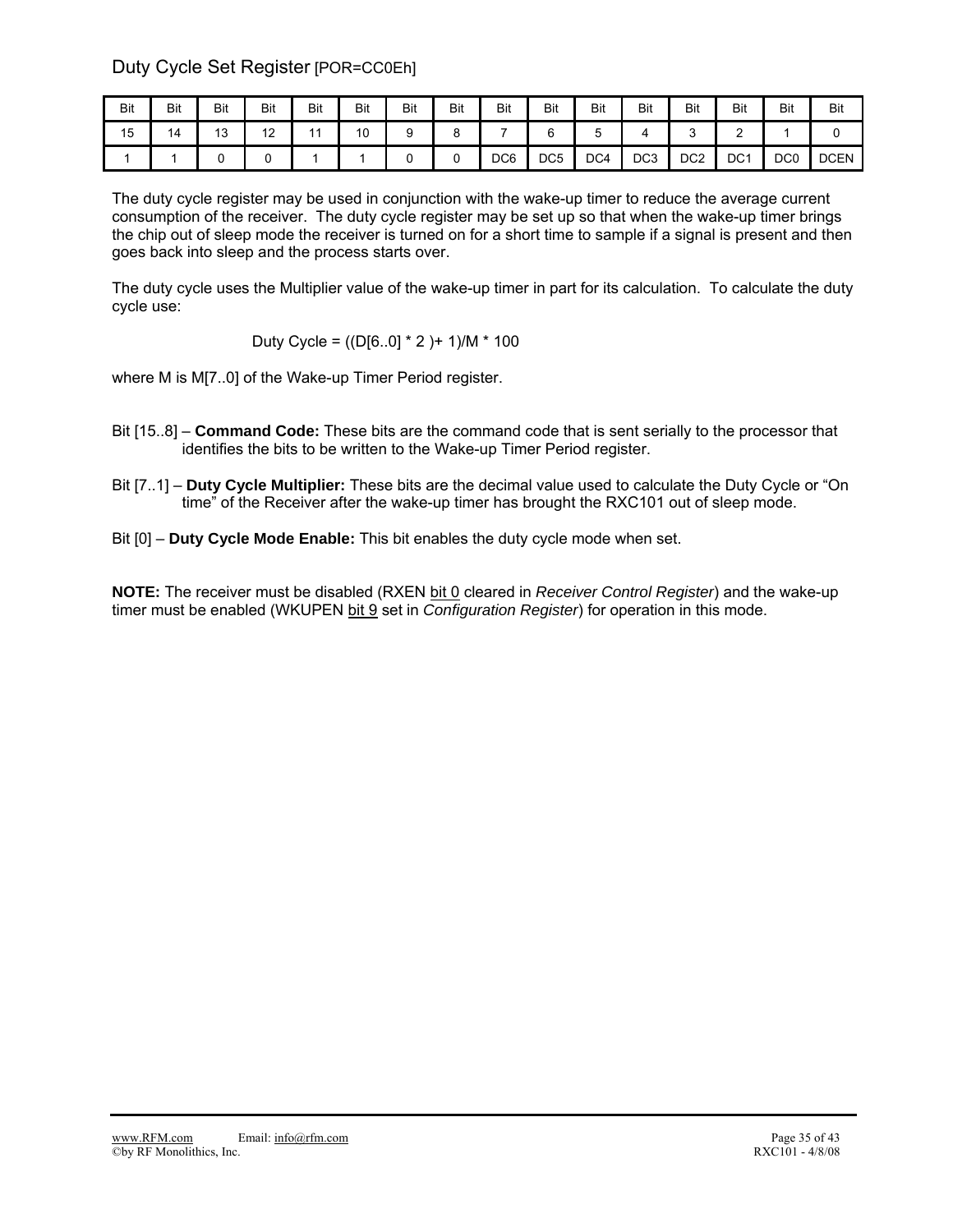## Battery Detect Threshold and Clock Output Register [POR=C200h]

| Bit | <b>Bit</b> | <b>Bit</b> | Bit              | Bit            | Bit | Bit | Bit | Bit              | Bit  | <b>Bit</b>       | Bit  | Bit              | Bit              | Bit              | Bit              |
|-----|------------|------------|------------------|----------------|-----|-----|-----|------------------|------|------------------|------|------------------|------------------|------------------|------------------|
| 15  | 14         | 13         | 10<br>. <u>.</u> | $\overline{A}$ | 10  |     | ∼   |                  |      | w                |      |                  | -                |                  |                  |
|     |            |            |                  |                |     |     |     | CLK <sub>2</sub> | CLK1 | CLK <sub>0</sub> | LBD4 | LBD <sub>3</sub> | LBD <sub>2</sub> | LBD <sup>1</sup> | LBD <sub>0</sub> |

The Battery Detect Threshold and Clock Output Register configures the following:

- Low Battery Detect Threshold
- Output Clock frequency

The Low Battery Threshold is programmable from 2.2V to 5.3V using the following equation:

 $V_T = (LBD[4..0]/10) + 2.2$  (V)

where LBD[4..0] is the decimal value 0 to 31.

- Bit [15..8] **Command Code:** These bits are the command code that is sent serially to the processor that identifies the bits to be written to the Battery Detect Threshold and Clock Output Register.
- Bit [7..5] **Clock Output Frequency:** These bit set the output frequency of the on-board clock that may be used to run an external host processor. See Table 15 below.

| Output Clock Frequency (MHz)   CLK2   CLK1   CLK0 |  |  |
|---------------------------------------------------|--|--|
|                                                   |  |  |
| 1.25                                              |  |  |
| 1.66                                              |  |  |
|                                                   |  |  |
| 2.5                                               |  |  |
| 3.33                                              |  |  |
|                                                   |  |  |
| n                                                 |  |  |

TABLE 15.

The Clock Output can be enabled by clearing the CLKEN bit (0) of the *Configuration Register* and disabled by setting the bit.

Bit [4..0] – **Low Battery Detect Value:** These bits set the decimal value as used in the equation above to calculate the battery detect threshold voltage value. When the battery level falls 50mV below this value, the LBD bit (5) in the status register is set indicating that the battery level is below the programmed threshold. This is useful in monitoring discharge sensitive batteries such as Lithium cells.

The Low Battery Detect can be enabled by setting the LBDEN bit (10) of the *Configuration Register* and disabled by clearing the bit.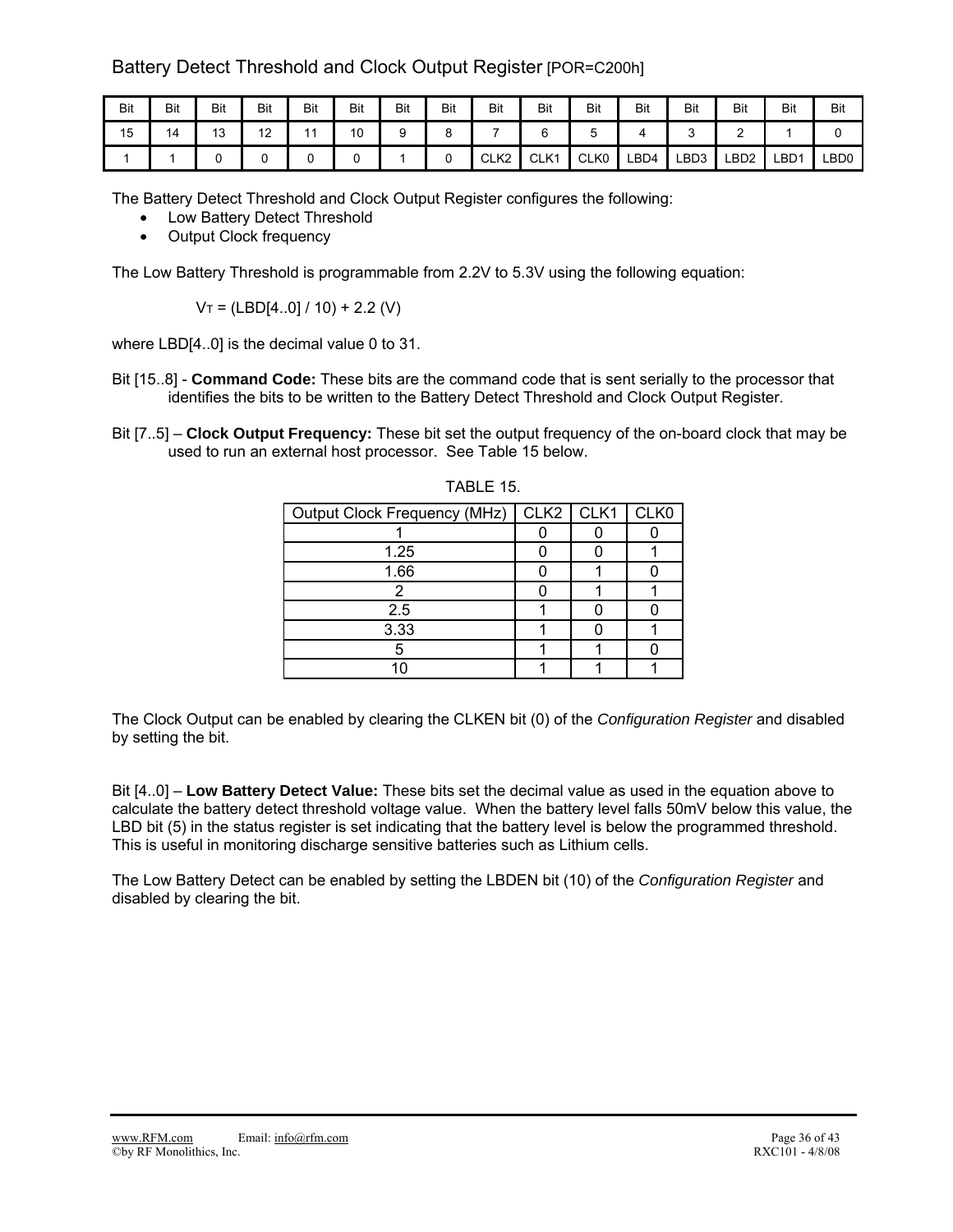## **5. Maximum Ratings**

### **Absolute Maximum Ratings**

| <b>Symbol</b>         | <b>Parameter</b>                              | <b>Notes</b> | <b>Min</b> | <b>Max</b> | <b>Units</b> |
|-----------------------|-----------------------------------------------|--------------|------------|------------|--------------|
| <b>VDD</b>            | Positive supply voltage                       |              | $-0.5$     |            |              |
| Vin                   | Voltage in on any pin                         |              | $-0.5$     | $Vdd+0.5$  |              |
| $\mathop{\text{Iin}}$ | Input current into any pin except VDD and VSS |              | $-25$      | 25         | mA           |
| <b>ESD</b>            | Electrostatic discharge with human body model |              |            | 1000       |              |
| T <sub>stg</sub>      | Storage temperature                           |              | $-55$      | 125        | °C           |
| Tlead                 | Soldering Lead temperature (max 10 s)         |              |            | 260        | °C           |

## **Recommended Operation Ratings**

| <b>Symbol</b> | Parameter                                   | <b>Notes</b> | <b>Min</b>       | <b>Max</b> | <b>Units</b> |
|---------------|---------------------------------------------|--------------|------------------|------------|--------------|
| VDD           | Supply voltage                              |              | $\sim$<br>$\sim$ | 9.4        |              |
| l op          | Operating temperature (Ambient environment) |              | $-40$            | 85         | $\sim$       |

**Note 1: At minimum, VDD - 1.5 V cannot be lower than 1.2 V. Note 2: At maximum, VDD+1.5 V cannot be higher than 5.5 V.**

## **6. DC Electrical Characteristics**

(Min/max values are valid over the whole recommended operating range Vdd = 2.2-5.4V. Typical conditions: Top = 27°C; Vdd = 3.0 V)

| Digital I/O                                         | Sym          | <b>Notes</b> |            | Limit<br><b>Values</b> |                | <b>Unit</b> | <b>Test Conditions</b>             |
|-----------------------------------------------------|--------------|--------------|------------|------------------------|----------------|-------------|------------------------------------|
| <b>Parameter</b>                                    |              |              | min        | typ                    | max            |             |                                    |
|                                                     |              |              |            | 8                      | 13             |             | 315MHz Band                        |
| Supply current                                      | Idd          |              |            | 8                      | 14             | mA          | 433MHz Band                        |
|                                                     |              |              |            | 9                      | 15             |             | 868MHz Band                        |
|                                                     |              |              |            | 10                     | 17             |             | 916MHz Band                        |
| Sleep current                                       | ls.          |              |            |                        | 0.15           | μA          | All blocks disabled                |
| Idle current                                        | <b>IDLE</b>  |              |            | 3                      | 3.5            | mA          | Oscillator and baseband<br>enabled |
| Low battery voltage detector<br>current consumption | <b>IVD</b>   |              |            | 0.5                    |                | μA          |                                    |
| Wake-up timer current                               | <b>I</b> WUT |              |            | 1.5                    |                | μA          |                                    |
| Low battery detect threshold                        | VIb          |              | 2.2        |                        | 5.3            | $\vee$      | Programmable in 0.1 V<br>steps     |
| Low battery detection accuracy                      |              |              |            | ±75                    |                | mV          |                                    |
| Digital input low level                             | Vil          |              |            |                        | $0.3*Vdd$      | $\vee$      |                                    |
| Digital input high level                            | Vih          |              | $0.7^*Vdd$ |                        |                | $\vee$      |                                    |
| Digital input current low                           | lil          |              | $-1$       |                        | 1              | μA          | $Vil = 0 V$                        |
| Digital input current high                          | lih          |              | $-1$       |                        | $\mathbf{1}$   | μA          | Vih = Vdd, Vdd = $5.4$ V           |
| Digital output low level                            | Vol          |              |            |                        | 0.4            | V           | $\text{Io} = 2 \text{ mA}$         |
| Digital output high level                           | Voh          |              | $Vdd-0.4$  |                        |                | V           | $\text{loh} = -2 \text{ mA}$       |
| Digital input capacitance                           |              |              |            |                        | $\overline{2}$ | pF          |                                    |
| Digital output rise/fall time                       |              |              |            |                        | 10             | ns          | $Load = 15 pF$                     |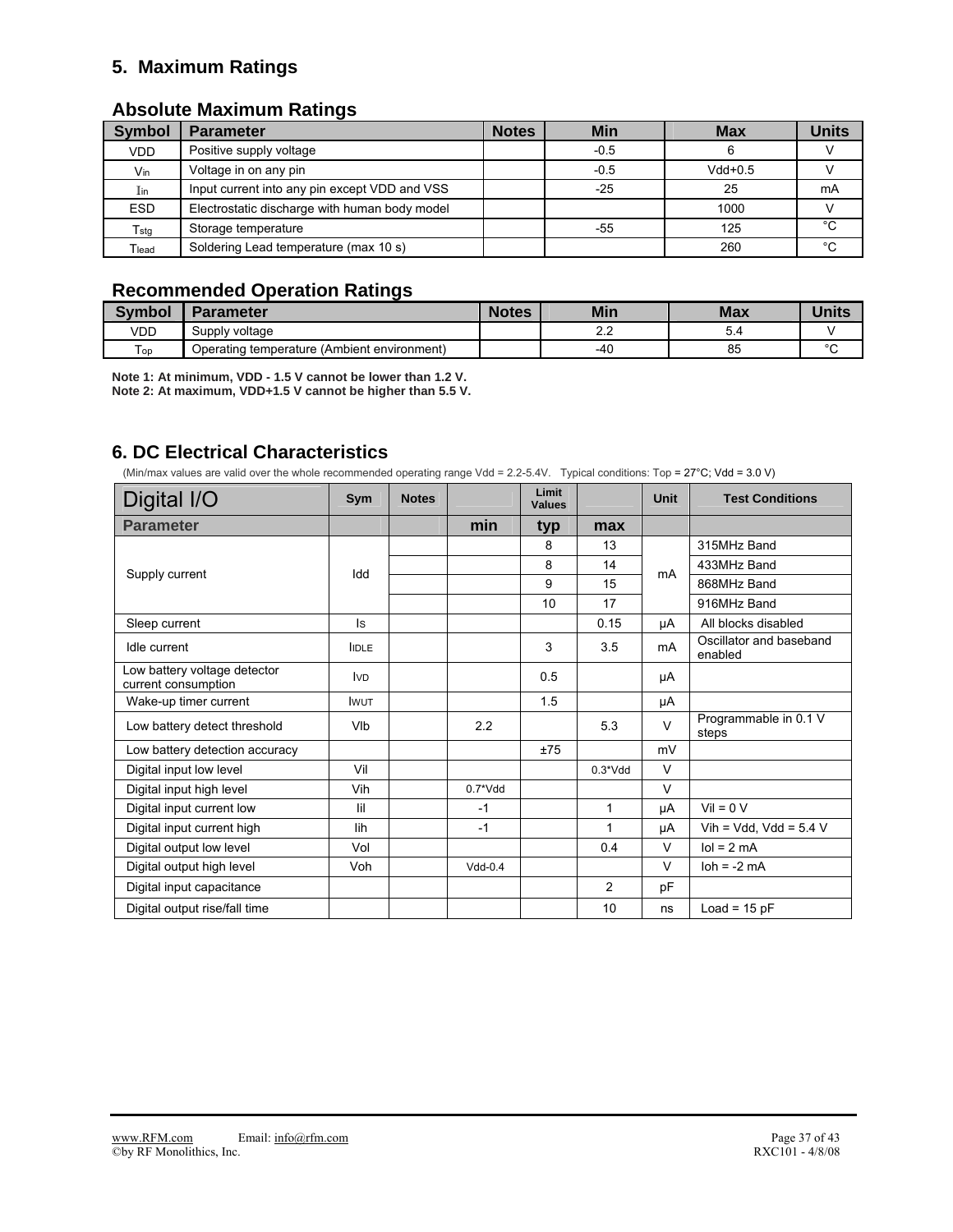## **7. AC Electrical Characteristics**

(Min/max values are valid over the whole recommended operating range Vdd = 2.2-5.4V. Typical conditions: Top = 27°C; Vdd = 3.0 V)

| <b>Receiver</b>                                               | Sym | <b>Notes</b>   |           | <b>Limit Values</b> |           | <b>Unit</b> | <b>Test Conditions</b>                                                                  |
|---------------------------------------------------------------|-----|----------------|-----------|---------------------|-----------|-------------|-----------------------------------------------------------------------------------------|
| <b>Parameter</b>                                              |     |                | min       | typ                 | max       |             |                                                                                         |
| LNA input power                                               |     |                | 0         |                     |           | dBm         | LNA Max gain                                                                            |
| <b>Receiver Sensitivity</b>                                   |     |                |           | $-112$              |           |             | 315MHz Band                                                                             |
|                                                               |     | $\overline{2}$ |           | $-110$              |           | dBm         | 433MHz Band                                                                             |
|                                                               |     |                |           | $-105$              |           |             | 868MHz Band                                                                             |
|                                                               |     |                |           | $-104$              |           |             | 916MHz Band                                                                             |
| RF input impedance (real, differential)                       |     |                |           | 250                 |           | Ohm         | LNA gain (0 dB, -14 dB)                                                                 |
| RF input capacitance                                          |     |                |           | $\mathbf{1}$        |           | pF          |                                                                                         |
| RF input bias                                                 |     | 4              | $Vcc-0.6$ |                     | $Vcc-0.9$ | V           |                                                                                         |
| Receiver bandwidth                                            |     |                | 67        |                     | 400       | kHz         | Programmable                                                                            |
| FSK bit rate                                                  |     |                | 0.6       |                     | 115       | kbps        | Digital filters                                                                         |
|                                                               |     |                |           |                     | 256       |             | Analog filter                                                                           |
| OOK bit rate                                                  |     |                |           | $\mathbf{1}$        |           | kbps        | RSSIcap = 1000pF, ext comparator                                                        |
|                                                               |     |                |           | $-46$               |           |             | 315MHz Band                                                                             |
| IIP3 In band interferers<br>(-85dBm carrier, 1MHz offset, CW) |     | 3              |           | $-46$               |           | dBm         | 433MHz Band                                                                             |
|                                                               |     |                |           | $-51$               |           |             | 868MHz Band                                                                             |
|                                                               |     |                |           | $-55$               |           |             | 916MHz Band                                                                             |
|                                                               |     |                |           | $-15$               |           |             | 315MHz Band                                                                             |
| IIP3 Out of band interferers                                  |     |                |           | $-15$               |           |             | 433MHz Band                                                                             |
| (-85dBm carrier, 10 MHz offset, CW)                           |     |                |           | $-25$               |           | dBm         | 868MHz Band                                                                             |
|                                                               |     |                |           | $-20$               |           |             | 916MHz Band                                                                             |
| <b>RSSI Output</b>                                            |     |                | 350       |                     | 1000      | mV          |                                                                                         |
| RSSI output impedance                                         |     |                |           | 62K                 |           | Ohm         |                                                                                         |
| RSSI accuracy                                                 |     |                |           | $+/-5$              |           | dB          |                                                                                         |
| RSSI dynamic range                                            |     |                |           | 46                  |           |             |                                                                                         |
| RSSI programmable steps                                       |     |                |           | 6                   |           | dB          |                                                                                         |
| Digital RSSI response time                                    |     |                |           | 500                 |           | us          | RSSI signal goes high after input<br>signal exceeds programmed limit.<br>$RSScap = 5nF$ |
|                                                               |     |                |           |                     |           |             | 315 MHz Band                                                                            |
| Spurious emission (@ Pmax)                                    |     |                |           | <95                 |           | dBc         | 433 MHz Band                                                                            |
|                                                               |     |                |           |                     |           |             | 868 MHz Band                                                                            |
|                                                               |     |                |           |                     |           |             | 916 MHz Band                                                                            |
| AFA lock range                                                |     |                |           | $0.8^* \Delta$ dev  |           | kHz         | $\Delta$ dev = Signal FSK deviation                                                     |

### **NOTES:**

- 1- Other crystal frequencies may be used, but every function on chip, including wake-up timer, output clock, data rate, clock recovery, etc.., is dependent on this reference frequency and everything will scale accordingly.
- 2- BW=67 kHz, BR=1.2 kbps, digital filter, BER=10<sup>-3</sup>
- 3- FCC Class 2 Blocking.
- 4-  $Vcc = 2.2 5.4V$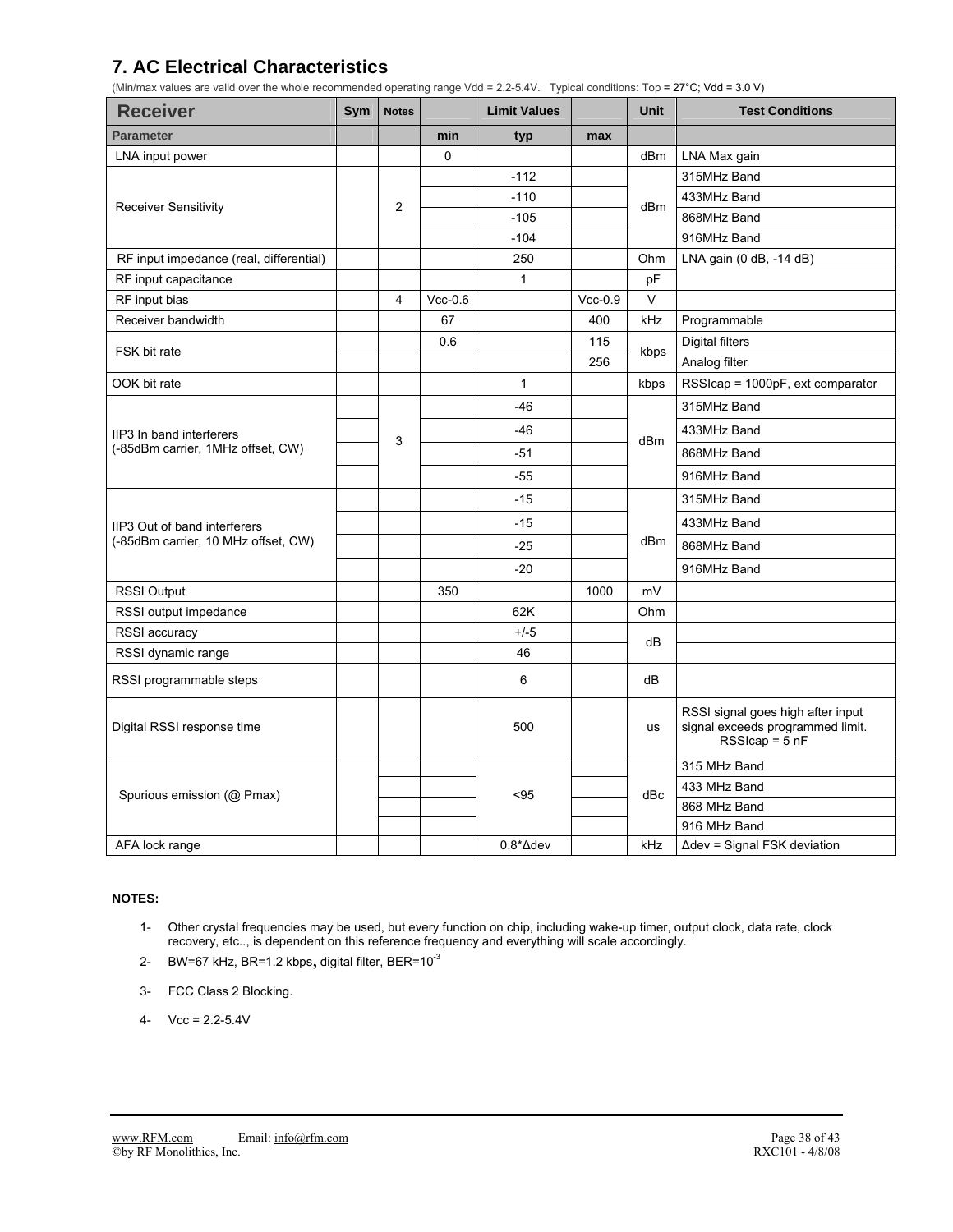### **AC Electrical Characteristics - continued**

(Min/max values are valid over the whole recommended operating range Vdd = 2.2-5.4V. Typical conditions: Top = 27°C; Vdd = 3.0 V)

| <b>Timing</b>              | Sym | <b>Notes</b> |     | <b>Limit Values</b> |     | <b>Unit</b> | <b>Test Conditions</b>      |
|----------------------------|-----|--------------|-----|---------------------|-----|-------------|-----------------------------|
| Parameter                  |     |              | min | typ                 | max |             |                             |
| Internal POR timeout       |     |              |     |                     | 100 | ms          | Vdd at 90% of final value   |
| Wake-up timer clock period |     |              |     |                     |     | ms          | Calibrated every 30 seconds |

| <b>PLL Characteristics</b>          | Sym  | <b>Notes</b> |        | <b>Limit Values</b> |        | <b>Unit</b> | <b>Test Conditions</b>                                |
|-------------------------------------|------|--------------|--------|---------------------|--------|-------------|-------------------------------------------------------|
| <b>Parameter</b>                    |      |              | min    | typ                 | max    |             |                                                       |
| PLL reference freq                  | free |              | 8      | 10                  | 12     | <b>MHz</b>  |                                                       |
| PLL lock time                       |      |              |        | 20                  |        | <b>US</b>   | within 1kHz settle, 10MHz step                        |
| PLL startup time                    |      |              |        |                     | 250    | <b>us</b>   | From sleep with Crystal running                       |
| Crystal load capacitance            | СL   |              | 8.5    |                     | 16     | pF          | Programmable in 0.5 pF steps,<br>tolerance $+/- 10\%$ |
| Xtal oscillator startup time        |      |              |        |                     | 5      | ms          | Crystal ESR < 100                                     |
|                                     |      |              | 310.24 |                     | 318.75 |             | 315MHz Band (2.5kHz steps)                            |
| Frequency Range (w/ 10MHz ref xtal) |      |              | 430.24 |                     | 439.75 | <b>MHz</b>  | 433MHz Band (2.5kHz steps)                            |
|                                     |      |              | 860.48 |                     | 879.51 |             | 868MHz Band (5.0kHz steps)                            |
|                                     |      |              | 900.72 |                     | 929.27 |             | 916MHz Band (7.5kHz steps)                            |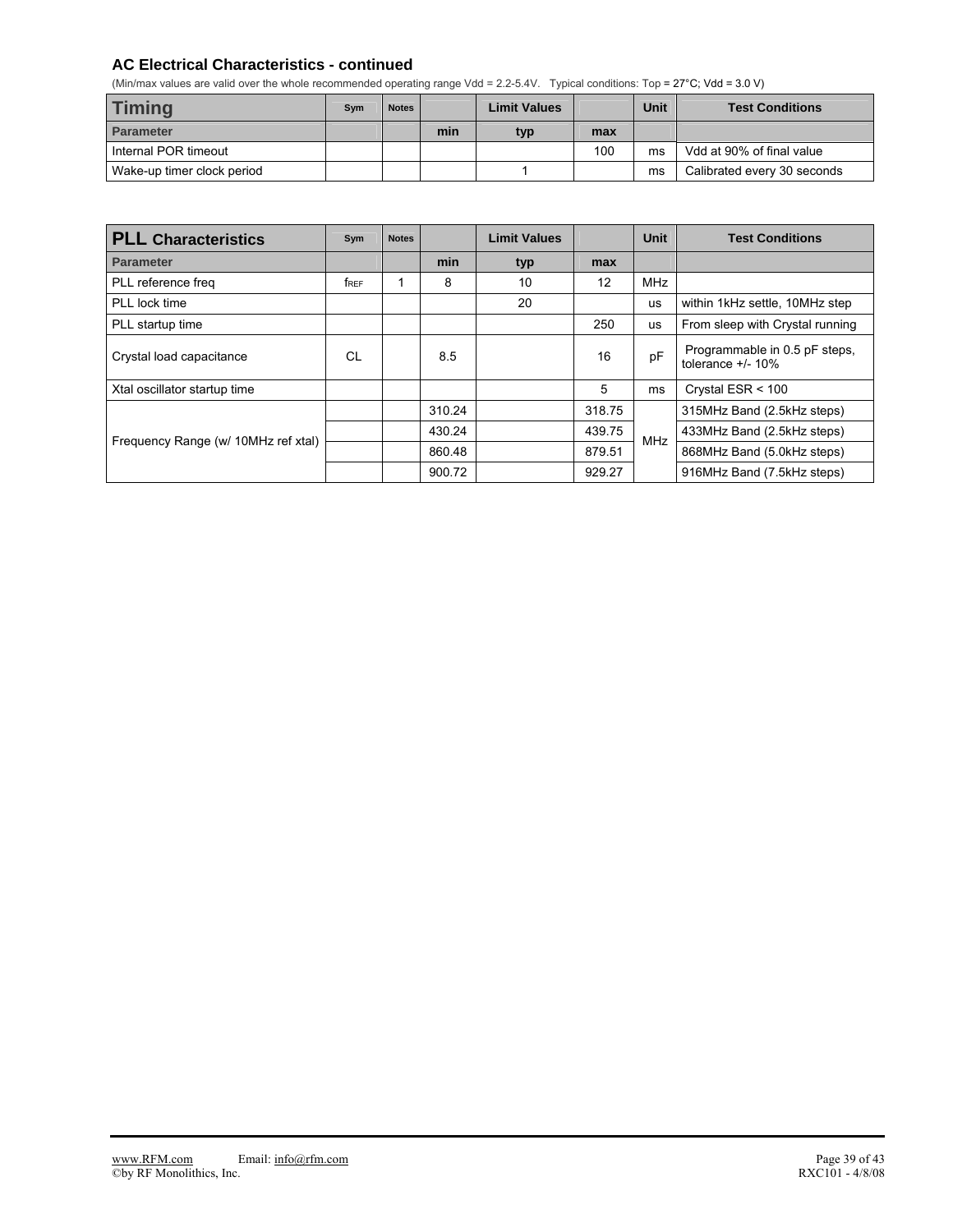## **8. Receiver Measurement Results**

All data rates are based on a 10<sup>-3</sup> BER. The receiver measurements were derived from the *Typical Application Circuit* of Figure 1, pg 5, and the layout as suggested on pgs 7-8.



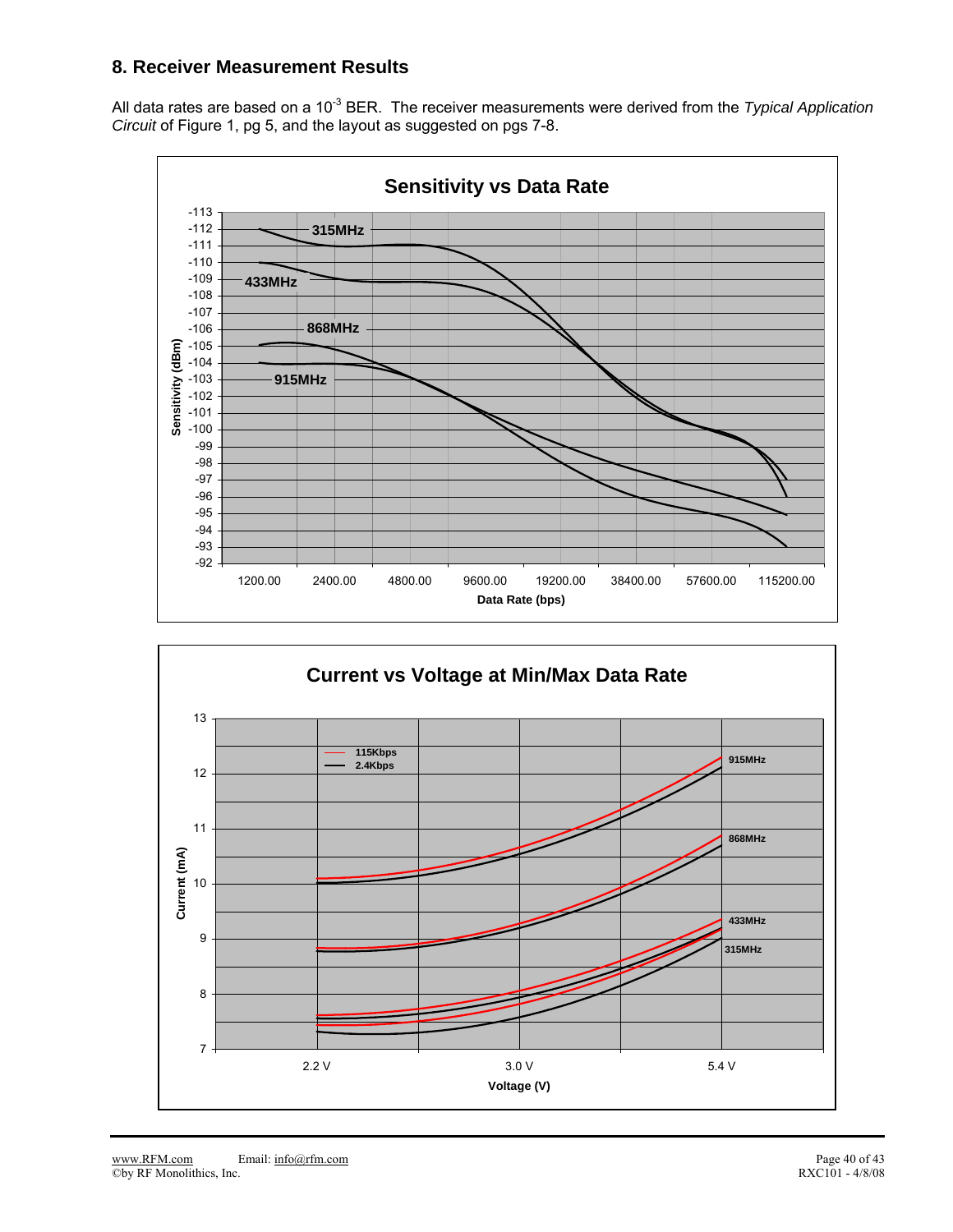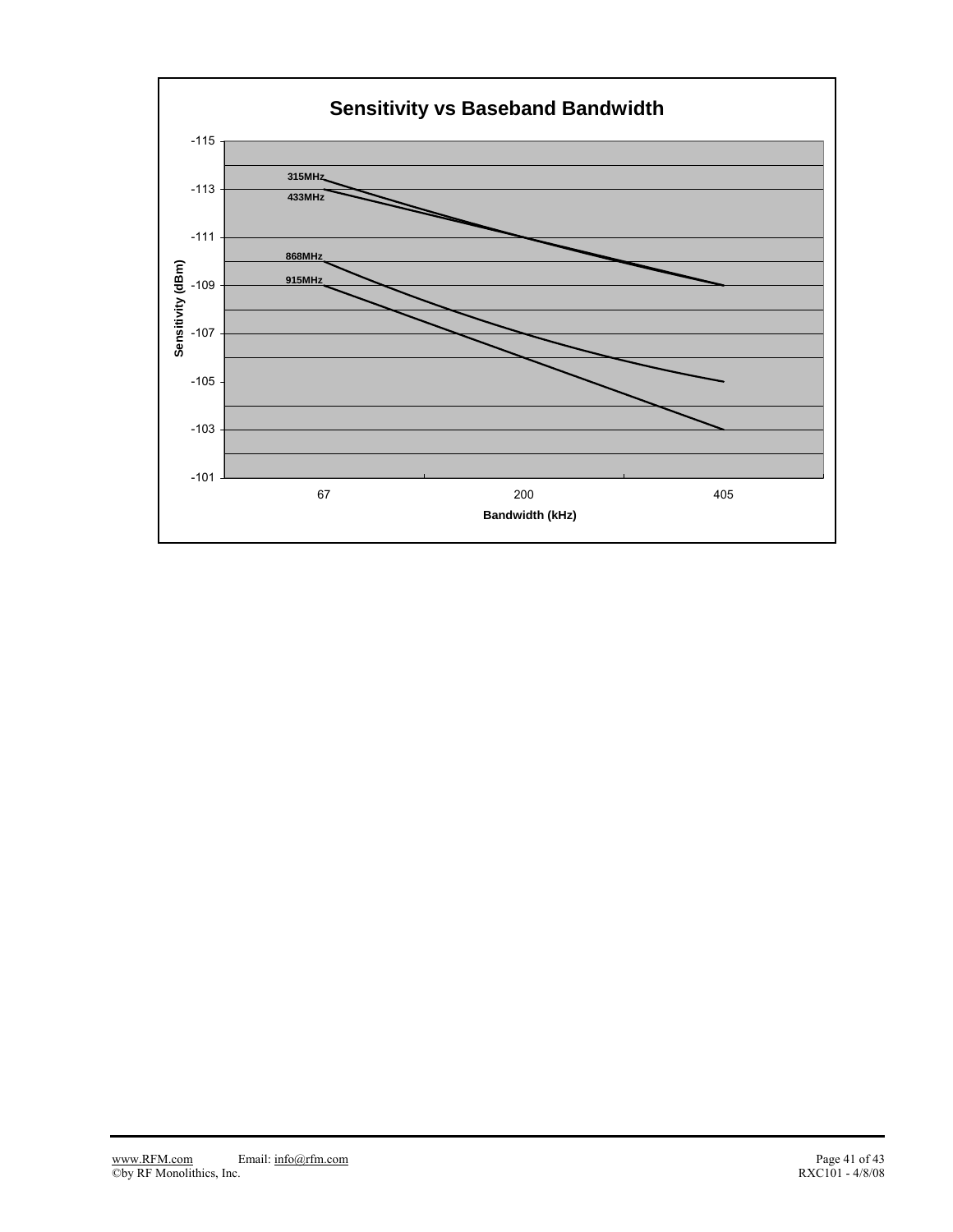## **IPC/JEDEC J-STD-020C REFLOW PROFILE**

| <b>Profile Feature</b>                                                                                                      | <b>Sn-Pb Eutectic Assembly</b>                 | <b>Pb-Free Assembly</b>              |  |
|-----------------------------------------------------------------------------------------------------------------------------|------------------------------------------------|--------------------------------------|--|
| Average Ramp-Up Rate<br>$(Ts_{\text{max}}$ to Tp)                                                                           | 3 °C/second max.                               | 3° C/second max.                     |  |
| Preheat<br>Temperature Min $(Ts_{min})$<br>Temperature Max $(Ts_{max})$<br>- Time (ts <sub>min</sub> to ts <sub>max</sub> ) | 100 $^{\circ}$ C<br>150 $°C$<br>60-120 seconds | 150 $°C$<br>200 °C<br>60-180 seconds |  |
| Time maintained above:<br>$-$ Temperature $(T_1)$<br>$-$ Time $(t_1)$                                                       | 183 °C<br>60-150 seconds                       | 217 °C<br>60-150 seconds             |  |
| Peak/Classification Temperature (Tp)                                                                                        | See Table 4.1                                  | See Table 4.2                        |  |
| Time within 5 °C of actual Peak<br>Temperature (tp)                                                                         | $10-30$ seconds                                | 20-40 seconds                        |  |
| Ramp-Down Rate                                                                                                              | 6 °C/second max.                               | 6 °C/second max.                     |  |
| Time 25 °C to Peak Temperature                                                                                              | 6 minutes max.                                 | 8 minutes max.                       |  |

Note 1: All temperatures refer to topside of the package, measured on the package body surface.

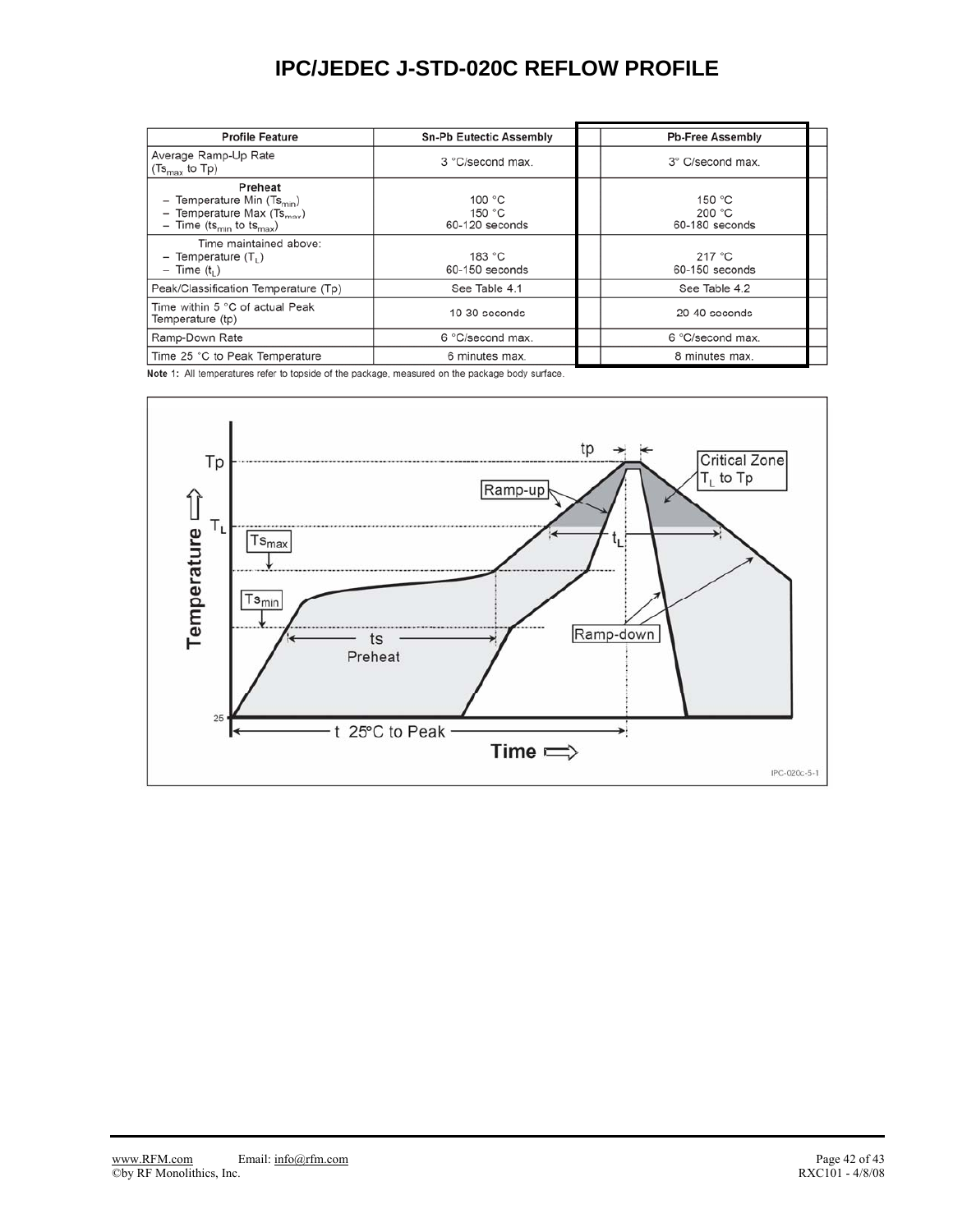#### **9.0 Package Dimensions – 6.4x5mm 16-pin TSSOP Package (all values in mm)**



**Detail**

| <b>Symbol</b>  |            | <b>Dimensions in mm</b> |            |            | <b>Dimensions in Inches</b> |            |  |  |
|----------------|------------|-------------------------|------------|------------|-----------------------------|------------|--|--|
|                | <b>Min</b> | <b>Nom</b>              | <b>Max</b> | <b>Min</b> | <b>Nom</b>                  | <b>Max</b> |  |  |
| A              | 4.30       | 4.40                    | 4.50       | 0.169      | 0.173                       | 0.177      |  |  |
| B              | 4.90       | 5.00                    | 5.10       | 0.193      | 0.197                       | 0.201      |  |  |
| C              |            | 6.40 BSC.               |            |            | 0.252 BSC.                  |            |  |  |
| D              | 0.19       |                         | 0.30       | 0.007      |                             | 0.012      |  |  |
| F              |            | 0.65 BSC.               |            | 0.026 BSC. |                             |            |  |  |
| F              | 0.80       | 0.90                    | 1.05       | 0.031      | 0.035                       | 0.041      |  |  |
| G              |            |                         | 1.20       |            |                             | 0.47       |  |  |
|                | 0.50       | 0.60                    | 0.75       | 0.020      | 0.024                       | 0.030      |  |  |
| L1             |            | 1.00 REF.               |            | 0.39 REF   |                             |            |  |  |
| R              | 0.09       |                         |            | 0.004      |                             |            |  |  |
| R <sub>1</sub> | 0.09       |                         |            | 0.004      |                             |            |  |  |
| $\theta$ 1     | 0          |                         | 8          | Ω          |                             | 8          |  |  |
| $\theta$ 2     |            | 12 REF.                 |            | 12 REF.    |                             |            |  |  |
| $\theta$ 3     |            | 12 REF.                 |            |            | 12 REF.                     |            |  |  |